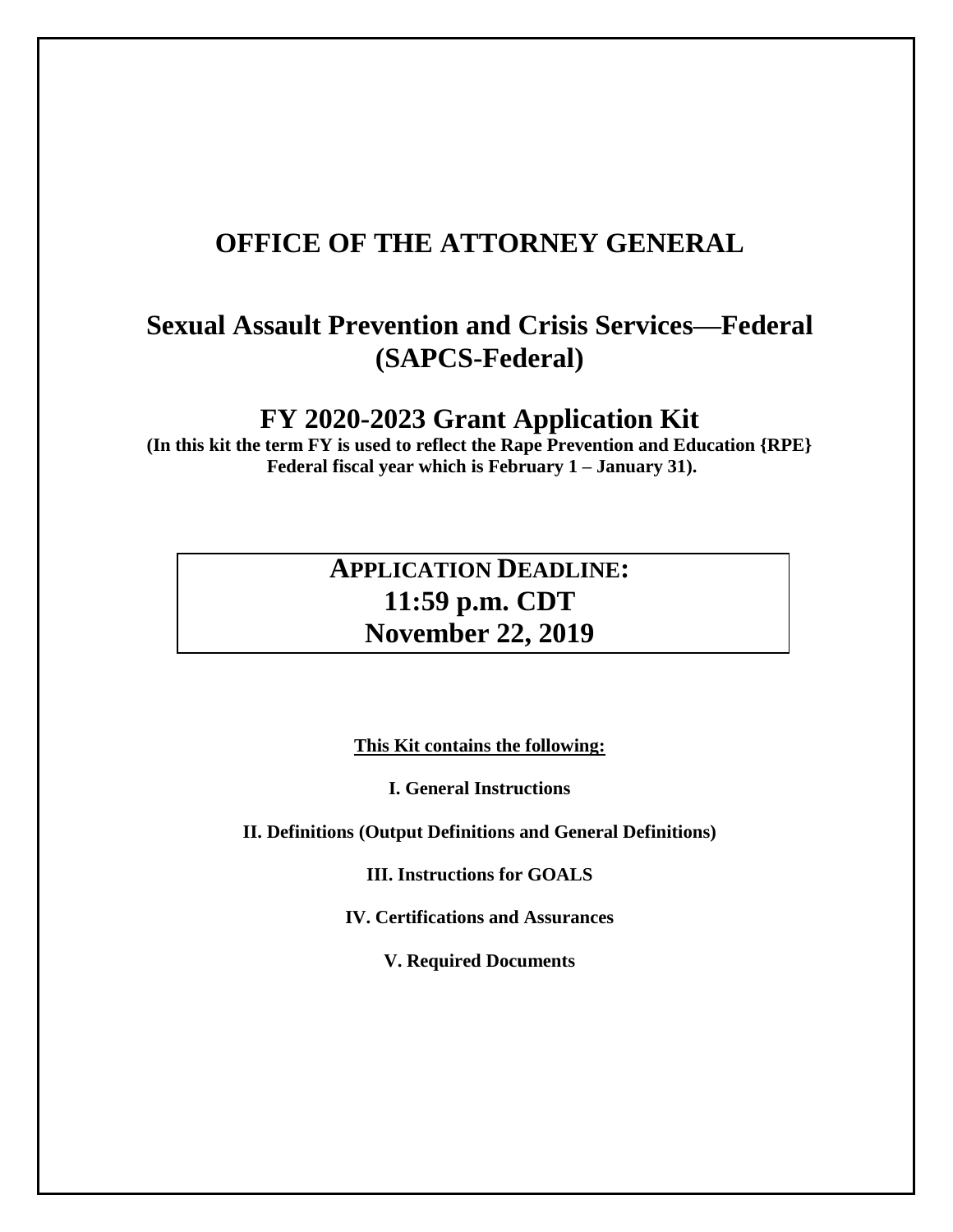## **TABLE OF CONTENTS**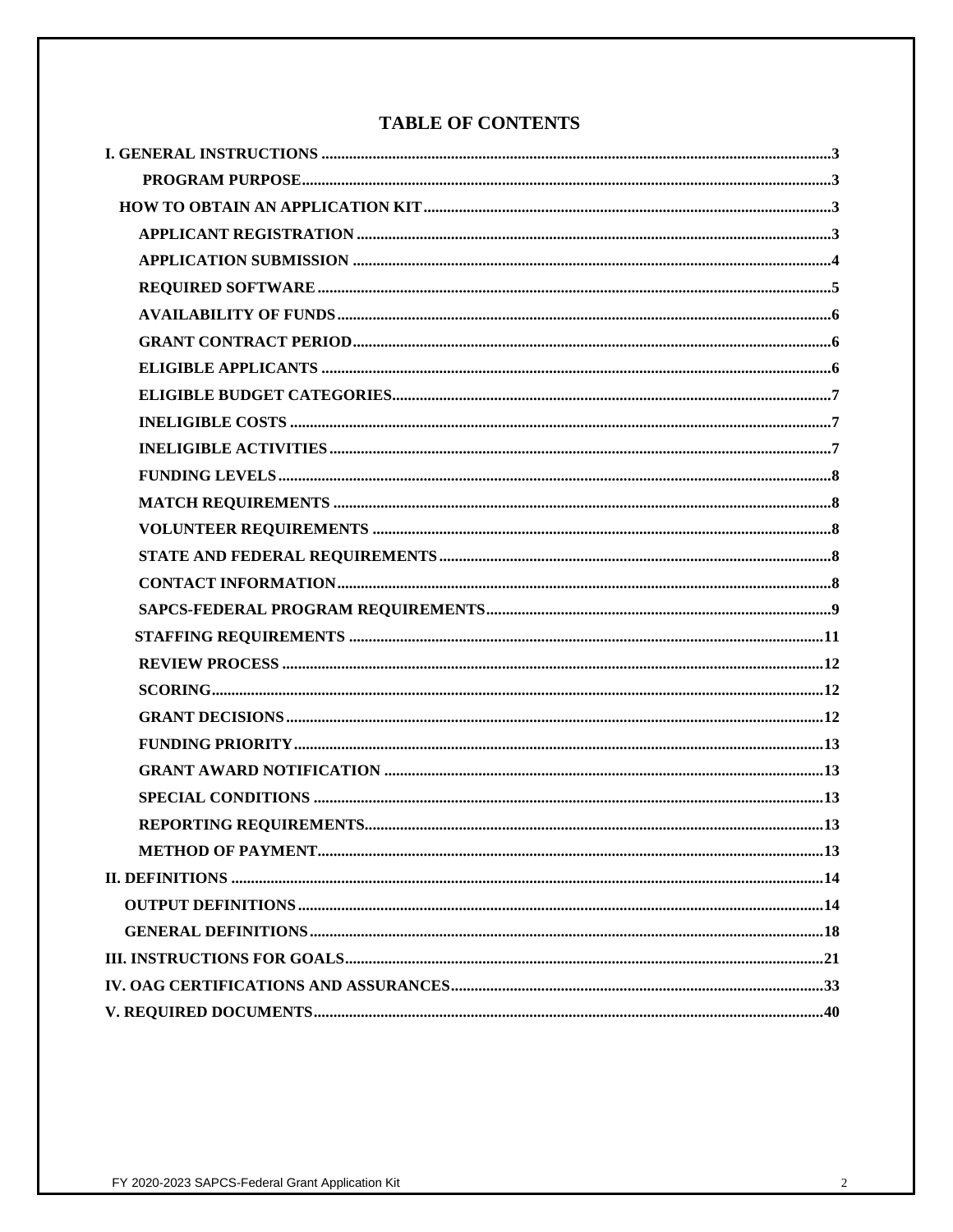## **I. GENERAL INSTRUCTIONS**

## **Sexual Assault Prevention and Crisis Services Program—Federal (SAPCS-Federal)**

## **Program Purpose**

The purpose of the SAPCS-Federal Program is to fund strategies and activities that support the primary prevention of sexual violence and any other purposes consistent with Texas Government Code, Chapter 420. Sexual Assault Programs may apply for funds to address any of the stated focus areas/approaches. State Sexual Assault Coalitions may apply to provide training and technical assistance as defined in this Application Kit.

## **How to Obtain an Application Kit**

The Office of the Attorney General (OAG) has posted the Application Kit on the OAG website at <https://www.texasattorneygeneral.gov/divisions/grants> Updates and other helpful reminders about the Application process will also be posted at this location. Potential Applicants are encouraged to refer to this site regularly.

This Application Kit provides the information and forms necessary to prepare an Application for funding through the OAG for the Sexual Assault Prevention and Crisis Services Program (SAPCS) -Federal Program.

- An Applicant must create an on-line account and complete the Eligibility Questions to determine for which grant(s) the Applicant is able to apply.
- An Applicant may be matched to multiple funding sources based on completed Eligibility Questions.

**Applicant Registration (for Applicants who created an account during the Other Victim Assistance Grant (OVAG), Victim Coordinator and Liaison Grant (VCLG), and Sexual Assault Prevention and Crisis Services (SAPCS)-State grant application cycle)**

Applicants who created accounts during the OVAG, VCLG, and SAPCS-State grant application cycle are already registered in the Grant Offering and Application Lifecycle System (GOALS) system.

Registered Applicants should access their Grant Programs webpage (homepage) in GOALS and select the green View Grant Programs button. If the answers provided on the Eligibility questions matched to the SAPCS-Federal grant program, the application will be available to the Applicant.

## **Applicant Registration (for Applicants who did not create an account during the OVAG, VCLG, and SAPCS-State grant application cycle)**

In order to register, an Applicant must designate one person as the point of contact to submit its grant application. To create an on-line account, the Applicant must email the following point of contact information to [Grants@oag.texas.gov:](mailto:Grants@oag.texas.gov)

- First Name
- Last Name
- Email Address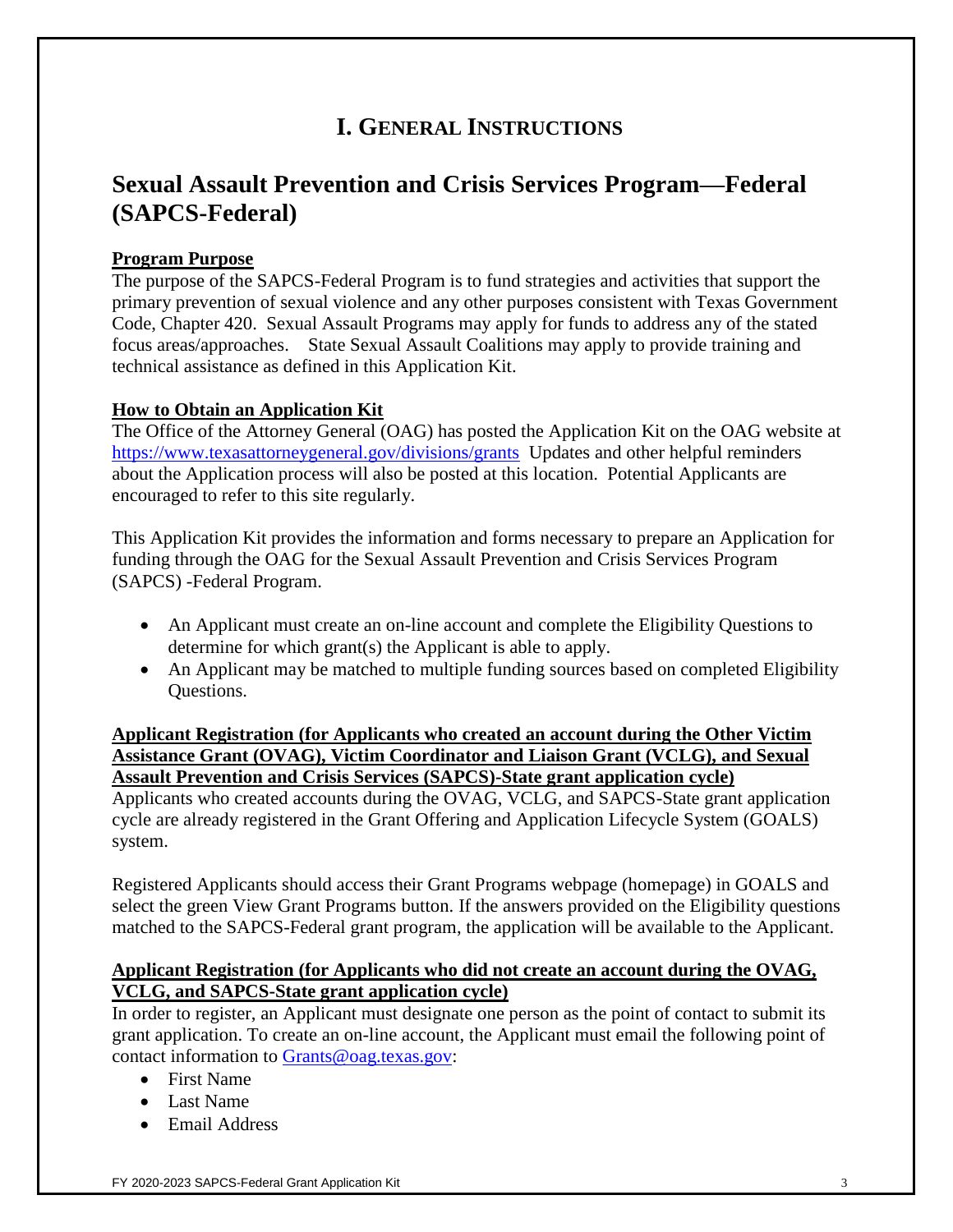• Organization Legal Name

The point of contact will receive a welcome email from GOALS via the [Grants@oag.texas.gov](mailto:Grants@oag.texas.gov) email address. GOALS will prompt the point of contact to create a password. The password must be 8 characters, with at least 1 Upper Case Letter, 1 Lower Case Letter, 1 Number and 1 Special Character ( $\mathcal{Q}, \#$ ,  $\mathcal{S}, \mathcal{X},$  etc.). The Applicant may also choose to upload a Picture, for example the organization logo.

**The OAG strongly encourages Applicants to register by Friday, November 8, 2019 in order to have sufficient time to complete the application.** 

**Applicants who did not create an account during the OVAG, VCLG, and SAPCS-State grant application cycle will have to answer Eligibility Questions.** 

After the on-line account is activated, the Applicant will be taken to the Grant Programs webpage (Applicant's homepage) in GOALS, where the Applicant will then need to complete the Eligibility Questions under *Your Tasks*.

The Applicant will be required to answer "*Yes* or *No"* questions regarding the agency type and purpose as well as provide the Council of Governments (COG) regions and counties served. The Applicant will also be asked to provide its Legislative Districts. If the Applicant does not know its COG or Legislative District, website links are provided in the section headers to assist in obtaining that information. Completing the eligibility questions will determine which grant funding solicitation the Applicant matches.

Once the Eligibility Questions are complete, Select the *View Grant Programs* button at the bottom of the screen. If the Applicant matches to a grant program that has an open solicitation, select and complete the grant application for that applicable funding source.

If a funding source for which the Applicant is intending to apply does not appear under *Grant Programs*, there could be two possibilities:

- A grant program to which the Applicant could potentially match is not open; or
- The answers provided in the Eligibility Questionnaire do not match any of the OAG's open grant solicitations.

The link for GOALS and further instructions can be found on the OAG website at [https://www.texasattorneygeneral.gov/divisions/grants.](https://www.texasattorneygeneral.gov/divisions/grants)

## **Application Submission – Deadline is 11:59 p.m. CDT Friday November 22, 2019**

If your Eligibility Questionnaire answers match to an open solicitation, the grant funding opportunity will appear on the screen. You may apply for these grants by clicking on the green Apply Now button. Note: Hard copy or Emailed Applications will not be accepted.

If a funding source for which the Applicant is intending to apply does not appear under Grant Programs, there could be two possibilities:

• A grant program to which the Applicant could potentially match is not open; or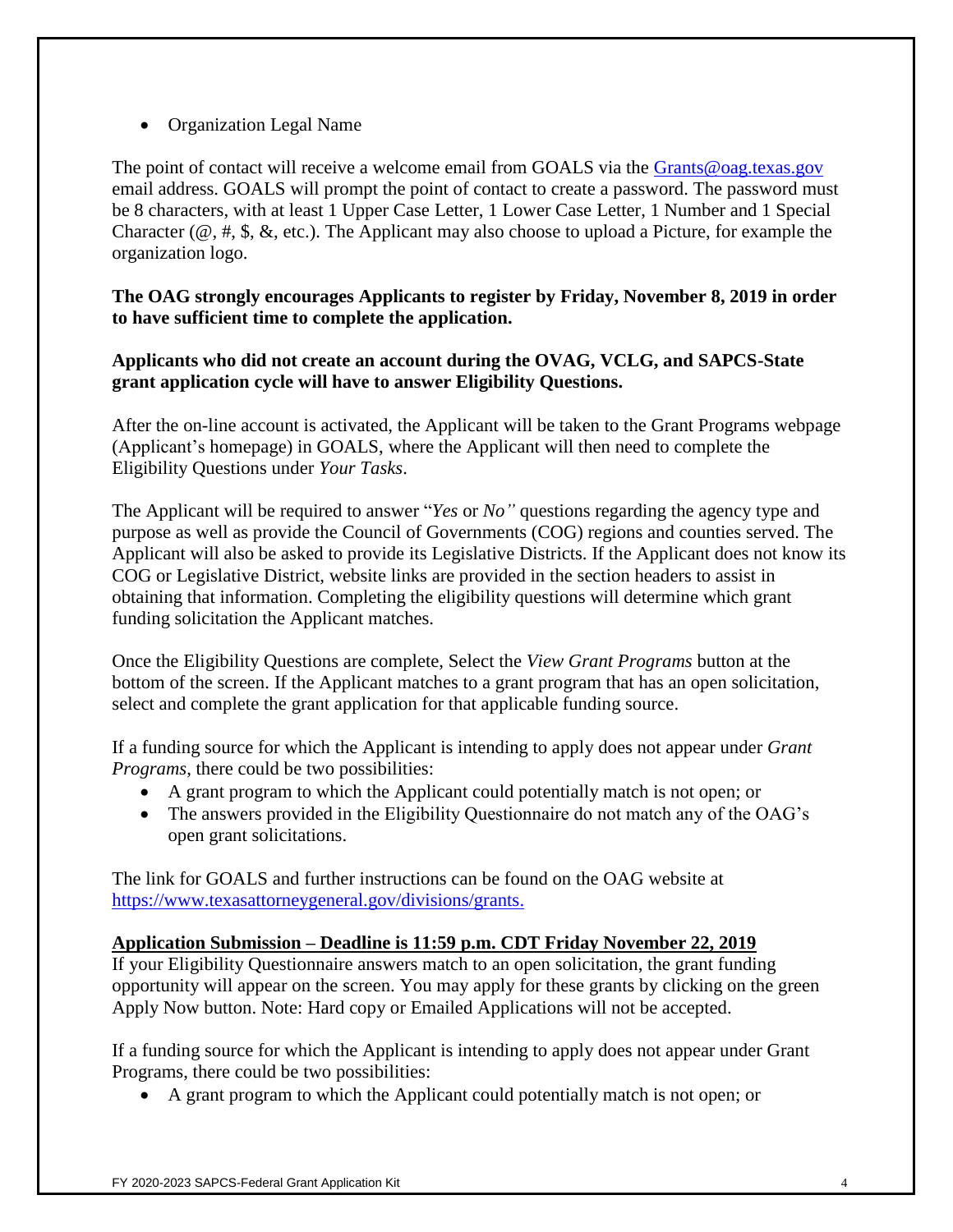• The answers provided in the Eligibility Questionnaire do not match any of the OAG's open grant solicitations.

Please contact the OAG at [Grants@oag.texas.gov](mailto:Grants@oag.texas.gov) or (512) 936-0792 if there are any questions.

## **To meet the deadline, the Application must be submitted via GOALS.**

- All Applicants must submit the following:
	- o One (1) application per matched funding source listed under *Grant Programs*.
	- o The following documents must be uploaded:
		- "Statements Supporting Submission of the Application to the Office of the Attorney General" containing signatures.
		- "Resolution of Governing Body" containing signatures. (Please note that the Authorized Official must be designated by signature of the governing body. If the Authorized Official is also a member of the governing body, the Authorized Official must be designated by another member's signature. The Authorized Official cannot sign the Resolution designating him/herself as the Authorized Official.)
		- Job Description(s) in PDF for each position requested on the proposed budget.
		- Support Document(s) (See definition on page 19), at least one Support Document is required for each Applicant that reflects collaboration/organizational support related to achieving the goals of the proposed project as described in the Application.
		- Excel Budget Template completed for the first-year grant cycle and budget totals for years two through four of the grant. Must be uploaded in MS Excel format.
- One auto-reply message per application completed and submitted will be generated by GOALS and sent to the email associated with the Applicant's on-line account.

The OAG accepts no responsibility for delays in submission, electronic or otherwise. Applicants are strongly advised to allow for and anticipate any such delays by submitting the Application as early as possible.

#### **For security purposes, the OAG cannot accept Applications submitted in other formats, including walk-in, hand delivery, same day courier service or any other hard copy method of delivery. The OAG also will not accept email submissions.**

Please contact the OAG at [Grants@oag.texas.gov](mailto:Grants@oag.texas.gov) or (512) 936-0792 if there are any questions about the method of delivery. In order to better assist Applicants with their questions, the preferred method of contact is email. The OAG will not consider or fund an Application if it is not filed by the due date, in the manner required.

## **Required Software and Capabilities**

*Microsoft Excel 97* or newer version is required to complete the Application and apply for a grant. Please note that not all versions of Microsoft Excel are the same. If an error message is received,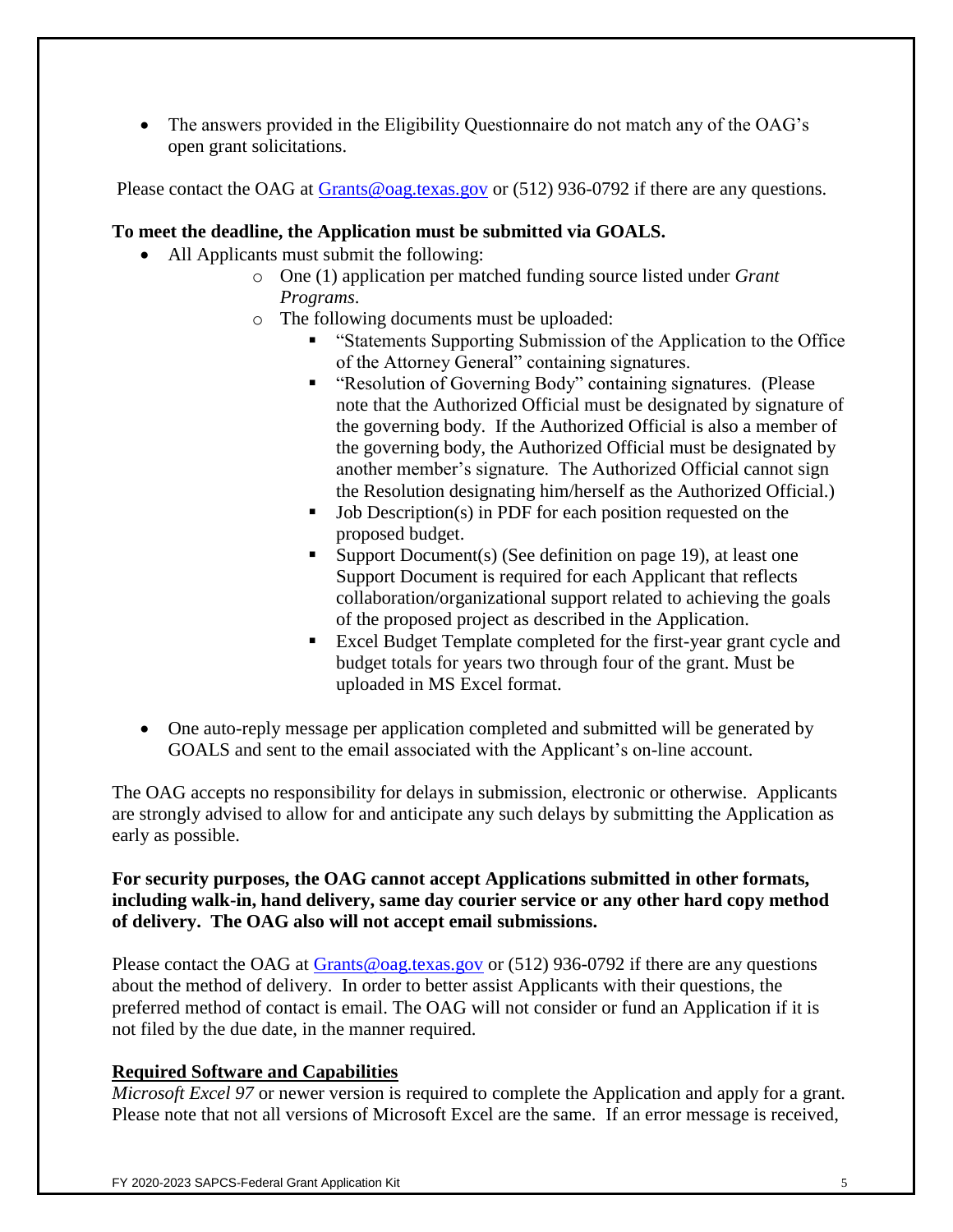save as *.xls*, instead of .*xlsx. Adobe Reader* is required to access the Application Kit. *Adobe Reader* can be downloaded for free at [https://get.adobe.com/reader/.](https://get.adobe.com/reader/) In order to submit the required documents, applicants will need to have the capability to scan documents.

#### **Availability of Funds**

The source of federal funds may include the federal Injury Prevention and Control Research and State and Community Based Programs, CFDA Number 93.136. The federal funds are used for grant contracts supporting the primary prevention of sexual violence. All funding is contingent upon the appropriation of funds by the United States Congress and the Texas Legislature and upon approval of an application for funds by the OAG. The OAG makes no commitment that an application, once submitted, or a grant, once funded, will receive subsequent funding.

#### **Grant Contract Period - Up to Four Years**

While the grant application kit is four years, contracts are award one fiscal year at a time, subject to and contingent on funding and approval by the OAG. For contracts beyond the first year, the grantee may be required to submit additional documentation relating to the subsequent years of the grant contract period, including an updated budget, Work Plan, reach support documents (e.g. MOU, LOS, or CWA), and other documents as determined by the OAG. The OAG may base its decision for the second, third, and fourth year funding amounts on the grantee's first year performance, including but not limited to: the timeliness and thoroughness of reporting, effective and efficient use of grant funds and the success of the project in meeting goals and objectives.

#### **Eligible Applicants**

The following entities are eligible to apply:

**Sexual Assault Programs** *-* any local public or private nonprofit corporation, independent of a law enforcement agency or prosecutor's office, that is operated as an independent program or as part of a municipal, county, or state agency and that provides the following minimum services to adult survivors of stranger and non-stranger sexual assault: 24-hour crisis hotline, crisis intervention, public education, advocacy, and accompaniment to hospitals, law enforcement offices, prosecutor offices, and courts and meets the Minimum Services Standards. **Applicant must be a current SAPCS-State grantee to apply**.

**State Sexual Assault Coalitions** *–* a statewide nonprofit organization that has been identified as a state sexual assault coalition by a state or federal agency authorized to make that designation.

*For sexual assault programs, a current SAPCS-State grantee is one that has an active SAPCS-State grant contract for FY 2020 (September 1, 2019 through August 31, 2020).*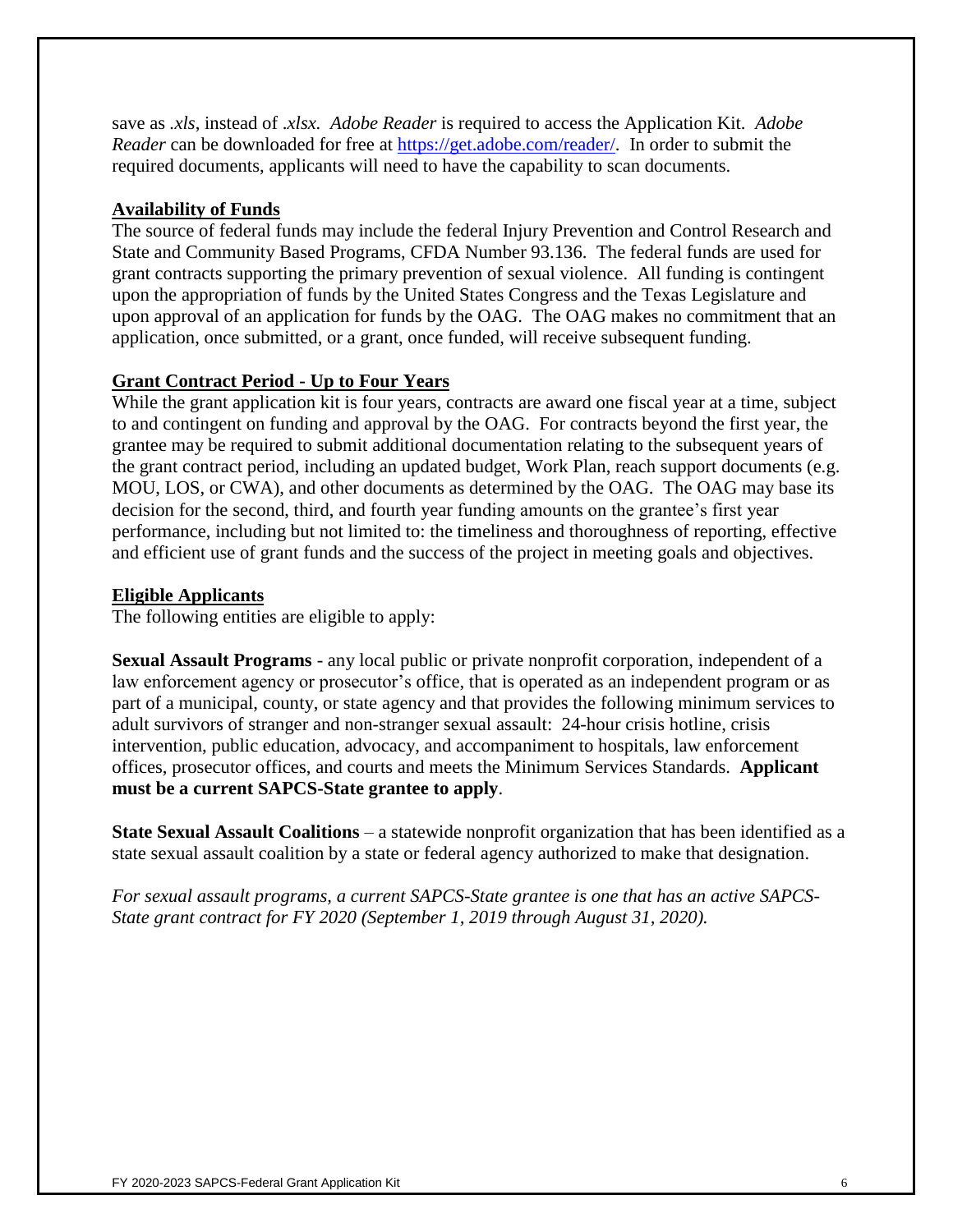## **Eligible Budget Categories**

- o Personnel
- o Fringe Benefits
- o Professional and Consultant Services
- o Travel
- o Equipment
- o Supplies
- o Other Direct Operating Expenses

## **Ineligible Costs**

Ineligible costs include, but are not limited to:

- o Contracting for grant activities that would otherwise be provided by employees of the grantee's organization
- o Payment for providing direct counseling, medical treatment, or advocacy services to victims or perpetrators of sexual violence
- o Payment for lobbying
- o Purchasing food and beverages except as allowed under Texas State Travel Guidelines
- o Purchasing or leasing vehicles
- o Purchasing promotional items or recreational activities
- o Paying for travel that is unrelated to the direct delivery of services that supports the OAG funded program
- $\circ$  Paying consultants or vendors who participate directly in writing a grant application
- o Paying any portion of the salary or any other compensation for an elected government official
- o Payment of bad debt, fines or penalties
- o Payment for medical costs, such as SANE fees or salaries, or items paid for by the Crime Victims' Compensation (CVC) Program
- o Purchasing any other products or services the OAG identifies as inappropriate or unallowable
- o Any unallowable costs set forth in state or federal cost principles
- o Any unallowable costs set forth in the Federal Notice of Award for RPE
- o Payment for research
- o Payment for medical or clinical care
- o Media or awareness campaigns that exclusively promote awareness of where to receive services

## **Ineligible Activities**

Ineligible activities include, but are not limited to:

- o Activities for the prosecution of an offender, such as witness coordination, expert witness fees, or prosecutor salaries
- o Activities for law enforcement purposes, such as investigators or patrol officers
- o Probation activities that assist an offender
- o Offender-related activities, such as mediation or alcohol/drug abuse counseling or activities that include incarcerated individuals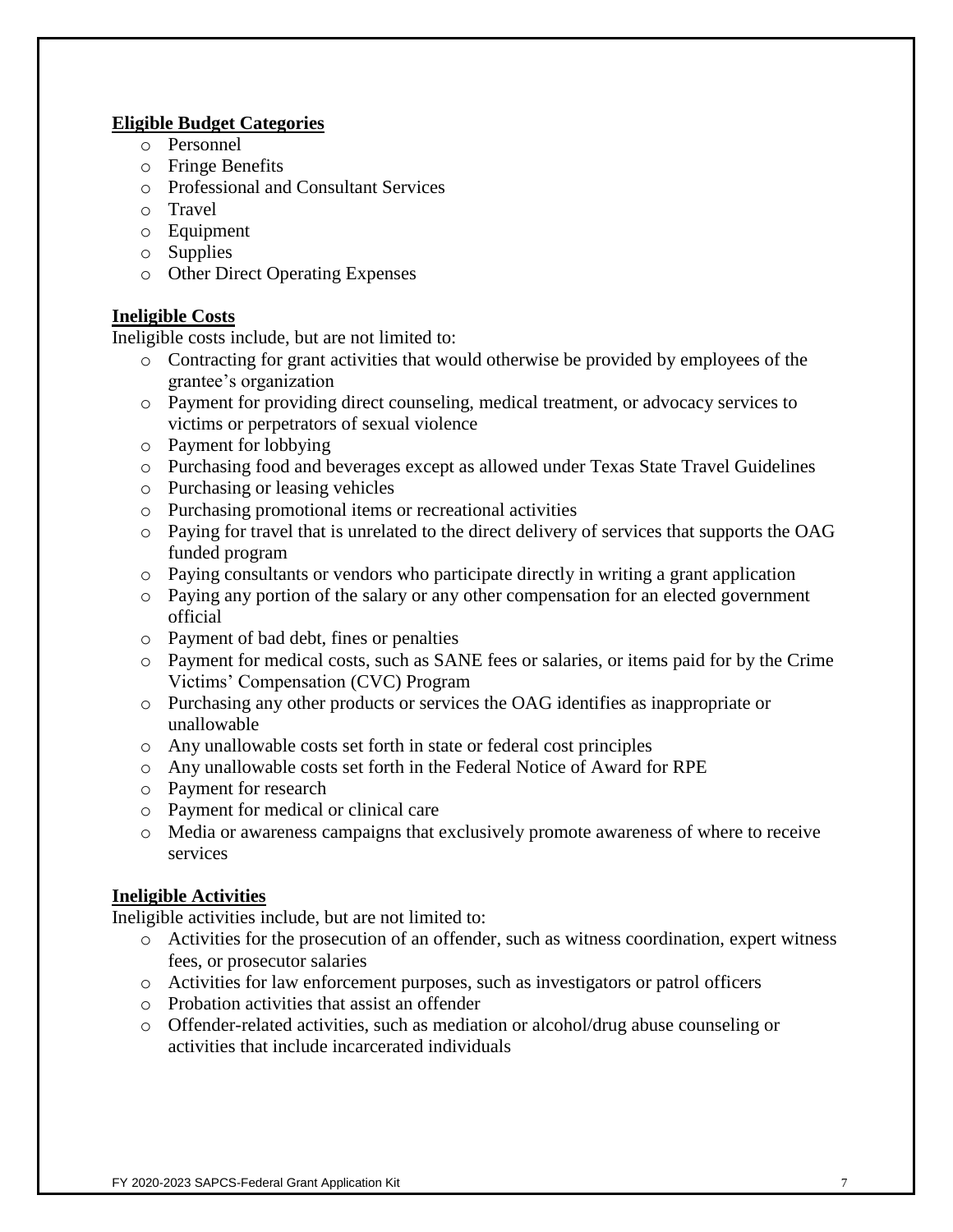## **Funding Levels**

For each year of the grant term, the OAG will issue grants in the amounts listed below. Applications requesting an amount below the minimum or above the maximum may not be considered. If the Application is awarded, the budget may be adjusted by the OAG to fit the funding level. Applicants must provide a detailed budget on how these funds will be used.

|                                                                 |                               |                               | <b>Grant Amounts</b>          |                               |
|-----------------------------------------------------------------|-------------------------------|-------------------------------|-------------------------------|-------------------------------|
| <b>Type of</b><br>Project                                       | <b>Fiscal Year</b><br>2020    | <b>Fiscal Year</b><br>2021    | <b>Fiscal Year</b><br>2022    | <b>Fiscal Year</b><br>2023    |
| Sexual Assault<br>Program                                       | \$100,000                     | \$100,000                     | \$100,000                     | \$100,000                     |
| <b>State Sexual</b><br>Assault<br>Coalitions<br><b>Grantees</b> | Not to<br>Exceed<br>\$450,000 | Not to<br>Exceed<br>\$450,000 | Not to<br>Exceed<br>\$450,000 | Not to<br>Exceed<br>\$450,000 |

## **Match Requirements**

There are no match requirements for the SAPCS-Federal project.

## **Volunteer Requirements**

All SAPCS-Federal Applicants are required to use volunteers in some way to support the mission of their organization. If the organization does not currently utilize volunteers, a plan must be described explaining how a volunteer program will be developed and implemented during the grant term.

If the Applicant currently uses volunteers, they must identify the role of a volunteer within the organization and if applicable within the organization's primary prevention program, and describe program components related to training of volunteers.

## **State and Federal Requirements**

All Applicants should review and be familiar with the OAG administrative rules governing the SAPCS-Federal Program. These rules are published in Texas Administrative Code, Title 1, Chapter 62:

[http://texreg.sos.state.tx.us/public/readtac\\$ext.ViewTAC?tac\\_view=4&ti=1&pt=3&ch=62](http://texreg.sos.state.tx.us/public/readtac$ext.ViewTAC?tac_view=4&ti=1&pt=3&ch=62)

In addition to the OAG's administrative rules, Applicants should be familiar with the Uniform Grant Management Standards (UGMS) and relevant Code of Federal Regulations (CFR) that relate to state, and if applicable, federal grant funding.

- UGMS can be found at: <https://www.comptroller.texas.gov/purchasing/docs/ugms.pdf>
- Uniform Administrative Requirements, Cost Principles, and Audit Requirements for Federal Awards 2 CFR 200 can be found at: [http://www.ecfr.gov](http://www.ecfr.gov/)

## **Contact Information**

Assistance with technical questions about the Application Kit is available via:

• Email: Grants@oag.texas.gov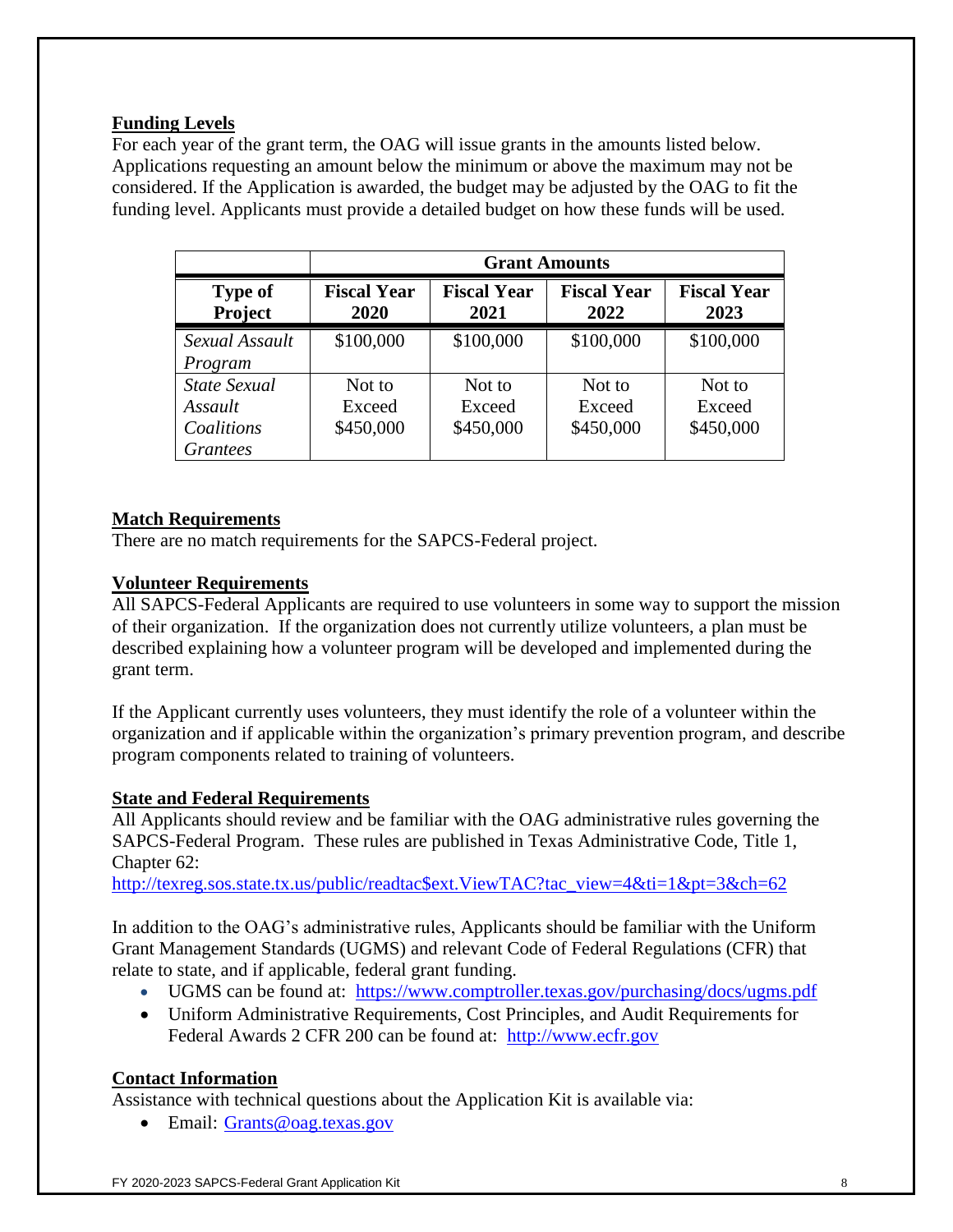- Phone: (512) 936-0792
- GOALS: Select *Help* on the GOALS website for further assistance

Email is the preferred method for submitting questions. Each person submitting a question should include his/her name, the name of the organization, an email address, a phone number and if applicable, the Reference ID Number. Please note that OAG staff cannot assist with writing Applications or how to answer Eligibility questions.

#### **SAPCS-Federal Program Requirements**

#### **(A) Sexual Assault Programs are required to do the following:**

Implement programming that aligns with the Texas Logic Model and Texas SAPCS-Federal Programming Summary. **Applicants are highly encouraged to review the Texas Logic Model and Texas SAPCS-Federal Programming Summary before applying for this funding opportunity.**

Specific requirements:

1. Programming must align with one or more of the following focus areas and approaches (strategies):

| $_{\rm{approx}}$          |                      |                      |
|---------------------------|----------------------|----------------------|
| Focus Area                | Approach             | Level Typically      |
|                           |                      | Associated with each |
|                           |                      | Approach             |
| Promoting social norms    | <b>Bystander</b>     | Community*           |
| that protect against      | approaches           |                      |
| violence                  | • Mobilizing men and |                      |
|                           | boys as allies       |                      |
| Teach skills to prevent   | Social-emotional     | Individual**         |
| Sexual Violence (SV)      | learning             |                      |
| Provide Opportunities to  | Strengthening        | $Commuty*$           |
| empower and support girls | leadership and       |                      |
| and women                 | opportunities for    |                      |
|                           | girls                |                      |

\*In order to be considered community-level, programs proposed within this focus area should include one or more components which aim to change social norms, thereby addressing social norms at the setting-level.

\*\*Social-emotional learning is considered an individual level approach and therefore cannot be used as a stand-alone strategy.

- 2. Sexual assault programs must implement no less than 50% of all strategies at the community/societal level.
- 3. Strategies implemented cannot be solely in school settings (for the purposes of this grant, school settings refer to the population focus of  $6-12<sup>th</sup>$  grades).
- 4. Programming must focus on positive youth development.
- 5. Applicants must justify their choice of programming (focus area, approach, program, population of focus, etc.) based on data driven decision making. For more information on data driven decision making see definitions for data-driven, data-driven population of focus, and data-driven prevention strategy.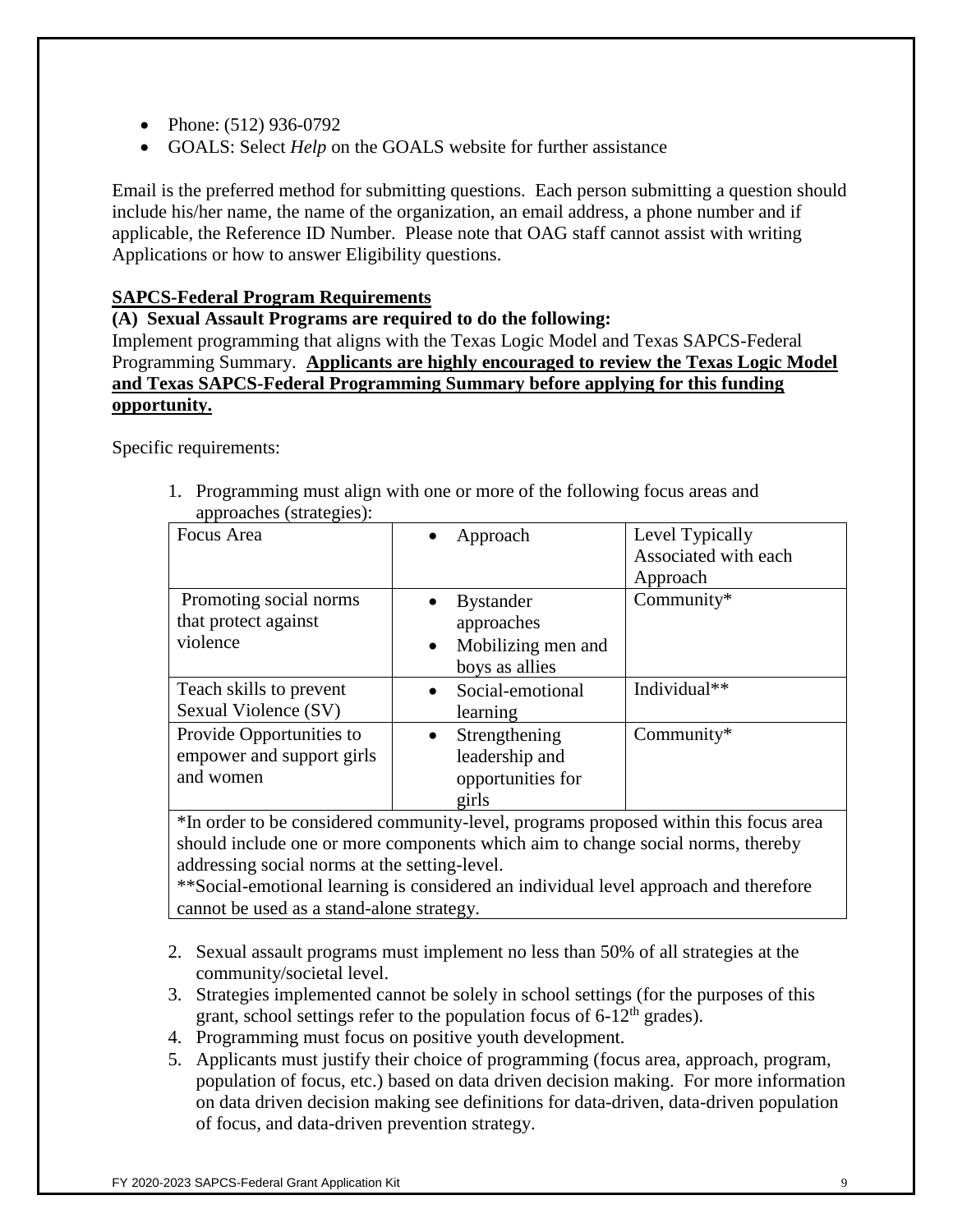- 6. Applicants may choose between the programs below (a-h). Applicants are strongly encouraged to review the SAPCS-Federal Programming Summary and the Recommended Programming Curriculum Alignment document to identify programs appropriate to the chosen focus area, approach, population of focus, and strategy level the program is intended to address. This list includes programs listed in the Stop SV Technical Package that have been approved for implementation using Texas RPE funds.
	- a. Be Strong: From the Inside Out
	- b. Bringing in the Bystander
	- c. Close to Home
	- d. Mentors in Violence Prevention MVP Strategies
	- e. Step Up
	- f. Second Step
	- g. Coaching Boys into Men as a train the trainer program only
	- h. LiveRespect
- 7. Applicants may propose another program (e.g. developed in-house) not listed above if it meets the following criteria. Applicants must complete the Use of an Alternative Program form in GOALS. The data provided must show the program:
	- a. Fits within one of the Chosen Focus Areas and Approaches identified above (1);
	- b. Has documented evaluation results or is grounded in theory of primary prevention;
	- c. Addresses Texas specific risk and protective factors;
	- d. Demonstrates a link between the theory of the program/policy effort and targeted outcomes;
	- e. Has implementation materials, as needed;
	- f. Is feasible to implement and evaluate;
	- g. Is in compliance with state law; and
	- h. Has a community-level component or is used as a part of a comprehensive strategy that includes a community-level component.

#### **Note: Programs in the Stop SV Technical Package that are not listed in 6 a-h should not be proposed and will not be funded**.

- 8. All funded organizations will be required to conduct the evaluation included in their chosen program. Additionally, if funded, organizations will be required to collect outcomes and use specific measurement tools provided by the OAG.
- 9. Use any of the following Approved Activities and Community Change strategies necessary to implement their chosen focus areas, approaches, and programs.
	- a. Approved Activities
		- i. Educational seminars
		- ii. Training programs for professionals
		- iii. Preparation of informational material
		- iv. Training programs for students and campus personnel designed to reduce the incidence of sexual assault at colleges and universities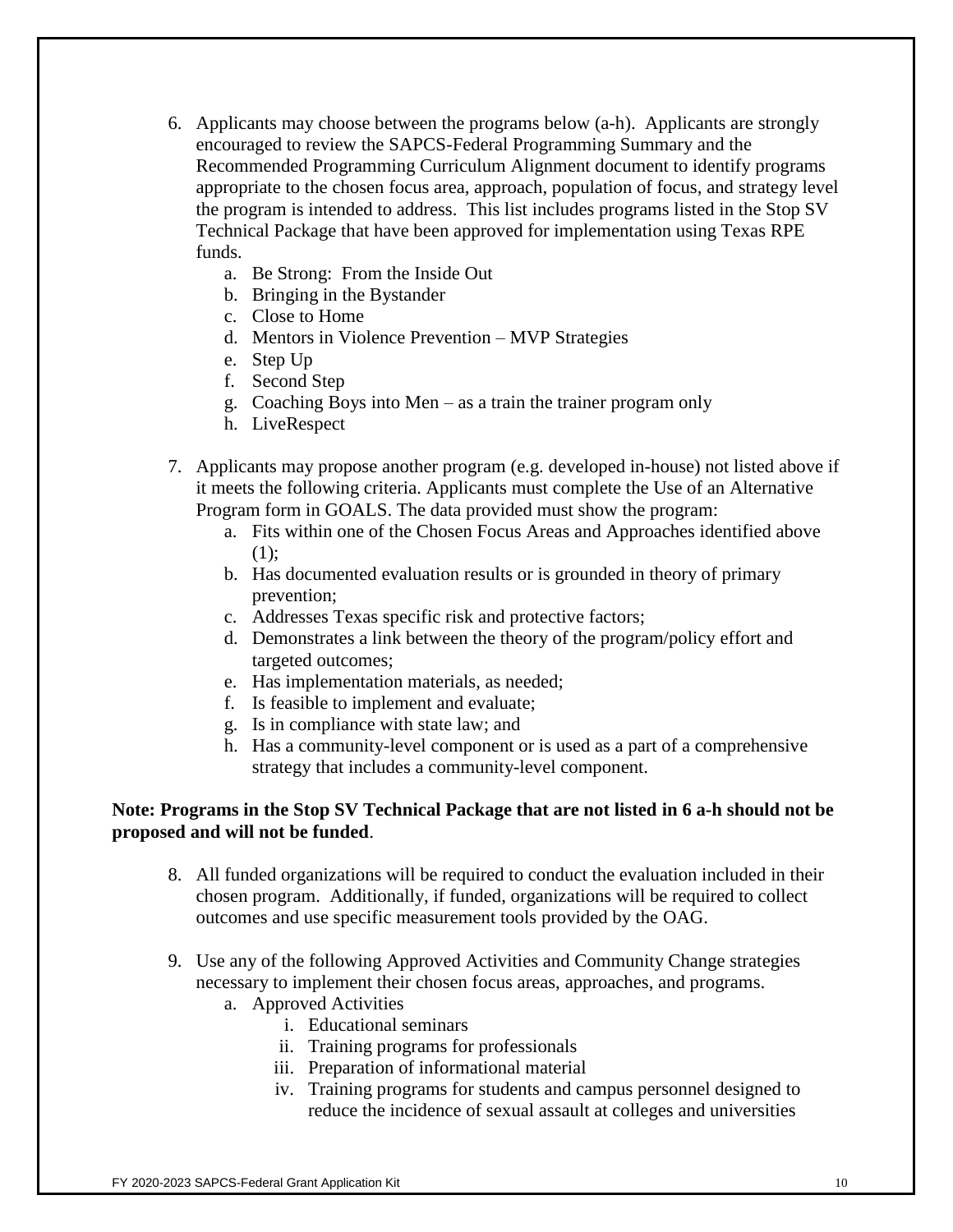- b. Community Change Strategies
	- i. Coalition Building
	- ii. Community Mobilization
	- iii. Policy Education
	- iv. Social Norms Change
- 10. If funded, grantees will be required to meet all training requirements required by the OAG. In FY 2020, grantees will be required to attend, at a minimum, TAASA's Prevention Institute and are encouraged to attend the National Sexual Assault Conference.

## **(B) State Sexual Assault Coalitions are required to do the following:**

- 1. Provide training/technical assistance to RPE funded organizations on selection, implementation, and program improvement of sexual violence primary prevention strategies.
- 2. Provide expertise and guidance on state level evaluation efforts for the RPE Program.
- 3. Support efforts of the Texas Primary Prevention Planning Committee Steering Committee.
- 4. Assist with the development and implementation of Focus Area 4) Create protective environments – Improving safety and monitoring in schools and addressing community-level risks through environmental approaches.

The following document titles and links are reference material for the Programmatic Requirements:

- SAPCS-Federal Logic Model, located at: https://evalsvpptx.com/resources/
- SAPCS-Federal Programming Summary, located at: https://evalsvpptx.com/resources/
- FY 20 FY 23 Recommended Programming Curriculum Alignment, located at: https://evalsvpptx.com/resources/
- Stop SV Technical Package (as it relates to Texas programming), located at https://www.cdc.gov/violenceprevention/pdf/sv-prevention-technical-package.pdf
- Using Essential Elements to Select, Adapt, and Evaluate Violence Prevention Approaches, located at: <https://www.cdc.gov/violenceprevention/pdf/adaptationguidance.pdf>

The OAG reserves the right to update the SAPCS-Federal Grant Application Kit should Federal programmatic requirements change during the course of the grant term.

## **Staffing Requirements**

The funding priority for the SAPCS-Federal Program is to support positions that engage in the implementation and evaluation of primary prevention strategies and activities.

- A minimum of 75% of an Applicant's budget must be allocated to the Personnel and Fringe Benefits budget categories. This requirement applies to all Applicants. The OAG may grant an exception to this requirement for projects that demonstrate a need as described and requested by Applicant in Tab
- Sexual Assault Program Applicants are limited to no more than six positions. State Sexual Assault Coalition Applicants are limited to no more than ten positions.
- Each Applicant must designate and request funding for a full-time Primary Prevention Coordinator that is dedicated to primary prevention activities. The OAG may grant an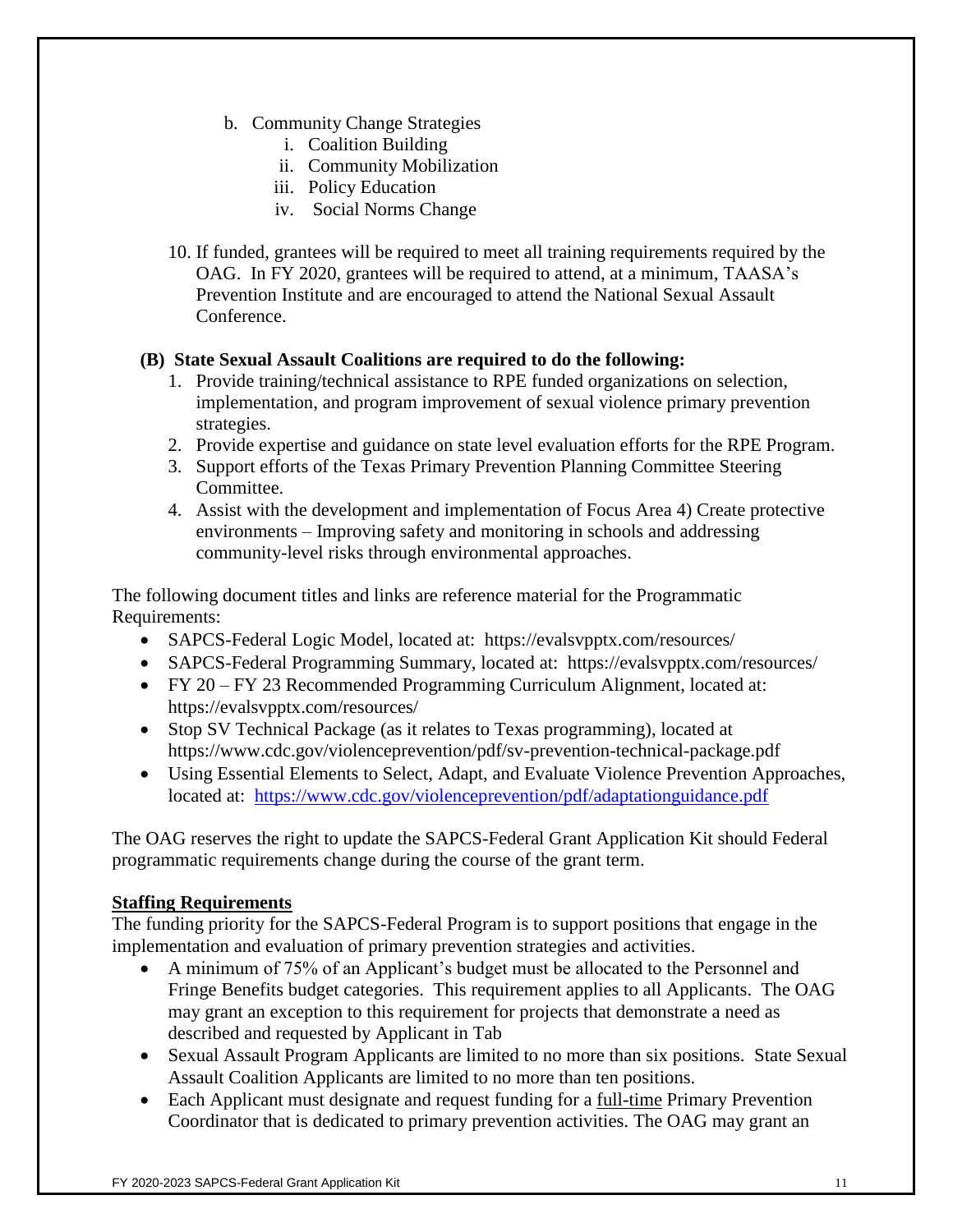exception to this requirement for programs that demonstrate a need as described in the budget portion of the application.

- Each position listed on the budget can only be associated with one employee. Job sharing can be identified by listing the position on the budget separately as many times as necessary to include all employees who share the job. Please note: separating positions due to job sharing is included in the position maximums.
- Only those positions that are directly related to achieving the goals of the Applicant's project will be funded. This includes positions that have direct involvement in the planning, implementation, or delivery of project activities and positions who directly supervise such staff.
- Grant funded staff will be required to meet all training requirements identified in the Plan Amendment.
- Job descriptions are required and must be submitted for all positions requesting funding. Each position listed must have a job description. Job descriptions must reflect activities that relate to the project's goals and must be appropriately proportionate to the personnel time allocated to the SAPCS-Federal grant.

## **Review Process**

The OAG will review each complete Application filed by the deadline by an eligible Applicant.

- o At any time during the review process, an OAG staff member may contact the Applicant for additional information.
- o All areas of the budget are subject to review and approval by the OAG. Decisions related to the budget are based on both eligibility and reasonableness.

## **Scoring**

The Application will be scored on information provided by the Applicant including, but not limited to:

- o Organization Summary (10% of overall score)
- o Project Summary (60% of overall score)
- o Assessment and Evaluation (5% of overall score)
- o Financial Questions (20% of overall score)
- o Comprehensive Scoring Criteria (5% of overall score)

## **Grant Decisions**

During the grant review and award process, the OAG may take into consideration other factors including whether the applicant has demonstrated acceptable past performance as a grantee in areas related to programmatic and financial stewardship of grant funds.

The OAG may take into consideration the diversity and geography of Texas when making funding decisions to ensure primary prevention efforts cover as much of Texas as possible. The OAG will use the Texas SAPCS-Federal Programming Summary, the FY 2020 – FY 2023 Recommended Programming Curriculum Alignment, and the Stop SV Technical Package as a basis to score Applications for this competitive funding opportunity.

The OAG may choose to award a grant contract from a different OAG funding source than that for which the Applicant applied.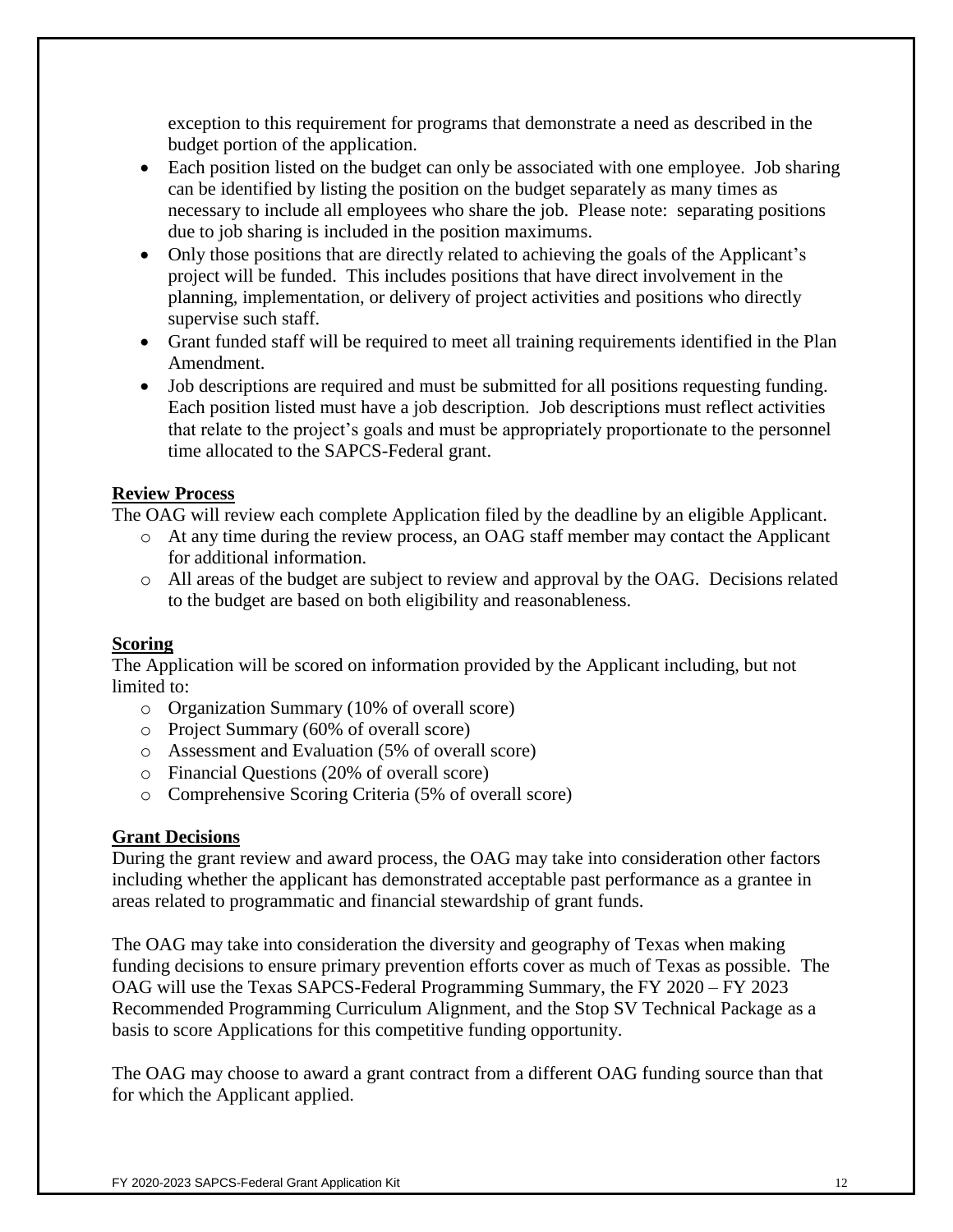The OAG is not obligated to award a grant at the total amount requested and/or within the budget categories requested. The OAG reserves the right to make awards at amounts above and/or below the stated funding levels.

The OAG makes final decisions on what is considered a Sexual Assault Program and a State Sexual Assault Coalition.

All grant decisions including, but not limited to, eligibility, evaluation and review, and funding rest completely within the discretionary authority of the OAG. The decisions made by the OAG are final and are not subject to appeal.

#### **Funding Priority**

The OAG reserves the right to consider all other appropriations or funding an Applicant currently receives when making funding decisions.

#### **Grant Award Notification**

The Applicant shall be notified in writing of the OAG's decision regarding a grant award. The OAG may utilize a grant contract document and/or a notice of grant document once a decision is made to award a grant. The Applicant will be given a deadline to accept the grant award and to return the appropriate document to the OAG within the time prescribed by the OAG. An Applicant's failure to return the signed document to the OAG within the prescribed time period will be construed as a rejection of the grant award, and the OAG may de-obligate funds.

#### **Special Conditions**

The OAG may assign special conditions at the time of the award. Until satisfied, these special conditions may affect the Applicant's ability to receive funds. If special conditions are not resolved, the OAG may de-obligate funds up to the entire amount of the grant award.

#### **Reporting Requirements**

If an Application is funded, grantees will be required to report to the OAG quarterly, in the manner and schedule as determined by the OAG. Quarterly statistical reports are due no later than the  $30<sup>th</sup>$  day of each month following the end of the quarter. The four quarters end on the last day of the month of April, July, October, and January. Reporting on grant project activities such as demographics of participants, outputs, and outcomes via quarterly Performance Reports will be required. If reports are not submitted by the established dates, this may affect the Applicant's ability to receive reimbursement.

#### **Method of Payment**

OAG grants are paid on a cost-reimbursement basis.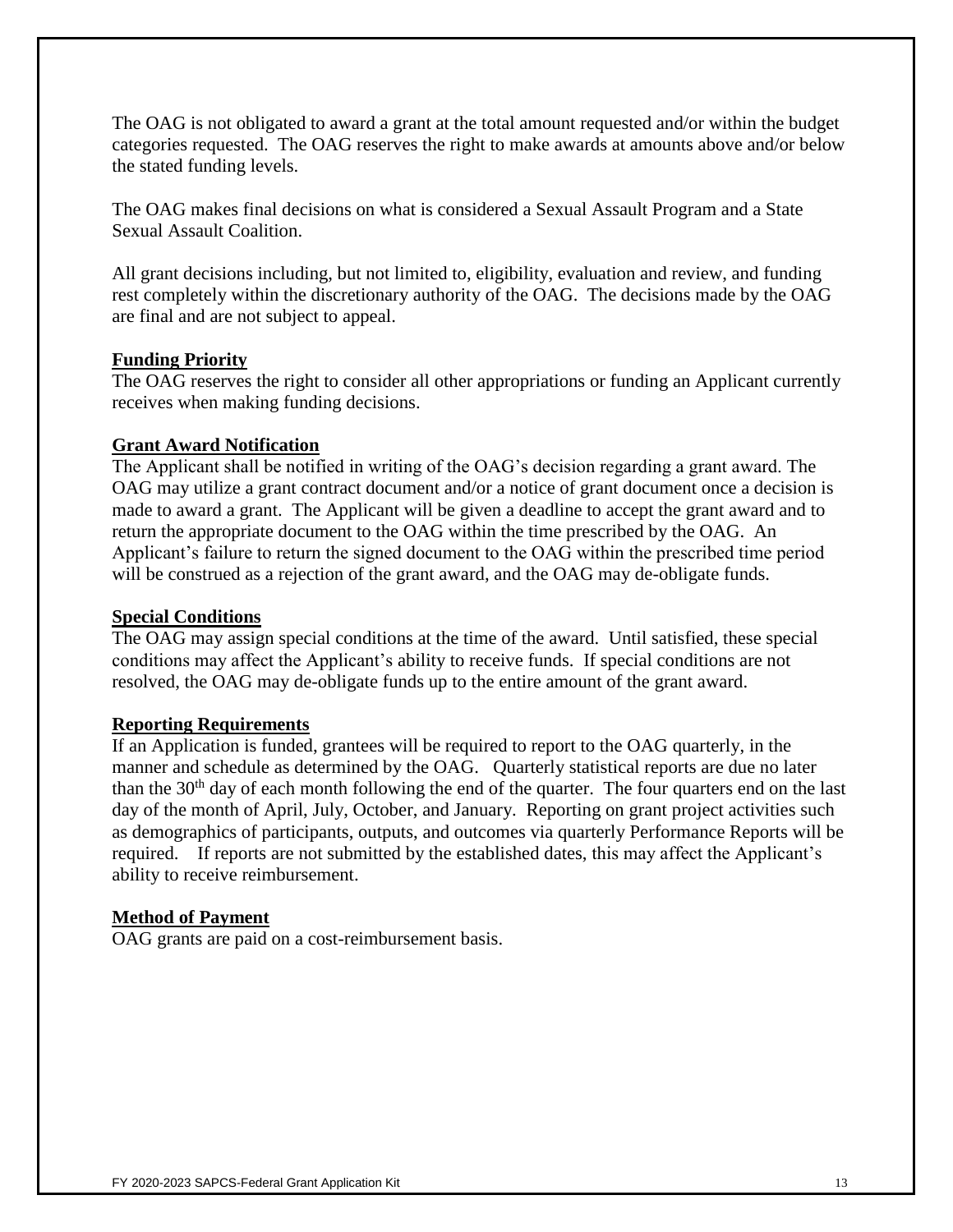# **II. Definitions**

## **OUTPUT DEFINITIONS**

**Approved Activities and Community Change Strategies –**to be used in the prevention of sexual violence:

- Educational seminars:
- Training programs for professionals;
- Preparation of information materials;
- Training programs for students and campus personnel designed to reduce the incidence of sexual assault at colleges and universities;
- Coalition Building efforts involve building an alliance or partnership of groups working together to achieve a common purpose or to engage in joint activity.
- Community Mobilization efforts involve engaging every level of the community working together to follow a systematic process and take actions to design and implement preventive activities.
- Policy Education
- Social Norms Change

**Community** – any defined population with shared characteristics and environments, including schools, neighborhoods, cities, organizations (e.g., workplaces), or institutions.

**Community-level Strategies –** strategies that target the characteristics of settings (e.g., school, workplaces, and neighborhoods) that increase risk for, or protect people from, violence.

**Data-driven Population of Focus –** includes action taken systematically review information from one or more data sources and apply data findings to selecting the population of focus.

**Data-driven prevention strategy** – includes actions taken to systematically review information from one or more data sources and apply data findings to selecting a prevention strategy.

**Data source** – is an entity that provide information that has been systematically collected, for example from administrative records, surveillance systems, or surveys.

**Ecological Model – t**he CDC uses a four-level social-ecological model to better understand violence and the effect of potential prevention strategies. The model considers the complex interplay between individual, relationship, community, and societal factors. This model considers the complex interplay between individual, relationship, community, and societal factors. It provides an understanding of the range of factors that put people at risk for violence or protect them from experiencing or perpetrating violence. The overlapping rings in the model illustrate how factors at one level influence factors at another level. The model also suggests that in order to prevent violence, it is necessary to act across multiple levels of the model at the same time. This approach is more likely to sustain prevention efforts over time than any single intervention.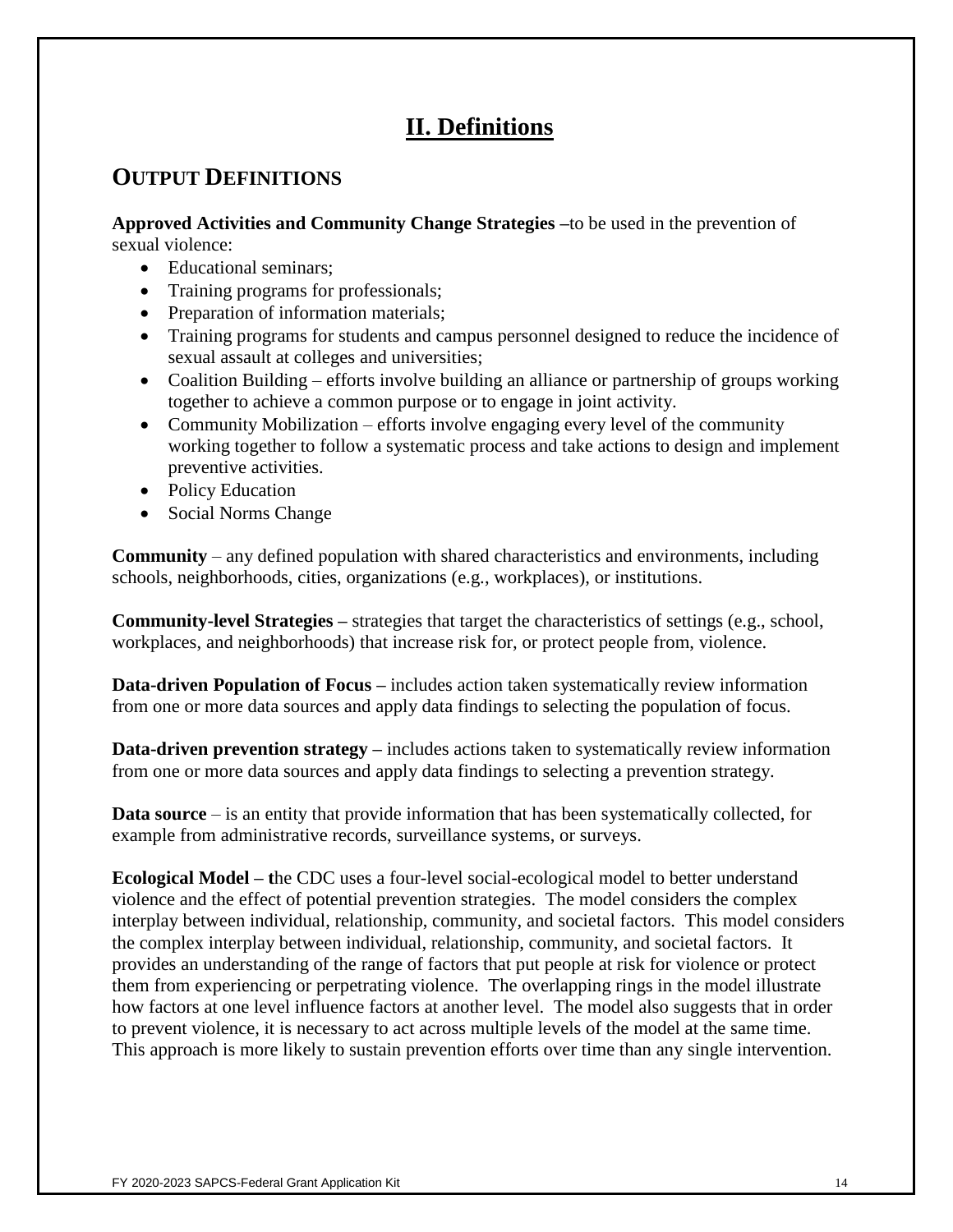

**Gender Equality –** refers to equal rights, responsibilities and opportunities that enable all individuals to achieve their full rights and potential to be healthy, contribute to health development, and benefit from the results**.** 

**Outcomes to be measured –** identified in the Texas Logic Model and seeks to determine if the program made a difference and was successful in bringing about the intended changes. All funded organizations will be required to conduct the evaluation included in their chosen program. Additionally, all funded organizations will be required to collect outcomes and use specific measurement tools provided by the OAG.

**Outputs –** product of program activities.

**Population of Focus** –  $6<sup>th</sup>$  –  $12<sup>th</sup>$  grade (or age equivalent if not in a school setting), college/university students, and adult influencers. The population of focus is the population chosen by an organization in which prevention programming is designed to create a change.

**Prevention Principles** – based on the CDC's Rape Prevention and Education Program Evaluation Guide, Developing an Evaluation Plan:

- Primary prevention: The emphasis of all prevention strategies should be on approaches that address modifiable risk and protective factors for sexual violence perpetration and victimization (e.g. approaches that prevent initial perpetration or victimization).
- Based on evidence: All prevention strategies should be based on the best available evidence where appropriate. At a minimum, prevention strategies should have an articulated theory base and address modifiable risk and protective factors. See the Framework for Evidence for more information on best available evidence at [http://www.cdc.gov/ViolencePrevention/pdf/Understanding\\_Evidence-a.pdf.](http://www.cdc.gov/ViolencePrevention/pdf/Understanding_Evidence-a.pdf)
- Comprehensive: Prevention strategies should address multiple levels of the social ecology (e.g. individual, relationship, community, society) in a complementary manner (e.g. address related risk and/or protective factors). Comprehensive prevention plans should include components that address risk and protective factors at multiple levels—including the behavior and risk characteristics of individuals, peer and partner relationships, social norms, and structural, institutional, and societal factors and policies that contribute to risk for, or help prevent, sexual violence.
- Collaborative: Prevention strategies should be developed in collaboration with relevant partner organizations/agencies and community members. For example, to increase the visibility of a social norms campaign, it could be developed in collaboration with the local transportation authority, business owners, youth serving organizations and others who have a stake in sexual violence prevention and are in a position to increase exposure to messaging.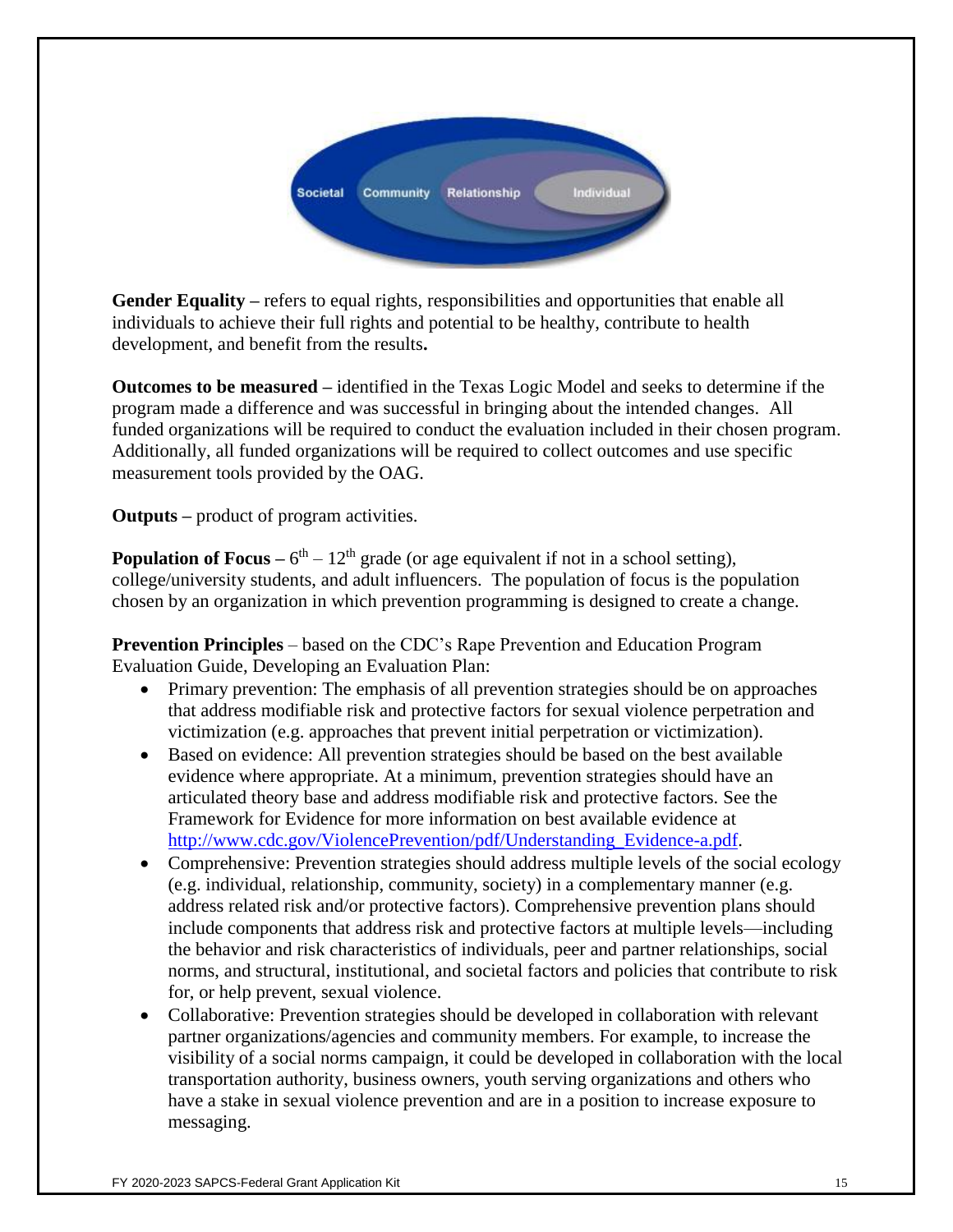- Appropriately timed in development: Prevention efforts should focus on risk and protective factors that are most developmentally relevant to the population and recipients of the program or strategy.
- Effective: Longer, multi-session programs tend to be more effective than brief, singlesession interventions. However, the specific length of exposure (e.g., contact hours) needed to change behavior depends on the nature and goals of the specific intervention.
- Well-trained implementers: Implementers should be stable, committed, competent, and able to connect effectively with students. Commitment to the program model helps staff deliver and reinforce program messages with greater credibility. Socio-culturally relevant: Prevention programs and strategies should be culturally relevant and appropriate, in both content and approach, to the individuals and/or groups served. An important way to accomplish this is by involving community members in the development, implementation, and evaluation of the program.
- Sound theory of change: Prevention strategies should be supported by a logical theory of change. It is important to understand how the intervention components or content are expected to impact evidence-based risk and protective factors and, ultimately, sexual violence.
- Build on or support positive relationships: Prevention approaches that build on or foster positive relationships between students and their peers, families or communities may have better outcomes. For example, programs may use trusted mentors, teachers, or coaches to deliver the intervention content or they could engage students in peer-facilitated activities or support groups designed to encourage and support positive behavior.
- Varied teaching methods: Interactive instruction and opportunities for active, skills-based learning help to engage participants in multiple ways (e.g., writing exercises, role plays) and may be associated with more positive outcomes than interventions which involve only passive audiences (e.g., lecture, films). Multiple interventions that reinforce the same messages or skills in different contexts and using different teaching methods may also improve outcomes.
- Outcome evaluation: Strategies that have been rigorously evaluated and shown to have effects on sexual violence or related outcomes are best bets when selecting a prevention approach to implement. Continuous monitoring and evaluation of implementation quality and key outcomes during program implementation can also provide important ongoing feedback and may improve outcomes.

**Process Evaluation** – monitors the process of a program's implementation by assessing specific program elements to find out if the program is being delivered as intended.

**Program** – is a specific curriculum, training, or policy being implemented (e.g., Bringing in the Bystander, Second Step, etc.).

**Protective Factors** –events, conditions, situations, or exposure to influences that impede the initiation of sexual violence in at-risk populations and in the community. See Texas Programming Summary for list of Texas specific protective factors.

## **Public Health Approach** – a four step process that includes:

- Defining the problem based on collecting and analyzing data about a health issue
- Identifying risk and protective factors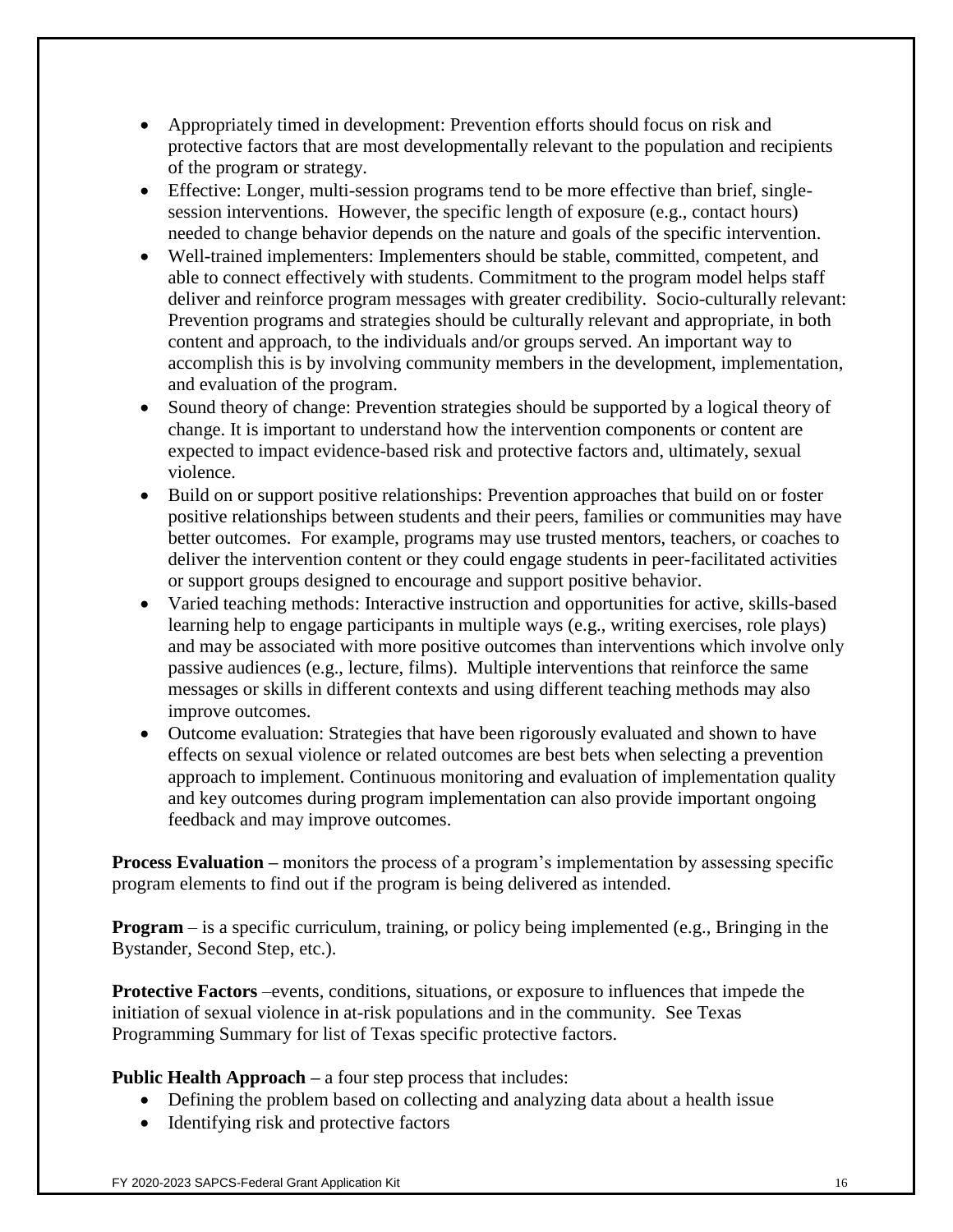- Developing and testing prevention strategies
- Assuring widespread adoption

**Reach – measures the degree to which the population of focus is affected by the prevention strategy. Usually reach is a count of the number of individuals, organizations, and/or communities affected by the prevention strategy.** Reach is calculated by dividing the actual number of people/entities served by the potential number of people/entities served and involves the following two components:

- Potential Reach the number of individuals, organizations, or communities that could potentially be affected by or receive the prevention program.
- Actual Reach the number of individuals, organizations, or communities that are affected by or received the prevention strategy.

**Risk Factors for Sexual Violence –** events, conditions, situations, or exposure to influences that result in the initiation of sexual violence. See Texas Programming Summary for list of Texas specific risk factors.

**Social Norms –** group-level beliefs and expectations of members' behavior.

**Strategy – a specific program, policy, or practice.** A strategy is an activity (e.g., environmental change, policy-related activity, social norms change activity, bystander intervention training, healthy relationship education) intended to prevent violence and promote health in a group of people). This is a general definition provided by the CDC and should be considered within the guidance of the Texas SAPCS-Federal Programming Summary.

**Technical Assistance –** efforts that build the capacity of SAPCS-Federal grantees to implement primary prevention strategies.

**Texas SAPCS-Federal Programming Summary** – contains information on focus areas, approaches, specific program requirements, risk and protective factors, programs available for use with SAPCS-Federal funds, definitions of specific terms, and general guidance relevant to this application kit.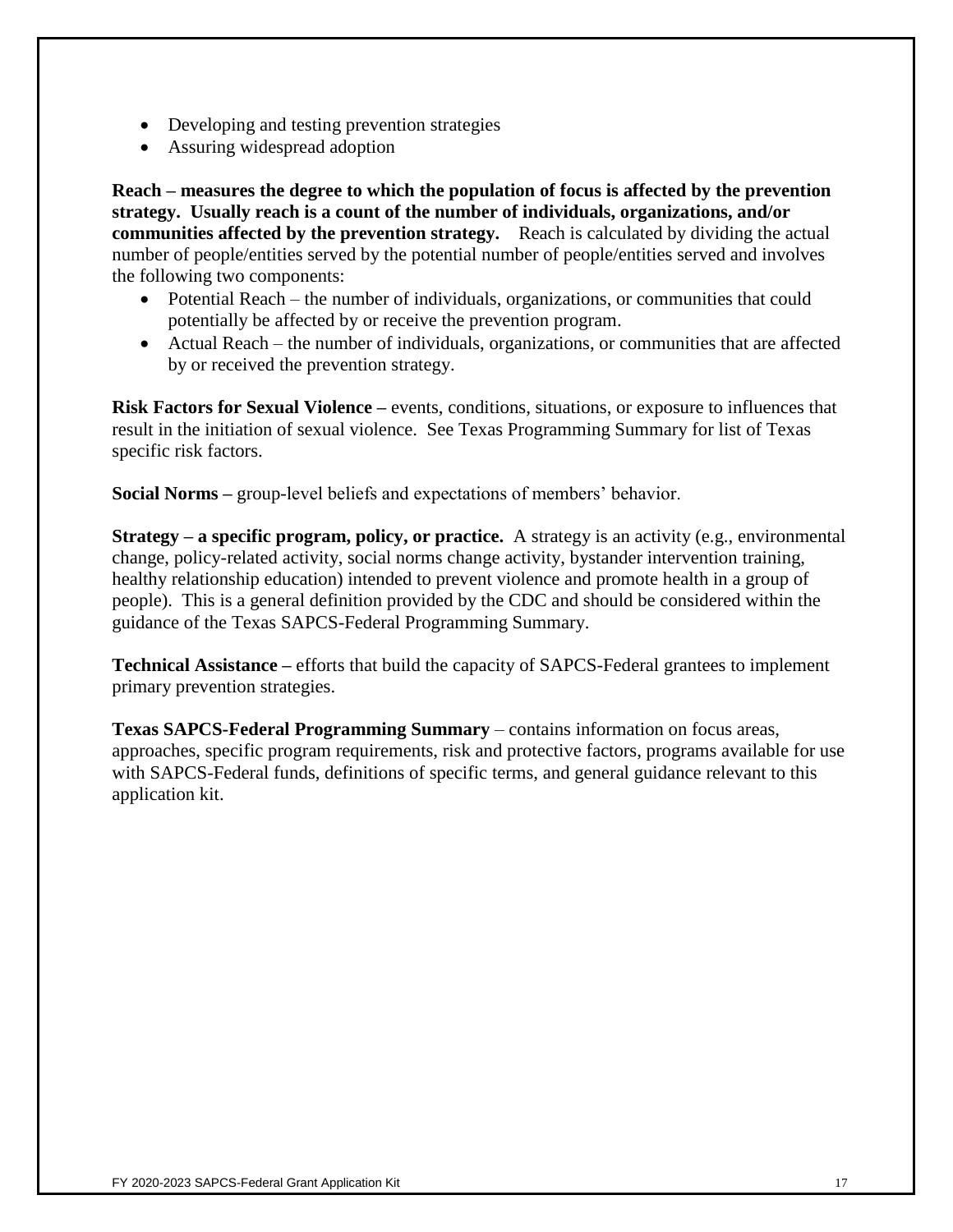## **GENERAL DEFINITIONS**

**Advertising Costs** - the cost of advertising media and corollary administrative costs. Advertising media include magazines, newspapers, radio and television, direct mail, exhibits, electronic or computer transmittals and the like. Most advertising costs are unallowable for grant purposes and are only allowable if related to and necessary for performance of the grant, i.e. recruitment of personnel, procurement of goods and services or disposal of surplus materials necessary to meet the requirements of the grant project.

**Alternate Designee –** The person authorized to sign invoices for the agency (i.e., Authorized Official, Executive Director, Financial Director, Auditor, Treasurer, etc.

**Authorized Official –** Each grantee must designate an Authorized Official. The authorized official may not be the same person as the grant contact. The authorized official is the person authorized to apply for, accept, decline, or cancel the grant for the grantee. This person signs all grant contracts and financial forms as well as any other official documents related to the grant. This person may be, for example, the executive director of the entity, a county judge, or the designee authorized by the governing body in a resolution.

**Contract Staff–** individuals that are not employed by the organization but are hired contractors of the organization to carry out specific work for the grant.

**Designated State Sexual Assault Coalition -** The Texas state sexual assault coalition as determined by the Center for Injury Prevention and Control at the Centers for Disease Control and Prevention under the Public Health Service Act. The U.S. Department of Justice, Office on Violence Against Women (OVW) provides the current list of designated state sexual assault coalitions at<http://www.justice.gov/ovw/local-resources>

**Equipment -** an article of non-expendable, tangible personal property having a useful life of more than one (1) year and a per unit acquisition cost which equals the lesser of the capitalization level established by the grantee for financial statement purposes or \$5,000. (All computers and computing devices should be included in the equipment category, regardless of cost).

**Employee -** a person under the direction and supervision of the organization, who is on the payroll of the organization and for whom the organization is required to pay applicable income withholding taxes.

**Fiscal Year** *(Rape Prevention and Education Federal Fiscal Year*) **–** begins on February 1 and ending on January 31st.

**Fringe Benefits -** fringe benefits compensation or other benefit provided by the employer to the employee at no charge that is above and beyond salary or wages. Examples include health plans, life insurance, pensions, unemployment benefit plans, and employer's portion of payroll tax.

**Grant Contact –** Each grantee must designate a Grant Contact. The grant contact may not be the same person as the Authorized official. The grant contact must be an employee of the grantee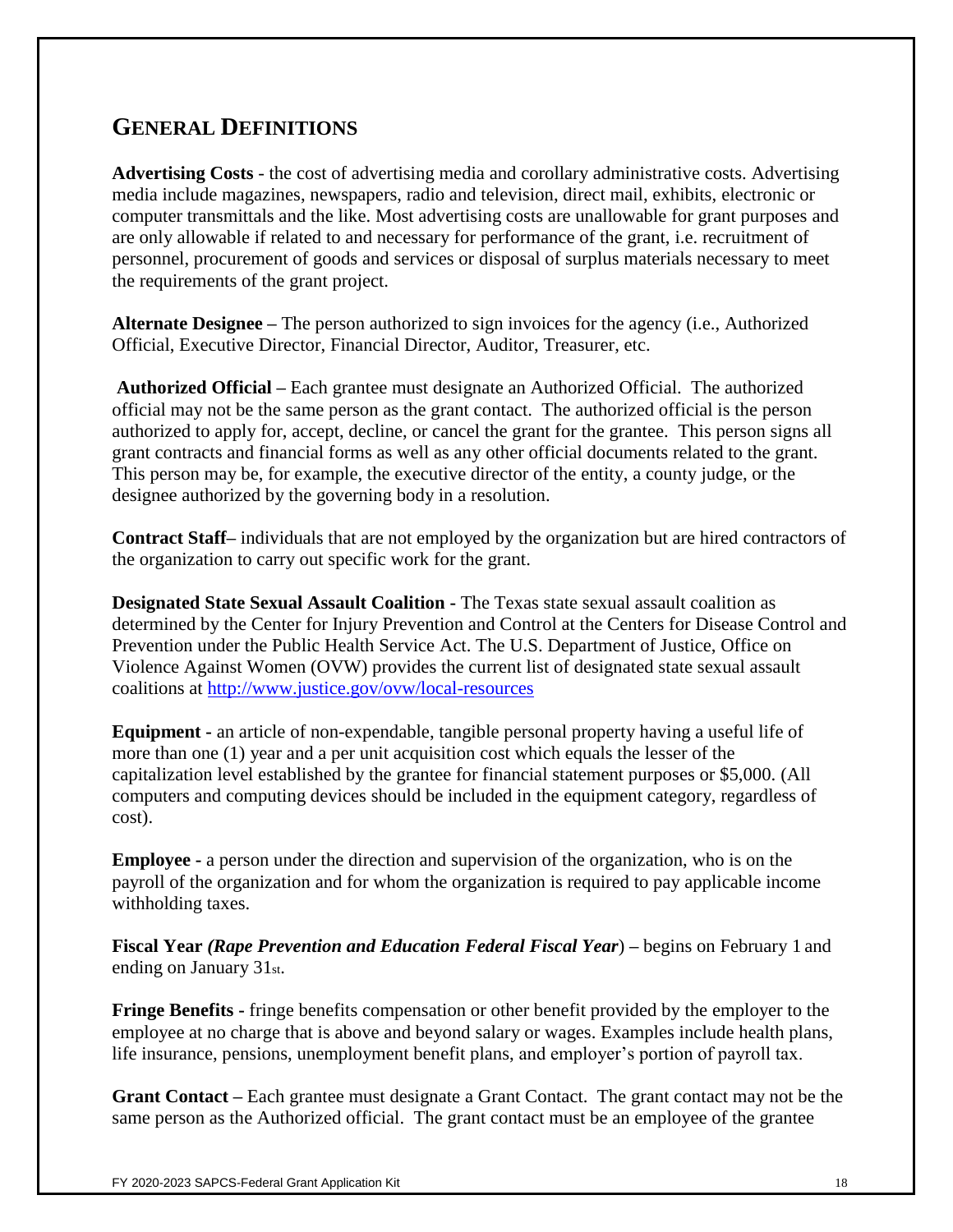who is responsible for operating and monitoring the project and who is able to readily answer questions about the project's day-to-day activities. All grant-related information will be sent to the grant contact.

**Mileage –** per mile cost when traveling by car.

**Other Direct Operating Expenses -** costs not included in other budget categories and which are directly related to the day-to-day operation of the grant program. Other direct operating expenses include, but are not limited to, conference registration, rent, utilities, janitorial supplies, liability insurance, and communication.

**Per Diem** – a meal expense incurred on an overnight stay in which the grantee travels outside of his or her designated headquarters.

**Personnel -** employees of this organization that will be funded by this grant. See "Employee."

**Primary Prevention Coordinator** – responsible for the coordination and implementation of an organization's primary prevention efforts.

**Professional and Consultant Services –** services for which the organization uses an outside source for professional advice or services which may include expert consultation and training.

**Promotional Items** – articles of merchandise that are branded with the name or logo of an organization and used in marketing and communication programs. They are usually given away to promote an organization or event. Most promotional items are unallowable costs for grant purposes and are only allowable if the item is predominately informational and/or instructional in nature and thus the purpose is to provide a public service.

**Reference ID Number** – this number will be assigned by GOALS after an Applicant has started its application for this grant opportunity. The Reference ID Number will be used by the OAG to track the receipt of Applications. The assigned Reference ID Number must be included on all Application documents submitted to the OAG.

**Resolution of Governing Body** – a formal written statement of an official body that is the governing authority of an agency.

**Salary** – the total compensation earned by the employee without regard to funding source.

**Special Conditions** – placed on a grant because of a need for information, clarification, or submission of an outstanding requirement of the grant that may result in a financial hold being placed on the OAG grant program. Special conditions may be placed on a grant at any time with or without notice.

**Support Document(s)** – a Memorandum of Understanding, Cooperative Working Agreement, Letter of Support, or other written agreement between two or more parties that sets forth common understandings, respective roles or interactions between the parties or any supporting duties or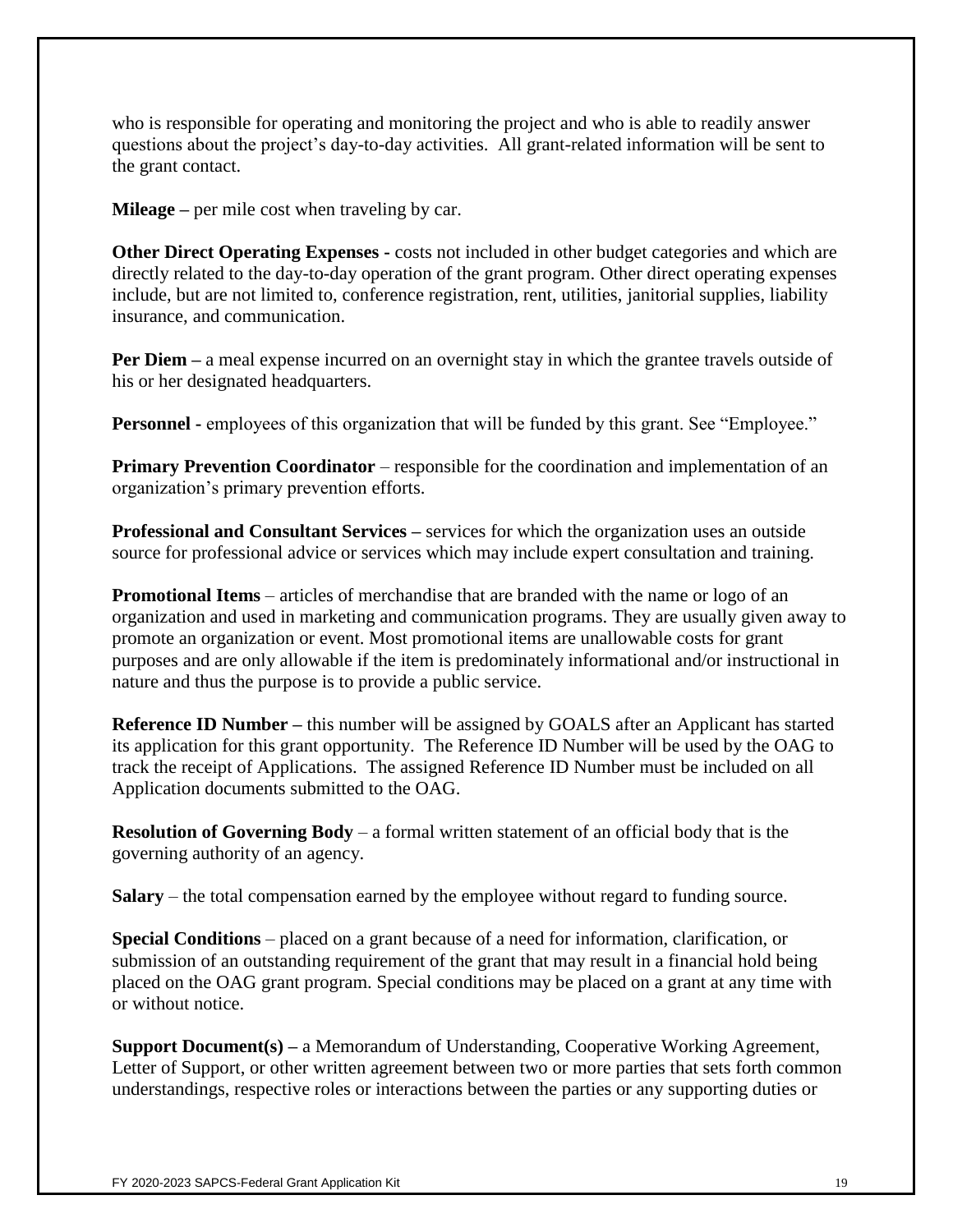responsibilities between the parties that support the project. It must be signed by all parties involved and describe in sufficient detail the subject matter of the agreement.

**Supplies –** consumable items directly related to the day to day operations of the grant program. Allowable items include, but are not limited to, office supplies, paper and postage.

**Volunteer** - a person who contributes a service without pay.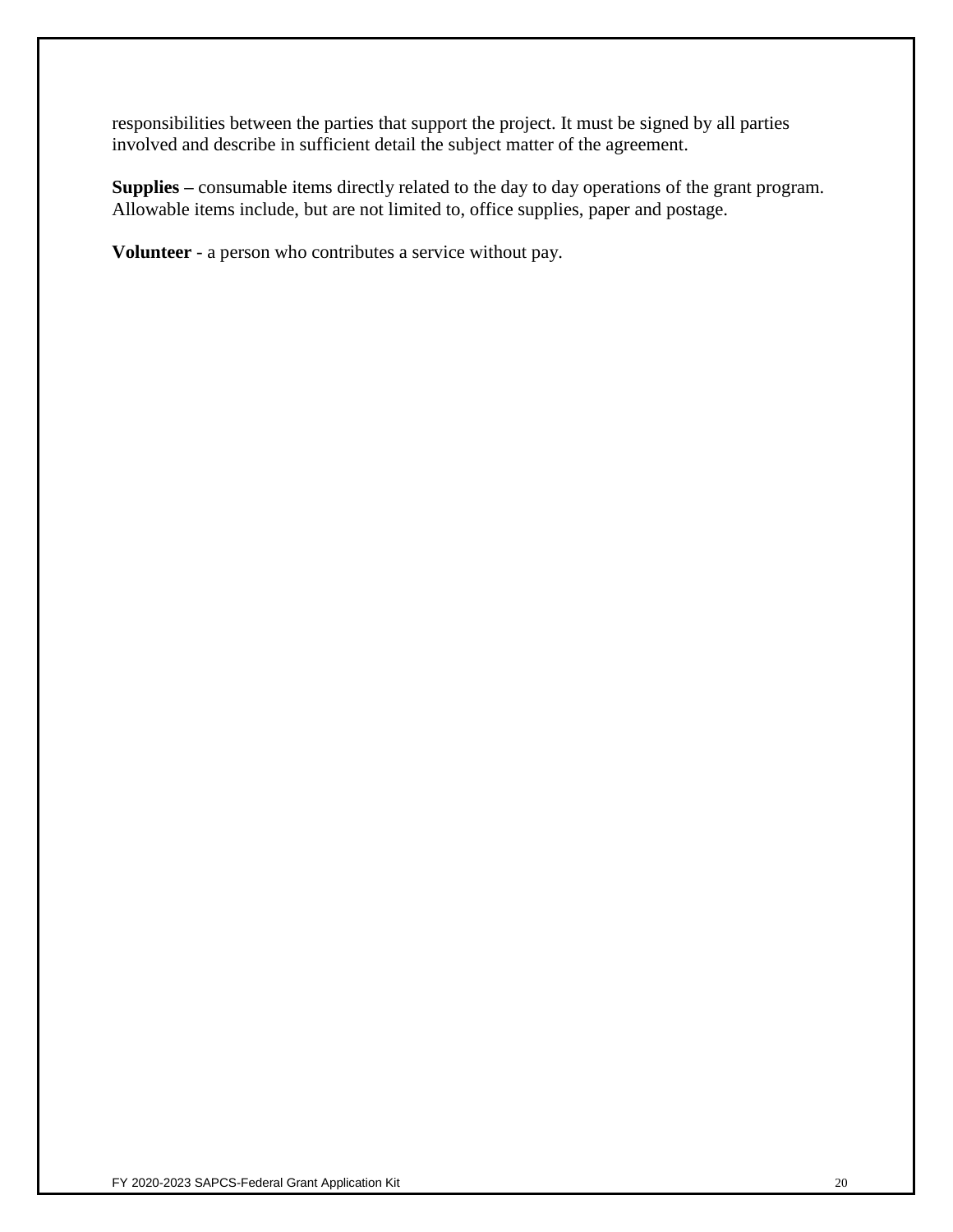## **III. INSTRUCTIONS FOR GOALS**

## **GENERAL INSTRUCTIONS**

Answer the questions only in the space provided. Only answered questions will be read or scored. Not all questions on this Application have instructions listed below. The instructions provided are to clarify and provide specific information where necessary. Every question should be answered in GOALS.

## **SPECIFIC FORM INSTRUCTIONS**

## **GENERAL INFORMATION**

*Note: This form will need to be completed if it was not completed during the OVAG, VCLG, and SAPCS-State grant application cycle*

Identify which type of organization you are:

- Non-Profit
- Local Unit of Government
- Statewide Governmental Entity

#### **Organization Information**

- Applicant Doing Business as (dba):
- Program/Division/Unit Which Would Be Administering Grant
	- o If applicable, enter a sub-agency.
- Federal Employer (Tax) ID Number (EIN)
	- o EIN is issued by the Internal Revenue Service (IRS)
- Texas Vendor ID Number (VIN)
	- o VIN is issued by the Texas Comptroller

#### **Mailing Address**

Enter Organization mailing information.

#### **Grant Contact**

Enter the contact information for the person the OAG may contact directly for an immediate response and/or changes regarding the grant.

#### **Authorized Official**

Enter the contact information for the person authorized to apply for, accept, decline, or cancel the grant. This person signs all grant adjustment requests, inventory reports, progress reports and financial reports as well as any other official documents related to the grant.

#### **Alternate Designee**

Enter the contact information for the person designated by the Authorized Official to sign invoices for the agency (*i.e.,* Executive Director, Financial Director, Auditor, Treasurer, etc.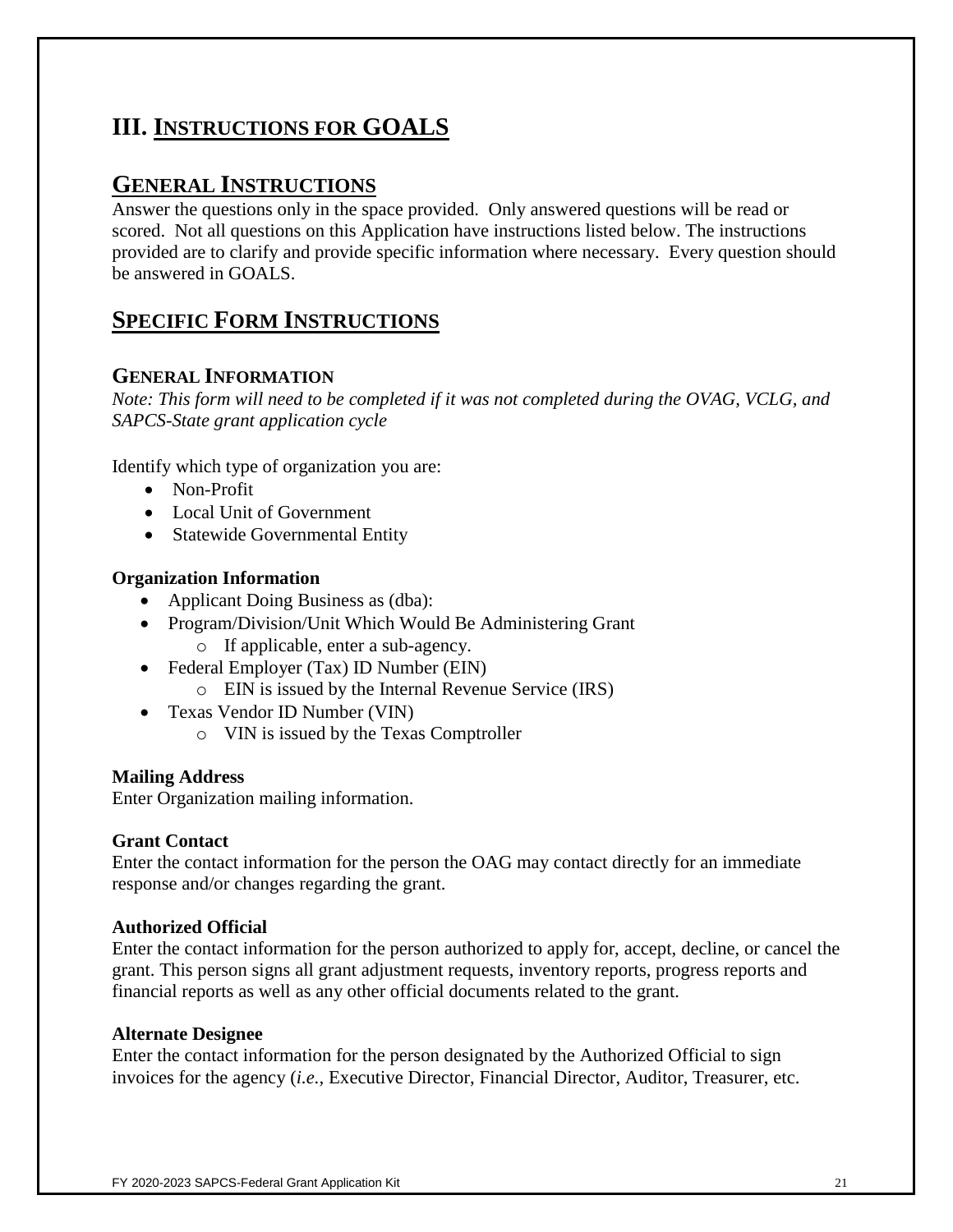## **Project Financial Officer**

Enter the contact information for the person the OAG contacts with inquiries regarding budget and/or invoice expenditure reimbursements.

## **SAPCS-FEDERAL ORGANIZATION INFORMATION**

Identifying and contact information:

- Reference ID Number This number will automatically be entered for the Applicant.
- Legal Name of Applicant Enter the legal name of Applicant Organization.
- Name of Agency Contact and Agency Contact's Telephone Number Provide a contact name and phone number in the event the OAG has any questions about the Application.

Applicant must select its Program Type: Sexual Assault Program or State Sexual Assault Coalition. The Program Type chosen will have corresponding questions towards the end of this form.

## **Narrative Questions**

All responses must fit in the text boxes provided not to exceed maximum word limit. It is highly recommended that responses be written on a separate document, then cut and pasted into GOALS. If uncertain whether a response fits in the space provided, use the word count listed below each text box.

#### **State and Federal Funds Experience**

Enter the number of years of experience your organization has in managing state or federal grant funds.

## **SAPCS-FEDERAL OTHER ORGANIZATION INFORMATION**

Applicant must identify if their application includes a submission of a signed Memorandum of Understanding (MOU), Letter of Support (LOS), Cooperative Working Agreement (CWA), or other support document, and if the MOU, LOS, CWA or other support document contains all the components as listed in the Application Kit.

## **Narrative Questions**

All responses must fit in the text boxes provided not to exceed maximum word limit. It is highly recommended that responses be written on a separate document, then cut and pasted into GOALS. If uncertain whether a response fits in the space provided, use the word count listed below each text box.

## **SAPCS-FEDERAL PROJECT SUMMARY**

Applicant must select its Program Type: Sexual Assault Program or State Sexual Assault Coalition. The Program Type chosen will have corresponding questions in this form.

## Sexual Assault Program Applicants:

Applicants must select one or more focus areas and approaches; identify the community/setting where the primary prevention project will be implemented; identify the population of focus; select risk and protective factors; identify a program for implementation; and answer all narrative questions.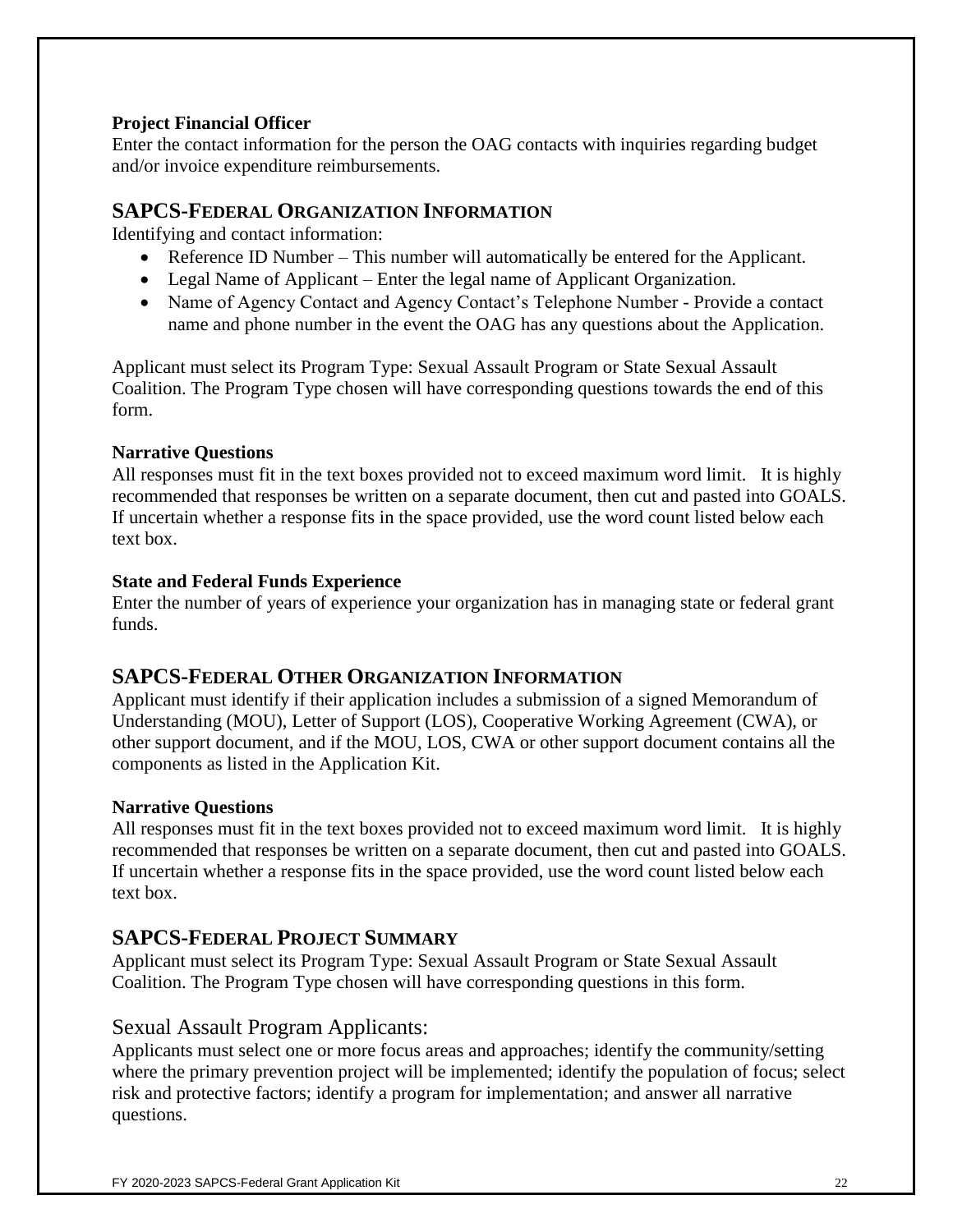#### **Narrative Questions**

All responses must fit in the text boxes provided not to exceed maximum word limit. It is highly recommended that responses be written on a separate document, then cut and pasted into GOALS. If uncertain whether a response fits in the space provided, use the word count listed below each text box.

## State Sexual Assault Coalition Applicants:

Applicants must answer all narrative questions.

## **Narrative Questions**

All responses must fit in the text boxes provided not to exceed maximum word limit. It is highly recommended that responses be written on a separate document, then cut and pasted into GOALS. If uncertain whether a response fits in the space provided, use the word count listed below each text box.

## **SAPCS-FEDERAL WORK PLAN**

All Applicants must complete the Work Plan by entering information for each quarter of the grant in all columns (Activities, Responsible Party, and Measures of Success). ). All personnel listed on the budget must be included under responsible party at least once in the Work Plan.

## **SAPCS-FEDERAL LOGIC MODEL**

All Applicants must upload their organization's logic model for the proposed primary prevention project. The logic model must include inputs, activities, outputs, and outcomes. The Logic Model should be uploaded under the "Logic Model" Task.

## **SAPCS-FEDERAL USE OF AN ALTERNATIVE PROGRAM**

All Sexual Assault Program Applicants who are choosing to use a program other than those listed under 6. a-h on page 10 of this Kit must complete this form. Applicants who are using a program listed under 6. a-h on page 10 must select the box at the top of the form which states they are not using an alternative program.

## **BUDGET EXCEL WORKBOOK**

The Budget Excel Workbook is located on the main Application page under "Task." Download the budget template, complete and upload.

- Enter Reference ID Number, the number assigned to your Application;
- Enter Legal Name of Applicant (Agency's Legal Name); and
- Ensure the listed Funding Source (Name of Grant) is correct.

## **BUDGET CALCULATION**

## **PERSONNEL AND FRINGE BENEFITS**

- Sexual Assault Programs are limited to no more than six positions.
- State Sexual Assault Coalitions are limited to no more than ten positions.
- Each position listed on the budget can only be associated with one employee. If job sharing, list each position on the budget separately as many times as necessary regardless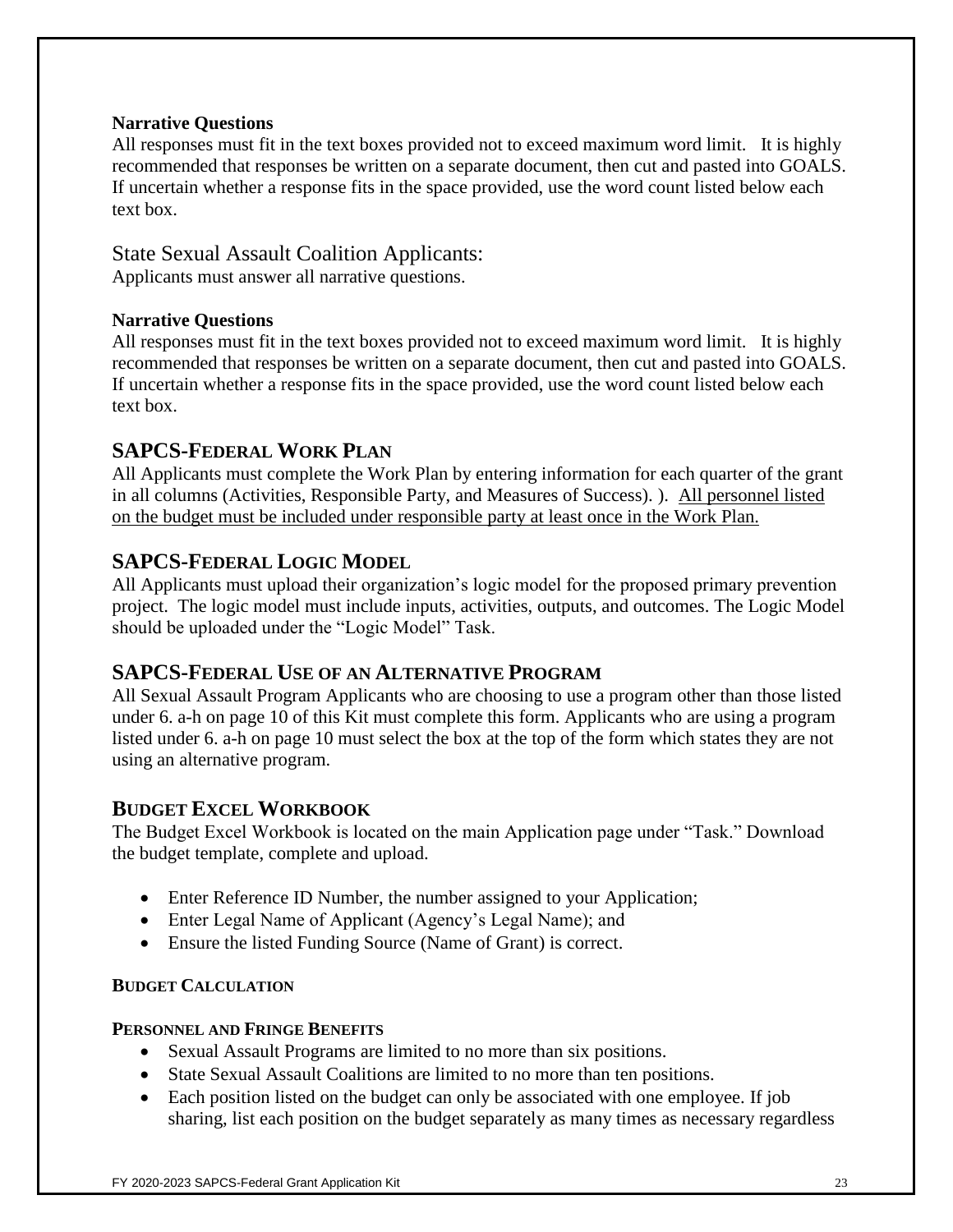of time allocated to grant. Please note: Separating positions due to job sharing is included in the position maximum.

• Any hours over forty (40) hours are unallowable by this grant.

Specific instructions and additional information for completing this section:

- **All Applicants must list the Primary Prevention Coordinator (PPC) in Position 1.** Identify the Primary Prevention Coordinator by typing "(PPC)" after the title of the position designated as the PPC for your organization. **This position must be on the grant full-time. Exceptions can be requested in the budget section of the application.**
- For each other position, the Applicant should list the position title and the number of hours scheduled to work per week.
- For each position, fill in the number of hours each week that will be spent on this grant. The % of time auto-fills. If the position is currently vacant type "Vacant" under the name.
- Priority positions should be listed first. To change the order of preference. Staff Position/Title #1 is highest priority and Staff Position/Title # 6 is lowest priority. For this grant the PPPC must be in Position 1
- Annual Salary: Enter total amount of annual Salary.
- Months: Enter the total months (12 or less) of salary budgeted.
- Total: This field will auto-calculate giving the total salary for the percent of time this position will work on the SAPCS-Federal grant.
- Please Note: Total Salary Requested category will autofill based on the annual salary and the percentage of hours worked on the grant.
- The personnel budget category must include salaries of employees only and not compensation for consultants. "Employee" is defined as a person under the direction and supervision of the grantee, who is on the payroll of the grantee and for whom the grantee is required to pay applicable withholding taxes; or a person who will be on the grantee's payroll and for whom the grantee will pay applicable income withholding taxes once the grant is awarded.
- Salaries for grant funded positions must be reasonable and comply with the grantee's salary classification schedule. The grantee must maintain documentation supporting that the salary is commensurate with that paid in the geographical area for positions with similar duties and qualifications.
- Each position listed must have a job description. Job descriptions must be submitted with the Application. Job descriptions must reflect activities that relate to the project's goals and must be appropriately proportionate to the time spent on the SAPCS-Federal grant. Job Descriptions must include a breakdown of activities by time for activities funded by the grant.

#### **FRINGE**

For each position, provide the following information:

- Percentage of Salary Requested for Fringe on the grant.
- The Total Fringe Requested on this grant column will auto-fill based on the Annual Salary and the % of Salary Requested for Fringe.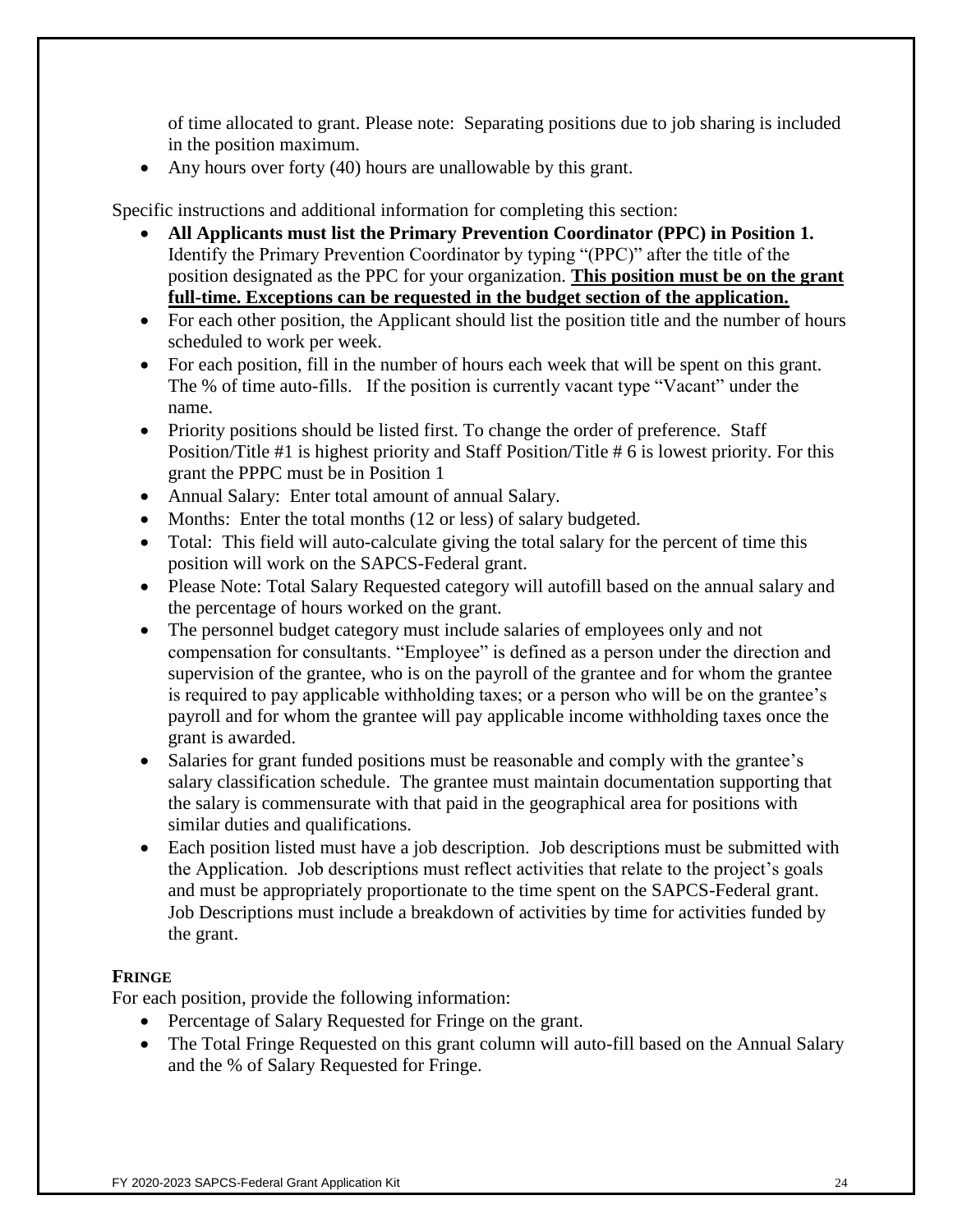#### **POSITION NARRATIVE**

Provide a justification for each position. This should include primary duties and how activities support the goals of the grant. All responses must fit in the text boxes provided when the Application is uploaded.

#### **REQUEST FOR EXCEPTION(S) TO SAPCS-FEDERAL STAFFING REQUIREMENTS**

- If a grantee is unable to fulfill the personnel requirements of this grant, the applicant must request an exception and provide a justification. A justification must be included in this section if the Applicant is requesting an exception to the following personnel requirements:
	- a) A minimum of 75% of an Applicant's budget must be allocated to the Personnel and Fringe Benefits budget categories. A justification must be provided in this section if the Applicant is requesting an exception to this requirement.
	- b) Each organization must request funding for a full-time PPC that is dedicated to primary prevention activities. If an Applicant is asking for an exception, they must provide a justification. If the exception is granted, the PPC must be on the budget at least 90% dedicated to primary prevention activities. Organizations must have at least one full time equivalent staff member(s) that conducts primary prevention activities.

#### **PROFESSIONAL AND CONSULTANT**

- This category is appropriate when hiring an individual to provide professional advice or services (such as expert consultant) for a fee to the organization but not as an employee of the grantee organization.
- Contracting for grant activities that would otherwise be provided by paid employees of the grantee's organization is **not allowed** under the SAPCS-Federal grant.
- Any contract or agreement entered into by a grantee that obligates grant funds must be in writing and consistent with Texas contract law.
- Grantees must maintain adequate documentation supporting budget items for a consultant's time, services, and rates of compensation. Grantees must establish a contract administration and monitoring system to regularly and consistently ensure that contract deliverables are provided as specified in the contract.
- Grant funds may not be used to pay for any professional and consultant service for a person or vendor who participated directly in writing a grant application.

The following information must be completed for each consultant:

- o Organizational Affiliation: Enter the name of the consultant organization.
- o Name: Enter the name of the consultant.
- o Rate: Enter the expected rate of compensation.
- o Unit: Enter the unit of measurement (either days or hours) used for the rate.
- $\circ$  # of Days or Hours: Enter either the # of days or hours the consultant will work.
- o Total \$ will auto-calculate.

#### **PROFESSIONAL & CONSULTANT JUSTIFICATION**

Provide a justification for each item. This should include how it supports the goal of the grant. All responses must fit in the text boxes provided when the Application is uploaded.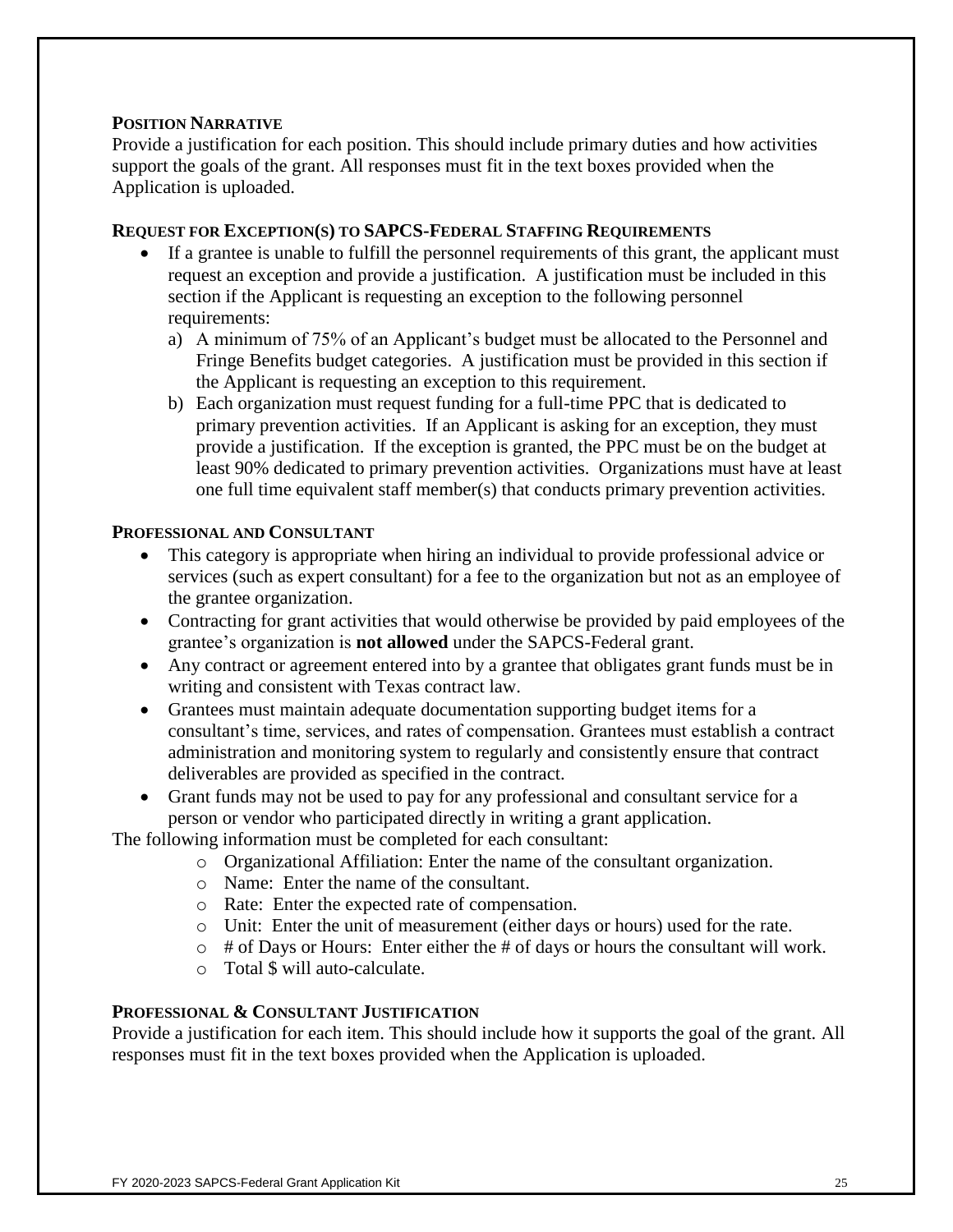## **TRAVEL**

- Funds requested in the travel category should be for **the travel of grant-funded personnel only.** Travel for non-grant funded individuals such as for advisory committees and primary prevention committees should be itemized in the same way specified below and placed in the Other Direct Operating Expenses (ODOE) category (applicable only to State Sexual Assault Coalitions)
- Travel expenses must be reasonable and necessary. Lodging, mileage, car rental, and airfare may be reimbursed according to the Texas State Travel Guidelines, unless a grantee's travel policy provides for a lesser reimbursement. The reimbursement rate for these expenses can be found in the Texas State Travel Guidelines at: <https://fmx.cpa.state.tx.us/fmx/travel/textravel/index.php>
- For this grant, per diem is limited to actual expenses and is reimbursable according to the Comptroller of Public accounts guidelines, for overnight travel unless a grantee's travel policy provides for a lesser reimbursement. (Per diem is unallowable for non-overnight travel for this grant.)
- Hotel tax should be included under the Misc./Hotel Tax line.
- Travel must relate directly to activities that support the program funded by the OAG grant.
- Do not include conference registration fees in the travel budget category. Conference registration fees should be listed in the "Other Direct Operating Expenses" budget category.
- Travel is divided into four categories: OAG Sponsored Training, Local Travel, In-state Travel, and Out-of-State Travel.
- Requirements for each are detailed below:
	- o **OAG Sponsored Training**: These travel costs may only be applied to an OAG sponsored training. Enter information only in the applicable categories.
		- Mileage: Enter the # of trips, # of people/drivers; the cost per mile; and # of miles (if miles are not equal, enter an average).
		- Airfare: Enter the trips, # of people and airfare cost per person (if costs are not equal, enter an average).
		- Per Diem: Enter the # of people; the daily per diem amount (if costs are not equal, enter an average); and the # of days the per diem will be given. For this grant, for this grant, per diem is limited to actual expenses and is reimbursable according to the Comptroller of Public Accounts guidelines, for overnight travel unless a grantee's travel policy provides for a lesser reimbursement. Per diem is unallowable for non-overnight travel for this grant.
		- Lodging: Enter the # of hotel rooms needed; the hotel cost per night (if costs are not equal, enter an average); and # of nights lodging is needed.
		- Other: Provide an explanation of any other costs on the line and enter the total of any other costs associated with in-state travel.
	- o **Local Travel** (Mileage Only): travel incurred locally to conduct approved activities and/or complimentary strategies. This type of travel should be entered in the local travel line item and includes mileage only.
		- Determine all local trips to be taken in FY 2020. Enter:
			- The total  $#$  of trips;
			- The total  $#$  of drivers: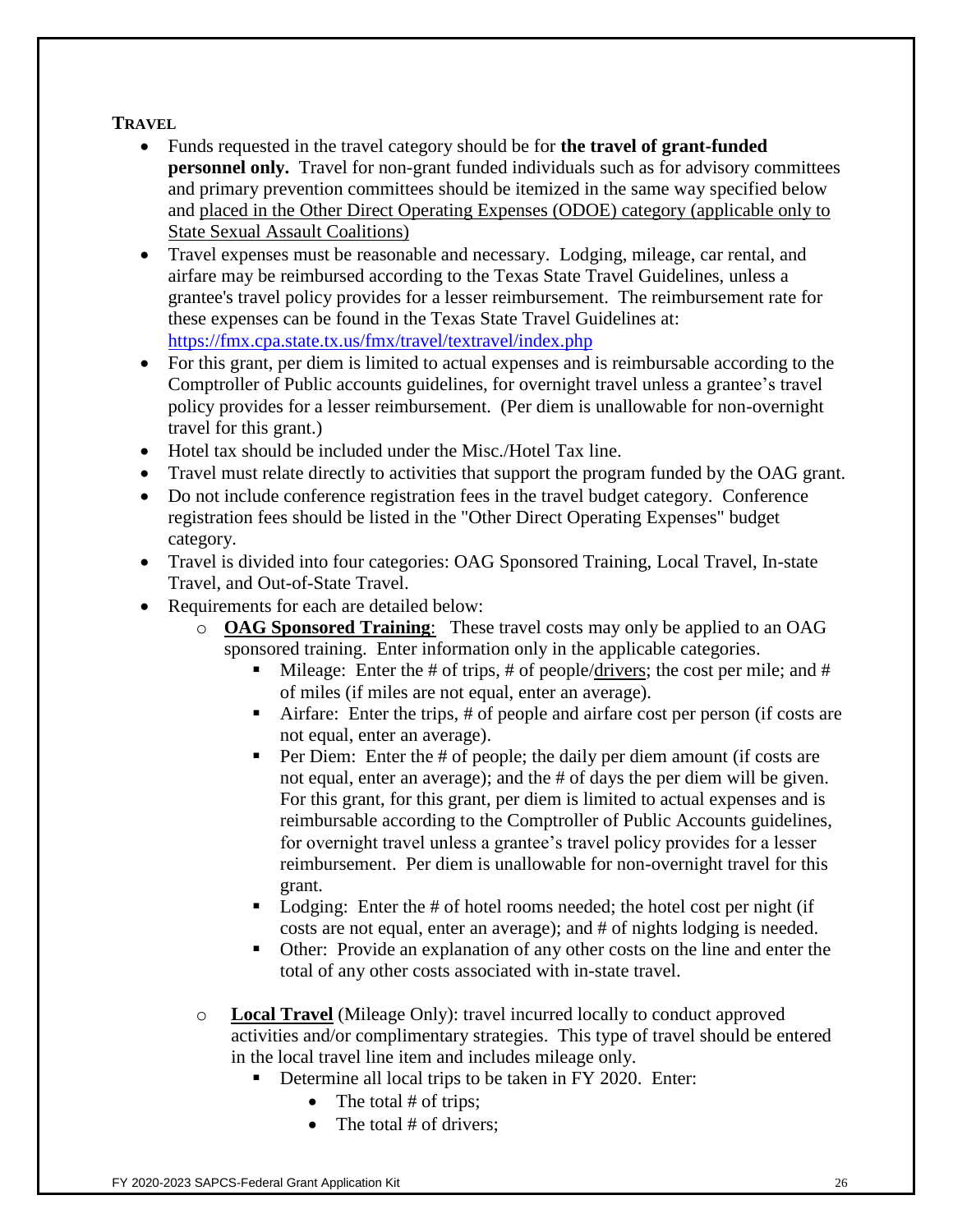- The cost per mile; and
- The # of miles or days.

o **In-state Travel**: travel incurred throughout the state that requires a per diem and/or an overnight stay. Calculate all in-state trips to be taken in FY2019 and enter totals into the appropriate line items in the following format:

- Mileage: Determine all in-state trips to be taken. Enter:
	- The total  $#$  of trips;
	- The total  $#$  of drivers;
	- The cost per mile; and
	- The # of in-state miles per driver per trip. To calculate this number:
		- o Determine total # of miles for all drivers.
		- $\circ$  Divide the total # of miles for all drivers by the # of drivers.
		- o Divide that figure by the # of trips.
- **Example 1** Airfare: Enter the  $\#$  of trips;  $\#$  of people; and airfare cost per person (if costs are not equal, enter an average).
- Per Diem: Enter the # of people; the daily per diem amount (if costs are not equal, enter an average); and the # of days the per diem will be given.
- Lodging: Enter the # of; the hotel cost per night (if costs are not equal, enter an average); and # of nights lodging is needed.
- Parking: Enter the cost per day (if costs are not equal, enter an average) and the number of days parking is needed.
- Rental Car: Enter the cost per day (if costs are not equal, enter an average) and the number of days a rental car is needed.
- Other: Provide an explanation of any other costs on the line and enter the total of any other costs associated with in-state travel.
- **Out-of-state Travel**: Sexual assault programs may request out of state travel for national conferences provided they submit a conference agenda in advance and the travel is approved by the OAG.
	- Follow the federal travel guidelines for the city/state where the conference, workshop is held located at
		- [https://fmx.cpa.state.tx.us/fm/travel/out\\_of\\_state/index.php.](https://fmx.cpa.state.tx.us/fm/travel/out_of_state/index.php)
	- Follow the Grants Service Administration (GSA) federal travel guidelines for the city/state where the conference workshop is located at [www.gsa.gov](http://www.gsa.gov/)
	- Grantees will need to provide a copy of the syllabus, registration form and certificate of attendance with the invoice for payment.
	- This type of travel should be entered into the appropriate line items in the following format:
		- Use the same format listed in "In-state Travel" above.

#### **TRAVEL JUSTIFICATIONS**

Provide a justification describing the travel grant-funded persons will perform. This should include the proposed travel location, the number of trips planned, the title of grant funded persons who will be making the trips, and how the travel supports the goal of the grant.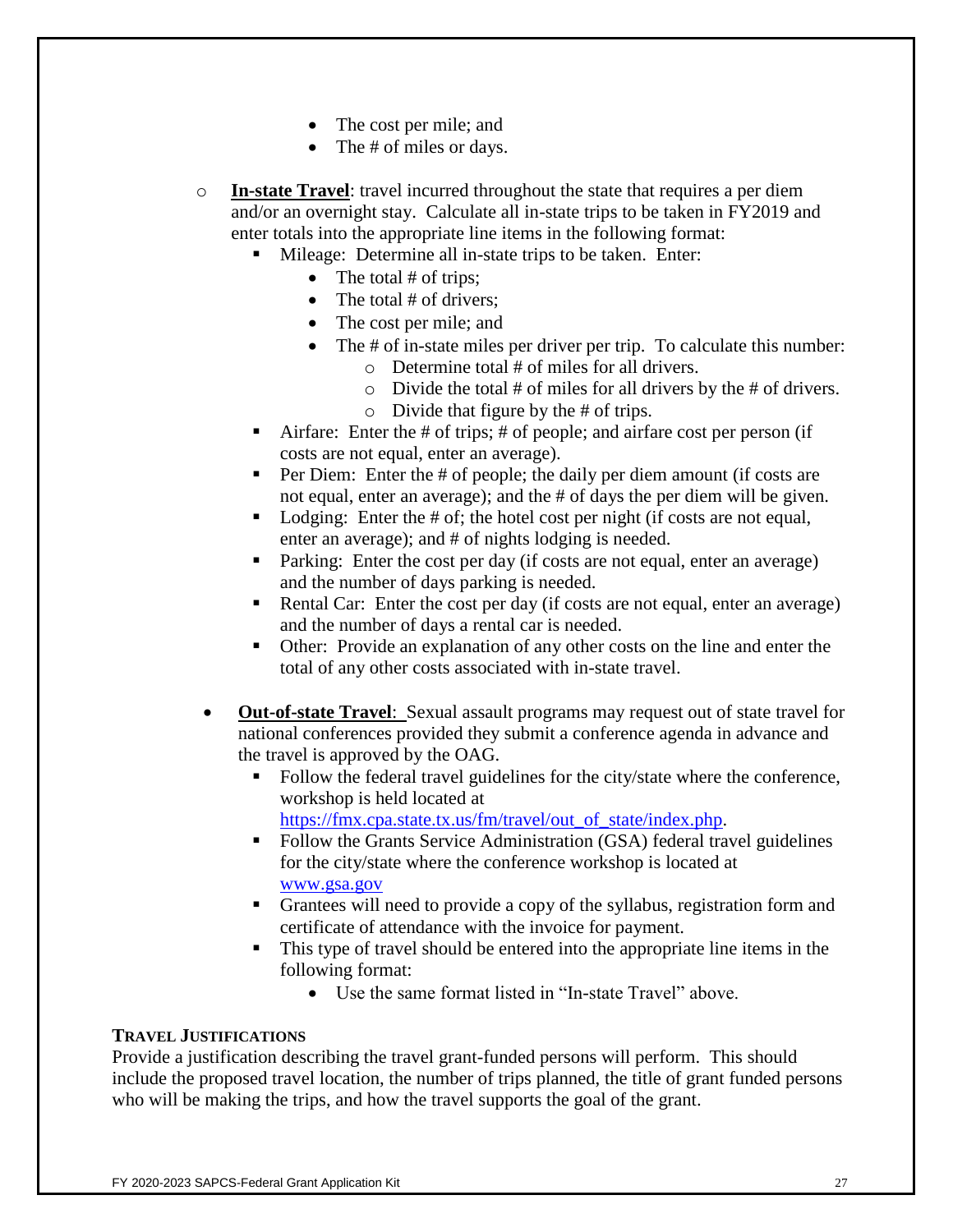## **EQUIPMENT**

- "Equipment" is defined as an article of non-expendable, tangible personal property having a useful life of more than one (1) year and a per unit acquisition cost which equals the lesser of the capitalization level established by the grantee for financial statement purposes or \$5,000.
- A grantee may use equipment purchased with OAG funds only for grant related purposes.
- Do not include maintenance or rental fees for equipment in the equipment budget category. Equipment maintenance or rental fees should be listed in the "Other Direct Operating Expenses" budget category.
- Enter the % of the total cost allocated to this grant project in the % column of the Equipment Chart.
- Do not include computers in the equipment budget category. Computers should be listed in the supplies budget category under their own line item.

## **EQUIPMENT NARRATIVE**

Provide a summary justification for each item. This should include the title of grant funded persons who will be using each piece of equipment and how the use supports the goal of the grant. All responses must fit in the text boxes provided when the Application is uploaded.

## **SUPPLIES**

- "Supplies" is defined as consumable items directly related to the day-to-day operations of the grant program. Allowable items include, but are not limited to, office supplies, paper, postage, and education resource materials, as appropriate.
- The OAG will not approve funds for the purchase of promotional items or recreational activities.
- Computers, regardless of cost, should be included under supplies and should be listed under their own line item.
- Costs for supplies should be allocated for grant funded persons listed on this Application.
- Each Applicant is required to have access to a computer in order to perform data collection and reporting to the OAG. If the Applicant does not currently have a computer, then one may be budgeted as part of this grant or secured through other means.
- Furniture, regardless of cost, should be included under supplies.

## **ONE TIME PURCHASES**

- The first seven (7) rows are for any supplies that represent one-time purchases:
- Cost: Enter the unit cost of each item.
- #: Enter the number of items needed.
- Enter the % of the total cost allocated to this grant period.

## **GENERAL OFFICE SUPPLIES -** such as pens, paper etc. use the following guidelines:

- Months: Enter the number of months over which the supplies will be consumed.
- Cost: Enter the costs per month per staff person to consumed supplies.
- #: Enter the number of staff that will use the supplies (must be less than or equal to the number of staff paid for by this grant).
- Enter the % of the total cost allocated to this grant period.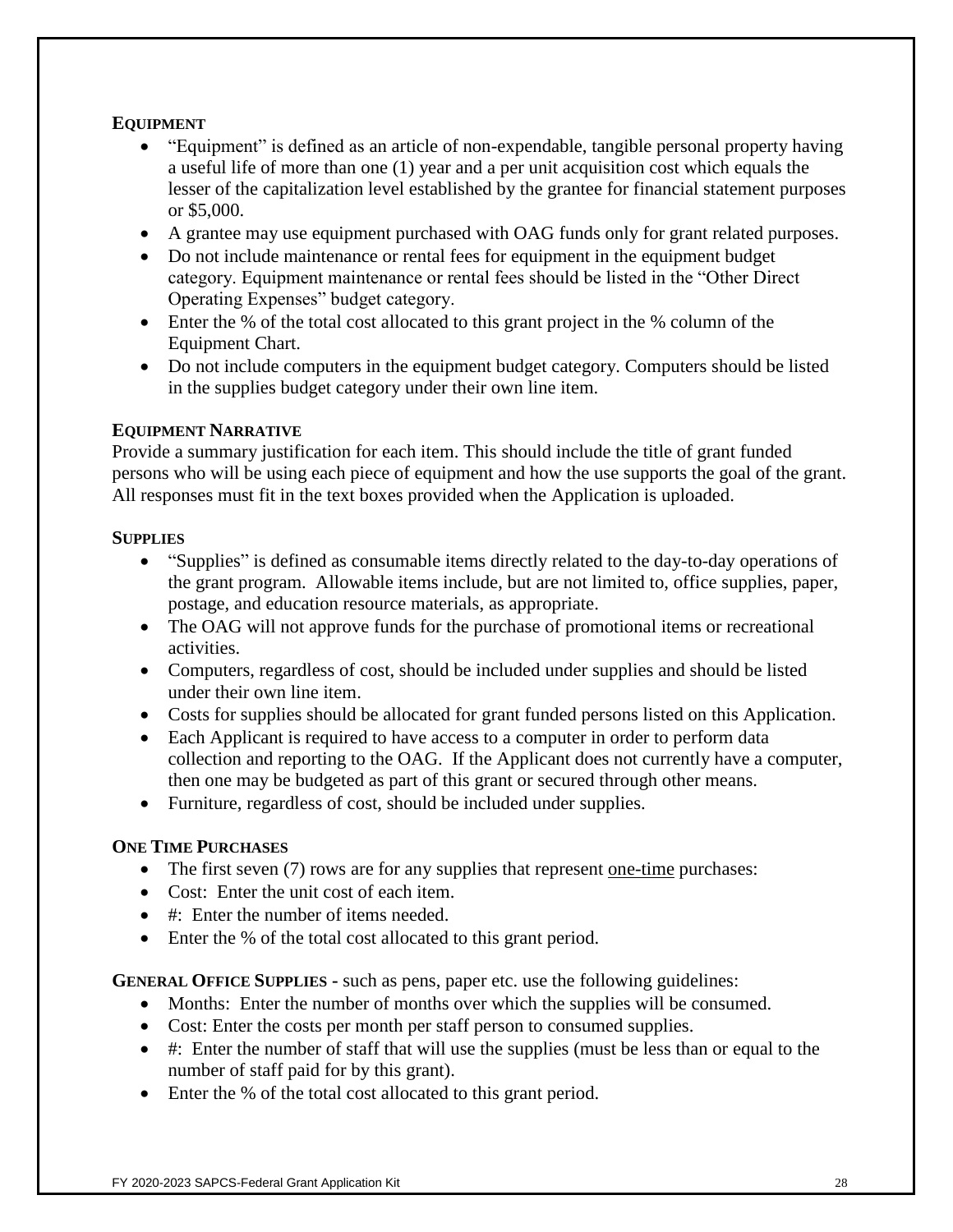## **SUPPLIES NARRATIVE**

Provide a summary justification for each item. This should include how it supports the goal of the grant. All responses must fit in the text boxes provided when the Application is uploaded.

## **OTHER DIRECT OPERATING EXPENSES**

- Other Direct Operating Expenses" is defined as those costs not included in other budget categories and which are directly related to the day to day operation of the grant program.
- Examples: Utilities, rent, insurance, security fees, or maintenance fees.
- Registration fees for conferences and other training sessions should be included in this category.
- Funds may not be used to purchase food and beverages.
- Travel for non-grant funded individuals such as for advisory committees and primary prevention committees must be listed in this budget category (applicable only to State Sexual Assault Coalitions). Use the same instructions for completing this travel section as was used for travel for grant-funded personnel.
- The first rows are for any ODOE expenses that represent one-time costs.
- List the item, the number of staff using the item and the cost per staff.
- The remaining rows are for on-going expenses.
- List the item, the number of months in use, the average cost per staff person, per month, the number of staff using the item, and the % of the total cost allocated to this grant project.
- Travel for non-grant funded individuals such as for advisory committees and primary prevention committees should be entered into ODOE, entering the # of trips, #of People, \$Cost, and # of Miles or Days (State Sexual Assault Coalition Only).

## **DIRECT OPERATING EXPENSES NARRATIVE**

- Provide a justification for each item. This should include how it supports the goal of the grant. All responses must fit in the text boxes provided when the Application is uploaded.
- Provide a justification for travel for non-grant funded individuals, which related to the project's goal. All responses must fit in the text boxes provided when the Application is uploaded.

## **ODOE AND COST ALLOCATION**

Grantees often share program expenses with more than one funding source. Below are four allowable allocation methods and examples of how the allocation can be applied to the appropriate funding source.

- Other Direct Operating Expenses that benefit more than one grant should be allocated proportionately to the benefit or service received. The method used to allocate cost should be a reasonable and measurable means of distributing the cost to those grants, and consistently applied for that type of cost.
- It is acceptable to use different allocation methods for different types of ODOE expense, as long as the allocation method is applied consistently for those expenses.
- Four common and acceptable allocation methods for ODOE expenses are: (1) funding, (2) full time equivalents (FTE), (3) square footage, and (4) direct use. Allowable methods related to specific costs are shown in the table below. This chart is an example of using different allocation methods for different specific costs.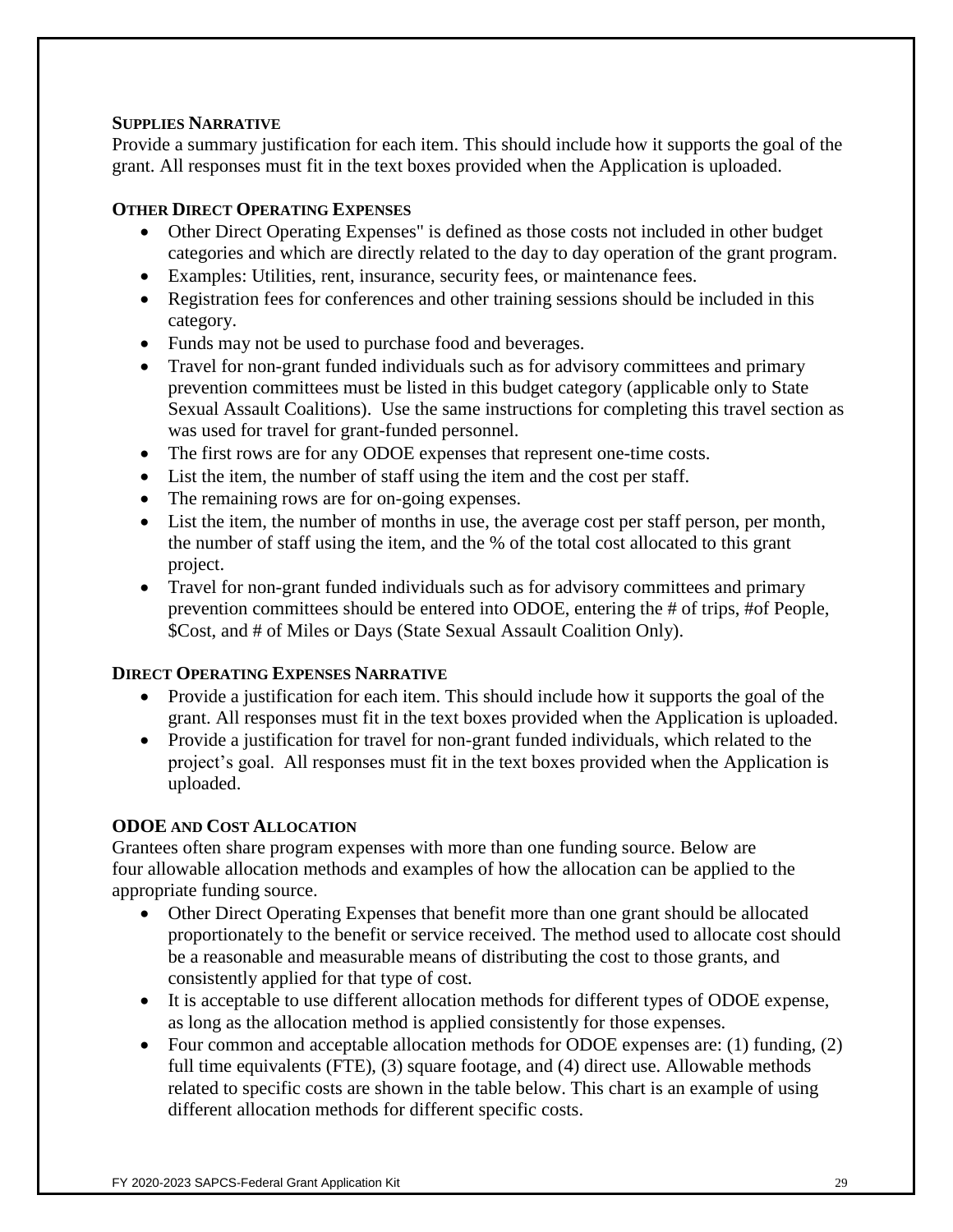|                  |                |             | <b>Square</b> |                   |
|------------------|----------------|-------------|---------------|-------------------|
| <b>Cost Type</b> | <b>Funding</b> | <b>FTE</b>  | Footage       | <b>Direct Use</b> |
| Copiers          | X              | X           |               | X                 |
| Data Line        | X              | X           |               |                   |
| Equip Maint.     | X              | $\mathbf x$ |               |                   |
| Janitorial       | X              | X           | X             |                   |
| Postage          | $\mathbf x$    | $\mathbf x$ |               | X                 |
| Printing         | X              | X           |               | X                 |
| Rent             | $\mathbf x$    | $\mathbf x$ | X             |                   |
| Telephones       | $\mathbf x$    | X           |               |                   |
| <b>Utilities</b> | X              | X           | X             |                   |

#### **ALLOWABLE ALLOCATION METHODS**

The following are descriptions and examples of the acceptable methods:

*(1) Funding Source Based:* The proportion of expense borne by each funding source is allocated based on the proportion of funding provided. For example:

| <b>Funding Source Based Example</b>                                              |           |
|----------------------------------------------------------------------------------|-----------|
| Total Operating Budget of Grantee A                                              | \$475,000 |
| <b>OAG</b> Grant Funds                                                           | \$75,000  |
| $= 75,000$ divided by $475,000 = 0.16$                                           |           |
| OAG Grant portion of the expense $= 16\%$                                        |           |
| The OAG Grant could not be charged more than 16% of<br>the allowable ODOE costs. |           |

*(2) Full-time equivalents (FTE) Based:* FTE is the numerical representation of full and part-time work activities. A person working full time represents 1.00 FTE; a person working half-time represents .50 FTE.

Steps to calculate the annual number of FTE's:

- 1. Determine the total number of hours worked for all employees.
- 2. Divide that number by 2080 to arrive at the overall total number of FTE's.

3. To obtain the number of FTE's charged to the grant, determine the total number of hours to be directly charged to the grant and divide by 2080.

- 4. To obtain percentage of the grant FTE's, divide the FTE total for the grant by the total of FTE's of the organization calculated in step 2.
- 5. This calculation will provide the percentage of ODOE cost that could be allocated to the grant.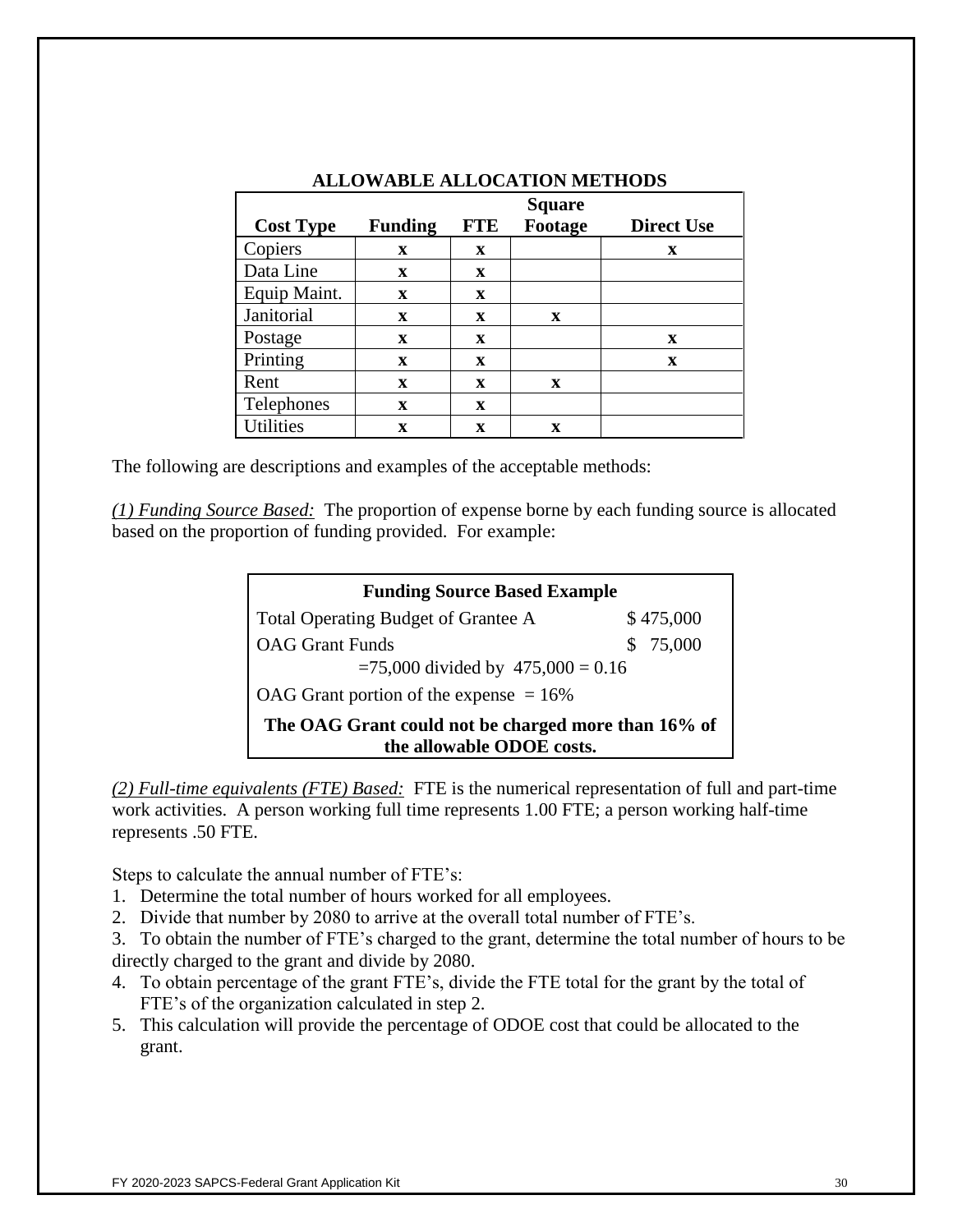|                    | <b>FTE Based Example</b>                           |
|--------------------|----------------------------------------------------|
|                    | 20,800 total hours charged for all staff (based on |
|                    | time sheets or payroll records)                    |
|                    | $20,800 / 2080 = 10$ FTE's overall                 |
|                    | 5,600 staff hours charged to grant A (based on     |
| <b>Annual FTE</b>  | time sheets or payroll records)                    |
| <b>Calculation</b> | $5,600 / 2080 = 2.7$ FTE's charged to that grant A |
|                    | 2.7 (FTE charged to grant A) / 10 (FTE's overall)  |
|                    | $=.27(27%)$                                        |
|                    | 27% x ODOE expense $=$ amount to be allocated      |
|                    | to grant A                                         |

*(3)Square Footage Based:* This is calculated by measuring the square footage (sq. ft.) to get the allocation percentage for direct use and common area. For example:

**Direct Use** is defined as an area occupied by funded grant staff under this grant. **Common Area** is defined as an area shared by all employees of the organization.

## *Steps to Calculate Square Footage*

1. Calculate the total square footage and divide by the monthly rent to determine the cost per square foot.

| Total Sq. Footage = 1250; Rent = \$1200 per month; $$1200 / 1250 = $.96$ per sq ft |
|------------------------------------------------------------------------------------|
| Suite 1 (Program A) $10 \times 13.8 = 138$ sq ft                                   |
| Suite 2 (Program B) $10 \times 13.8 = 138$ sq ft                                   |
| Suite 3 (Program C) $10 \times 13.8 = 138$ sq ft                                   |
| Suite 4 (Program D) $10 \times 13.8 = 138$ sq ft                                   |
| Conf. Rm (Common Area) $22 \times 15 = 330$ sq ft                                  |
| Rest Rm 1 (Common Area) $6 \times 8 = 48$ sq ft                                    |
| Break Area (Common Area) $8 \times 8 = 64$ sq ft                                   |
| Storage Rm (Common Area) $8 \times 8 = 64$ sq ft                                   |
| Hallway (Common Area) $48 \times 4 = 192$ sq ft                                    |

2. Multiply the direct use square footage by the cost per square foot. This will provide the direct use cost.

| Direct Use Cost by Program                                       |                             |
|------------------------------------------------------------------|-----------------------------|
| Program A (Direct Use)                                           | 138 sq ft x $.96 = $132.48$ |
| Program B (Direct Use)                                           | 138 sq ft x $.96 = $132.48$ |
| Program C (Direct Use)                                           | 138 sq ft x $.96 = $132.48$ |
| Program D (Direct Use)                                           | 138 sq ft x $.96 = $132.48$ |
| Common Area (Allocable ODOE Expense) 698 sq ft x $.96 = $670.08$ |                             |

3. Add the total square feet of all the direct use areas (Program  $A+$  Program  $B+$  Program  $C+$ Program D) = Program ABCD direct use  $(138 + 138 + 138 + 138 = 552)$ .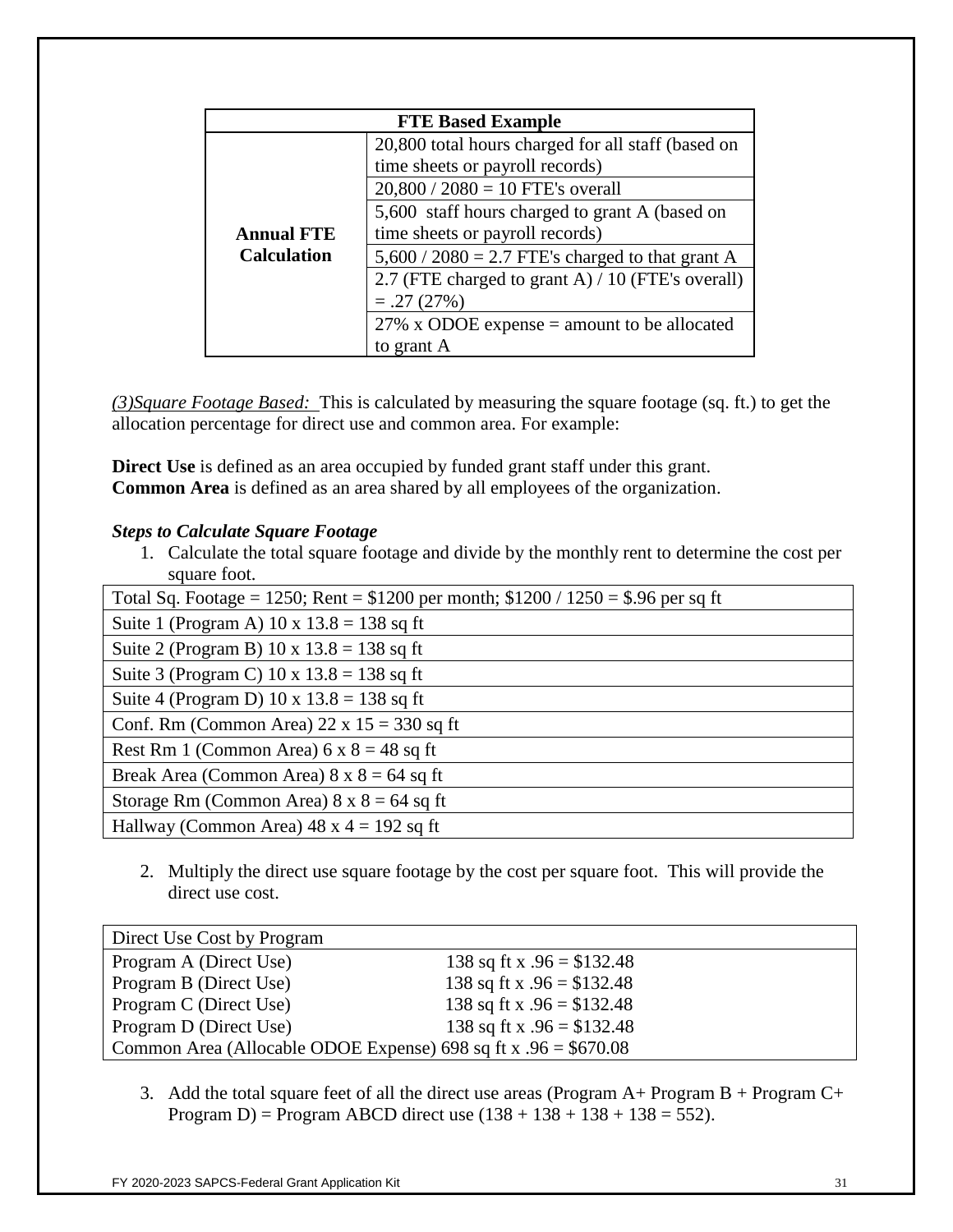- 4. Divide each direct use space by the total direct use to obtain % to distribute Common Area cost (Program A is  $138 / 552 = 25\%$ ).
- 5. Multiply this percentage by the cost of the Common Area to obtain the additional cost for each program Common Areas. (Program  $A = 25\%$  X Common Area cost of \$670.08 = \$167.52).
- 6. Program A is allocated the \$132.48 based on direct use and \$167.52 for the proportionate Common Area. Program A allocation for rent based on square footage is \$132.48 + \$167.52 = \$300.00. *Repeat for Program B, Program C and Program D*.

*(4) Direct Use Based:* This is used when the ODOE cost can be directly charged to a grant by using meter readings, copy counts, etc.

#### **BUDGET TOTAL FOR THE FIRST YEAR OF THE GRANT**

This section is auto-calculated based on the Applicant's responses. The Applicant will not enter any information in this section. Applications requesting an amount below the minimum or above the maximum may not be considered. If the Application is awarded, the budget may be adjusted by the OAG to fit within the minimum and maximum amounts.

## **SECOND - FOURTH YEARS OF THE GRANT CYCLE**

**Applicants are required to provide a categorical total budget for the second – fourth years of the grant cycle at the end of the first year's budget. The Budget Total for each year will be auto-calculated based on the Applicant's responses.**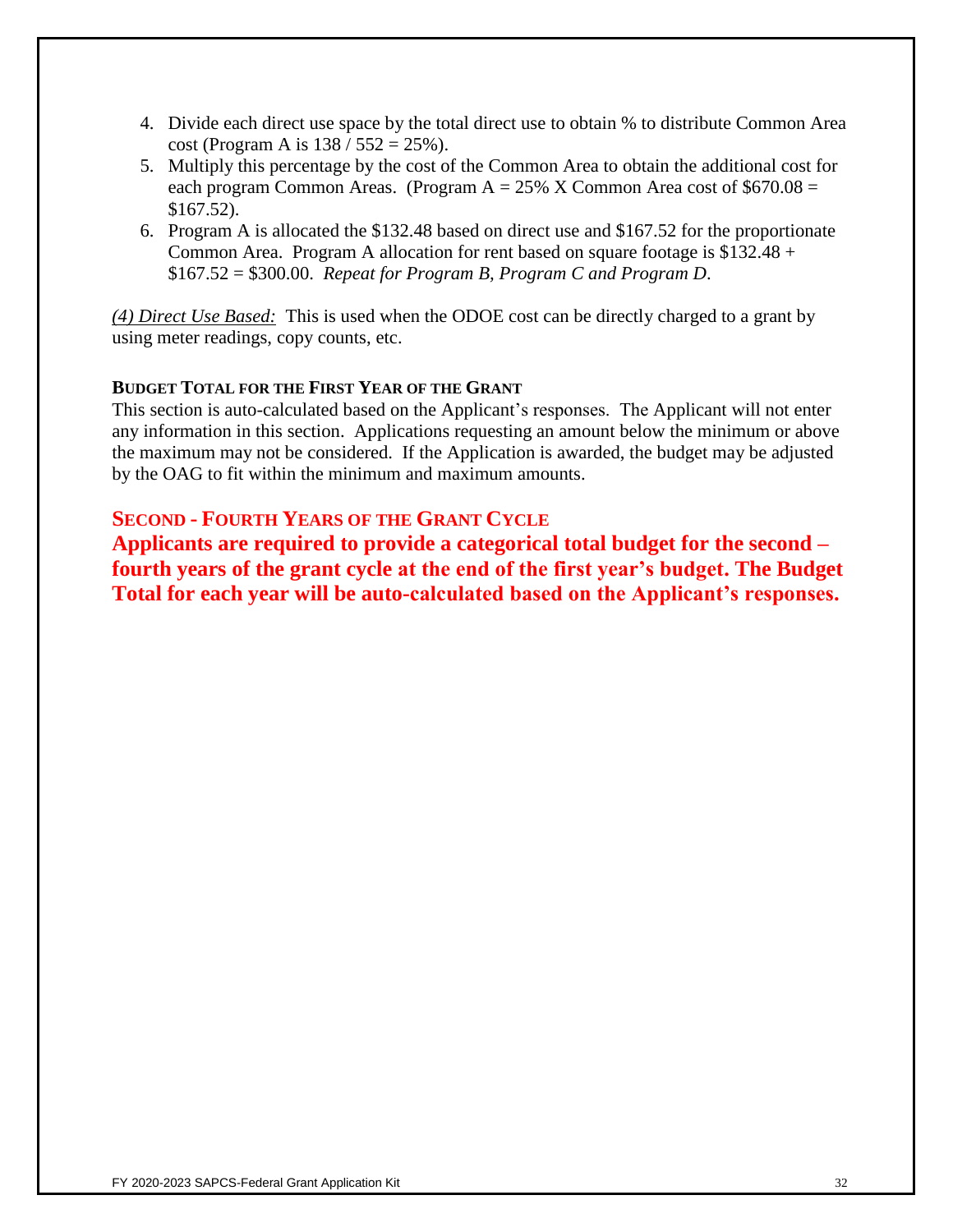# **IV. OAG Certifications and Assurances**

#### **THE OAG HAS ADOPTED THE FOLLOWING CERTIFICATIONS AND ASSURANCES AS APPLICABLE TO ALL RECIPIENTS OF STATE AND FEDERAL GRANT FUNDING**.

The Applicant agrees to certify that these standard assurances become terms or conditions for receipt of grant funds and that the Applicant shall maintain an appropriate contract administration system to ensure that all terms, conditions, and specifications are met.

#### **OPERATIONAL AND TRANSPARENCY ASSURANCES**

The Applicant agrees to:

- A. Comply with all applicable requirements of all laws (federal and state) and requirements governing this program;
- B. Comply with all applicable tax laws (federal and state) and be solely responsible for filing all required state and federal tax forms;
- C. Comply, as applicable, with Texas Government Code, Chapter 552, ("Texas Public Information Act") which requires the public information that is collected, assembled or maintained by the Applicant to be available to the public during normal business hours, unless otherwise provided by law under Texas Government Code, Chapter 2252 or court order;
- D. Comply, as applicable, with Texas Government Code, Chapter 551, ("Texas Open Meetings Act") which requires all regular, special or called meeting of governmental bodies to be open to the public, except as otherwise provided by law or specifically permitted in the Texas Constitution;
- E. Comply with the minimum wage and maximum hours provisions of the Federal Fair Labor Standards Act (29 U.S.C. §§ 201 et seq.) and the Intergovernmental Personnel Act of 1970 (42 U.S.C. §§ 4701 et seq.), as applicable;
- F. Comply, as applicable, with the provisions of the Hatch Act (5 U.S.C. §§ 1501–08, 7324 et seq.), which limit the political activity of employees whose principal employment activities are funded in whole or in part with federal funds; and
- G. Comply, as applicable, with the provisions of the Davis-Bacon Act (40 U.S.C. §§ 3141– 48), the Copeland Act (40 U.S.C. § 3145 and 18 U.S.C. § 874), and the Contract Work Hours and Safety Standards Act (40 U.S.C. §§ 3701–08), regarding labor standards for federally assisted construction sub-agreements.

#### **HEALTH AND SAFETY STANDARD ASSURANCES**

The Applicant agrees to:

A. Comply, if applicable, with state laws and rules governing licensing standards if Applicant is a health and human services agency or public safety or law enforcement agency and not contract with or issue a license, certificate or permit to the owner, operator or administrator of a facility if the license, permit or certificate has been revoked by another health and human services agency or public safety or law enforcement agency;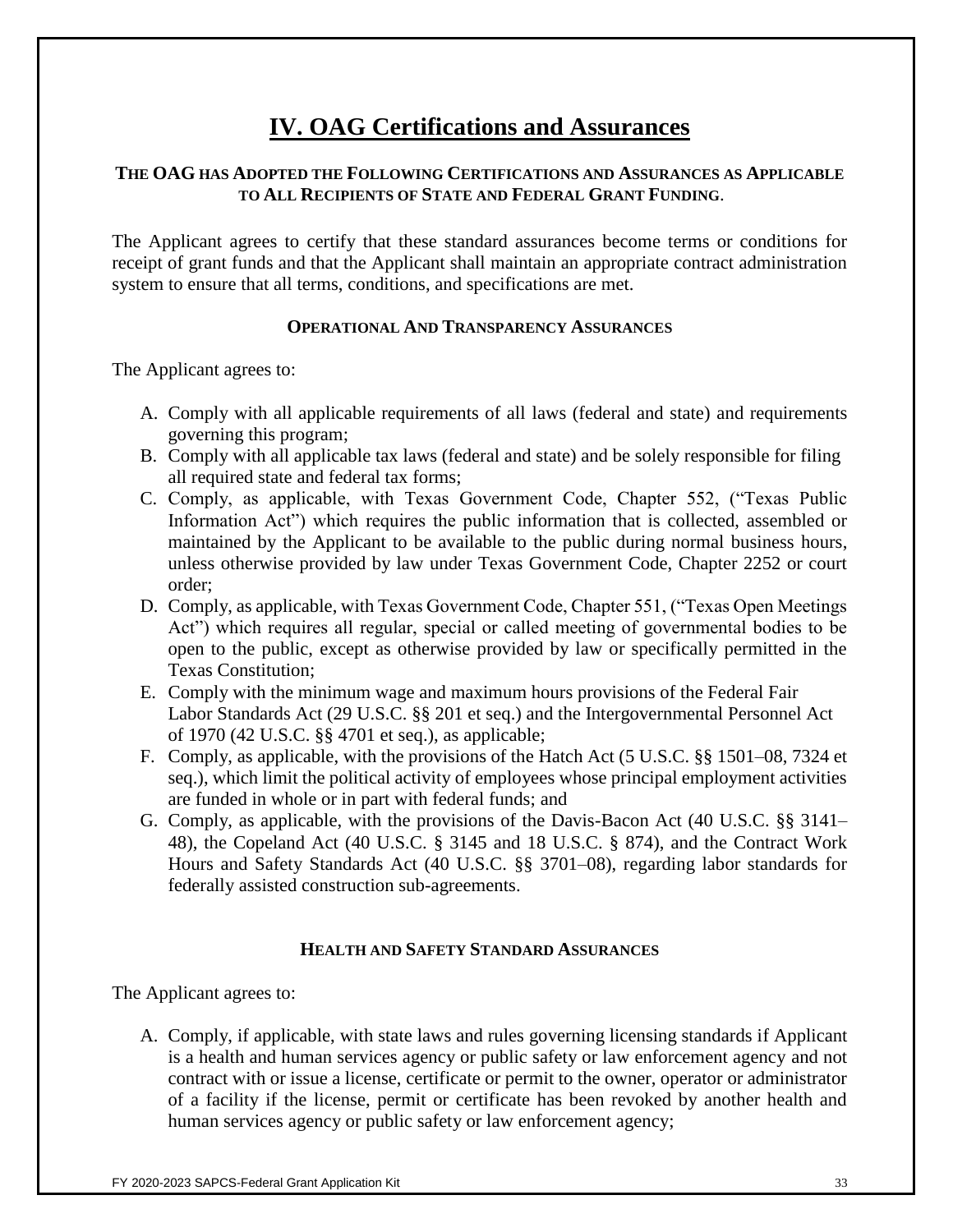- B. Comply, if Applicant is a law enforcement agency regulated by Texas Occupations Code, Chapter 1701, with all rules adopted by the Texas Commission on Law Enforcement Officer pursuant to Chapter 1701 or provide the OAG with a certification from the Texas Commission on Law Enforcement that the agency is in the process of achieving compliance with such rules;
- C. Comply with applicable provisions of the model HIV/AIDS work place guidelines of the Texas Department of State Health Services, as required by the Texas Health and Safety Code, Section 85.001 *et seq.*;
- D. Comply with Texas Family Code, Section 231.006, which prohibits payments to a person who is in arrears on child support payments;
- E. Comply with the Texas Family Code, Section 261.101 which requires reporting of all suspected cases of child abuse to local law enforcement authorities and to the Texas Department of Family and Protective Services. Applicant shall also ensure that all program personnel are properly trained for and aware of this requirement;
- F. Ensure, as applicable, that the facilities under its ownership, lease or supervision which shall be utilized in the accomplishment of the project are not listed on the Environmental Protections Agency's (EPA) list of Violating Facilities and that it will notify the federal grantor agency of the receipt of any communication from the Director of the EPA Office of Federal Activities indicating that a facility to be used in the project is under consideration for listing by the EPA, (Executive Order (EO) 11738);
- G. Comply, as applicable, with the flood insurance purchase requirements of  $102(a)$  of the Flood Disaster Protection Act of 1973 (P.L. 93-234, 42 U.S.C. §§ 4001 *et seq.*). Section 102 (a) requires the purchase of flood insurance in communities where such insurance is available as a condition for the receipt of any Federal financial assistance for construction or acquisition proposed for use in any area that has been identified by the Secretary of the Department of Housing and Urban Development as an area having special flood hazards;
- H. Comply, as applicable, with environmental standards which may be prescribed pursuant to the following:
	- 1. Institution of environmental quality control measures under the National Environmental Policy Act of 1969 (P.L. 91-190) and EO 11514;
	- 2. Notification of violating facilities pursuant to EO 11738;
	- 3. Protection of wetlands pursuant to EO 11990;
	- 4. Evaluation of flood hazards in floodplains in accordance with EO 11988;
	- 5. Assurance of project consistency with the approved State management program developed under the Coastal Zone Management Act of 1972 (16 U.S.C. § 1451 *et seq.*);
	- 6. Conformity of federal actions to State (Clean Air) Implementation Plans under Section 176(c) of the Clean Air Act of 1955, as amended (42 U.S.C. §§ 7401 *et seq.*);
	- 7. Protection of underground sources of drinking water under the Safe Drinking Water Act of 1974, as amended (P.L. 93-523); and
	- 8. Protection of endangered species under the Endangered Species Act of 1973, as amended, (P.L. 93-205);
- I. Comply, as applicable, with the Wild and Scenic Rivers Act of 1968 (16 U.S.C. §§ 1271 *et seq.*) related to protecting components or potential components of the national wild and scenic rivers system;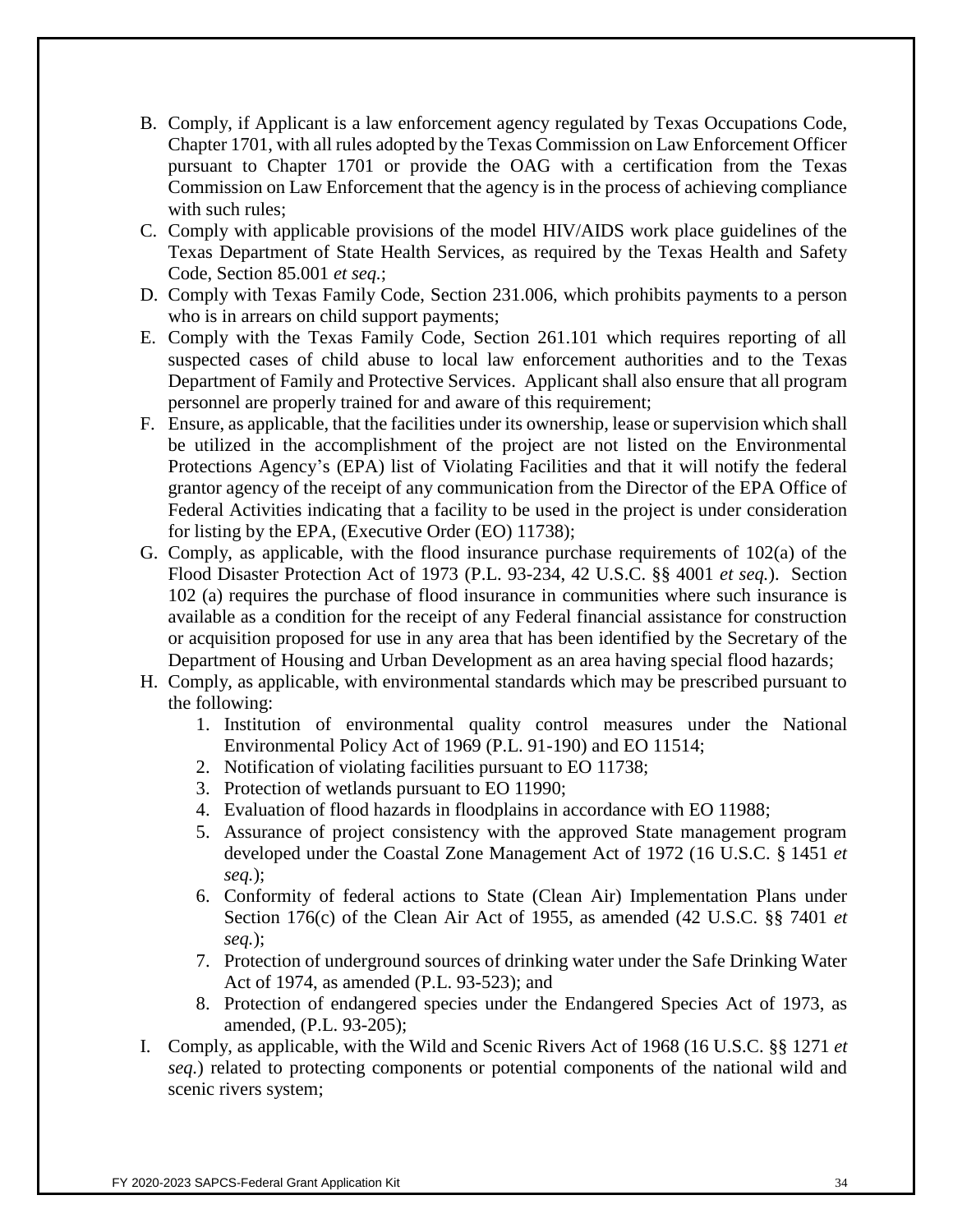- J. Comply, as applicable, in assisting the OAG in assuring compliance with Section 106 of the National Historic Preservation Act of 1966 (P.L. 89-665), as amended, EO 11593 (identification and protection of historic properties), and the Archaeological and Historic Preservation Act of 1974 (P.L. 86-523), as amended;
- K. Comply, as applicable, with the Laboratory Animal Welfare Act of 1966 (P.L. 89-544, as amended, 7 U.S.C. §§ 2131 *et seq.*) pertaining to the care, handling, and treatment of warmblooded animals held for research, teaching, or other activities supported by this award of assistance;
- L. Comply, as applicable, with the Lead-Based Paint Poisoning Prevention Act (P.L. 91-695), as amended, which prohibits the use of lead-based paint in construction or rehabilitation of residential structures;
- M. Comply, as applicable, with the Pro-Children Act of 1994 (P.L. 103-227, 20 U.S.C. §§ 6081–84), which prohibits smoking within any portion of any indoor facility used for the provision of services for children as defined by the Act;
- N. Comply, as applicable, with the requirements of Section 106(g) of the Trafficking Victims Protection Act of 2000 (22 U.S.C. § 7104), as amended, which prohibits grant award recipients or a sub-recipient from (1) engaging in severe forms of trafficking in persons during the period of time that the award is in effect, (2) procuring a commercial sex act during the period of time that the award is in effect or (3) using forced labor in the performance of the award or sub-awards under the award; and
- O. Comply, as applicable, with the requirements of the provisions of the Uniform Relocation Assistance and Real Property Acquisitions Act of 1970 (P.L. 91-646) which provide for fair and equitable treatment of persons displaced or whose property is acquired as a result of Federal or federally assisted programs. These requirements apply to all interests in real property acquired for project purposes regardless of Federal participation in purchases.

#### **NONDISCRIMINATION CERTIFICATION**

The Applicant certifies it will comply with all applicable state and federal statutes relating to nondiscrimination. These include, but are not limited to, the following:

- A. Title VI of the Civil Rights Act of 1964 (P.L. 88-352) which prohibits discrimination on the basis of race, color or national origin;
- B. Title IX of the Education Amendments of 1972, as amended (20 U.S.C. §§ 1681–83, 1685–86), which prohibits discrimination on the basis of sex;
- C. Section 504 of the Rehabilitation Act of 1973, as amended (29 U.S.C. § 794), which prohibits discrimination on the basis of handicaps, and the Americans With Disabilities Act of 1990 (42 U.S.C. §§ 12131–34;
- D. The Age Discrimination Act of 1974, as amended (42 U.S.C. §§ 6101–07), which prohibits discrimination on the basis of age;
- E. The Drug Abuse Office and Treatment Act of 1972 (P.L. 92-255), as amended, relating to nondiscrimination on the basis of drug abuse;
- F. The Comprehensive Alcohol Abuse and Alcoholism Prevention, Treatment and Rehabilitation Act of 1970 (P.L. 91-616), as amended, relating to nondiscrimination on the basis of alcohol abuse or alcoholism;
- G. Sections 523 and 527 of the Public Health Service Act of 1912 (42 U.S.C. §§ 290dd-3, 290ee-3), as amended, relating to confidentiality of alcohol and drug abuse patient records;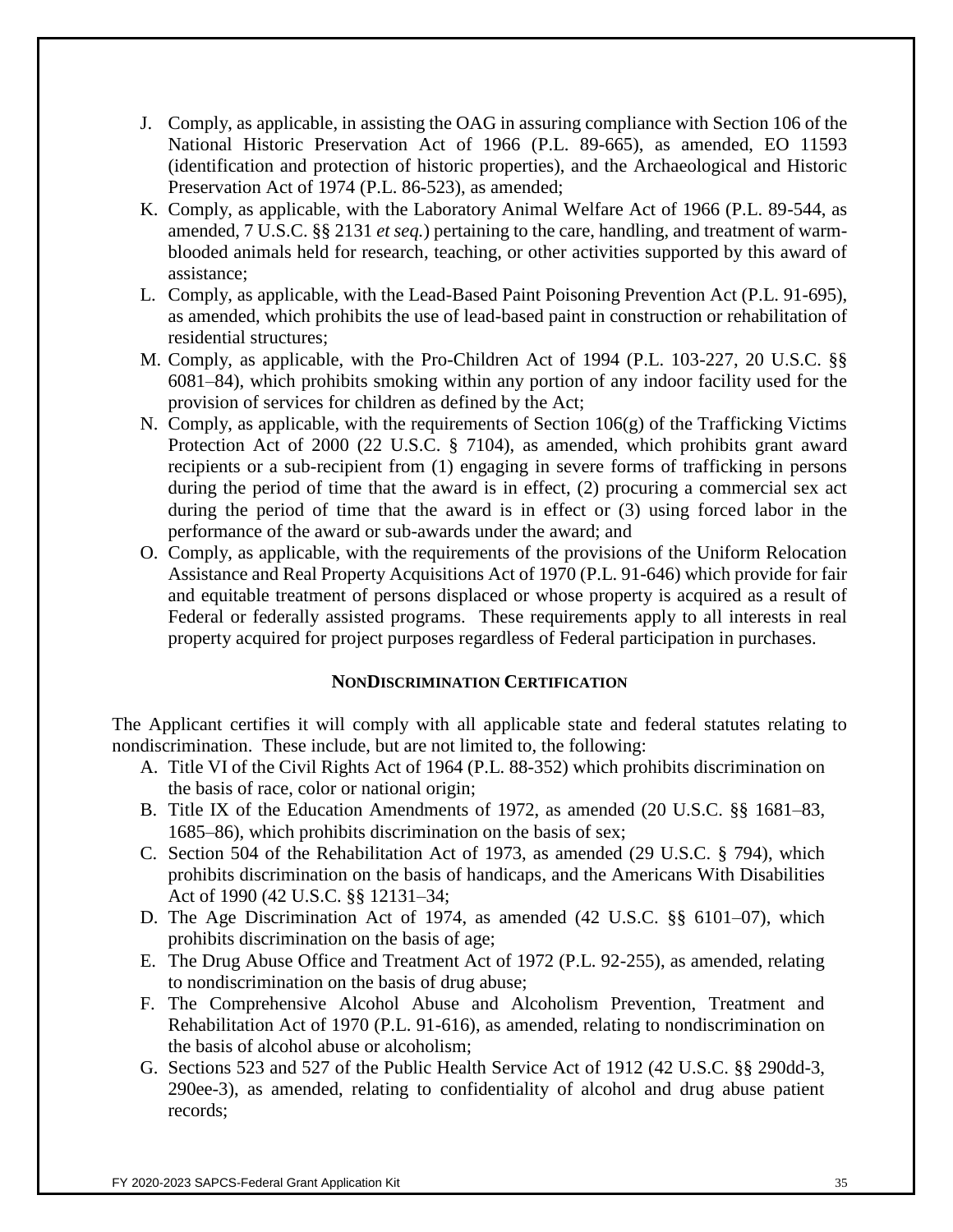- H. Title VIII of the Civil Rights Act of 1968 (42 U.S.C. §§ 3601 *et seq.*), as amended, relating to nondiscrimination in the sale, rental or financing of housing; and
- I. Any other nondiscrimination provisions in the statute(s) which may apply to this Application.

#### **EQUAL EMPLOYMENT OPPORTUNITY PLAN CERTIFICATION**

The Applicant certifies that if it is required to file an Equal Employment Opportunity Plan (EEOP), the Applicant will do so in compliance with 28 C.F.R. §§ 42.101-.799.

#### **DISCLOSURE AND CERTIFICATION REGARDING LOBBYING**

The Applicant certifies:

- A. No federal/state appropriated funds have been paid or will be paid to any person for influencing or attempting to influence an officer or employee of any agency, a member of Congress or the Texas Legislature, or an employee of a member of Congress or the Texas Legislature in connection with the awarding of any federal/state contract, the making of any federal/state grant, the making of any federal/state loan, the entering into of any cooperative agreement, and the extension, continuation, renewal, amendment, or modification of any federal/state contract, grant, loan, or cooperative agreement in accordance with 31 U.S.C. § 1352 and Government Code, Chapters 305 and 556; and
- B. If any non-federal/state funds have been paid or will be paid to any person for influencing or attempting to influence an officer or employee of any agency, a member of Congress or the Texas Legislature, an officer or employee of Congress or the Texas Legislature, or an employee of a member of Congress or the Texas Legislature in connection with this federal/state contract, grant, loan, or cooperative agreement, the undersigned shall contact the Grants Administration Division of the OAG for the "Disclosure Form to Report Lobbying."

#### **NON-PROCUREMENT DEBARMENT CERTIFICATION**

The Applicant certifies that it and its principals in accordance with Tex. Gov't Code § 2155.077:

- A. Are not presently debarred, suspended, proposed for debarment, declared ineligible, sentenced to a denial of Federal or State benefits by a State or Federal court, or voluntarily excluded from covered transactions by any Federal department or agency, including federal assistance programs;
- B. Have not, within a three-year period preceding this Application, been convicted of or had a civil judgment rendered against them for commission of fraud or a criminal offense in connection with obtaining, attempting to obtain, or performing a public (Federal, State, or local) transaction or contract under a public transaction; violation of Federal or State antitrust statutes or commission of embezzlement, theft, forgery, bribery, falsification or destruction of records, making false statements, or receiving stolen property;
- C. Are not presently indicted for or otherwise criminally or civilly charged by a governmental entity (Federal, State, or local) with commission of any of the offenses enumerated in paragraph (b) of this certification; and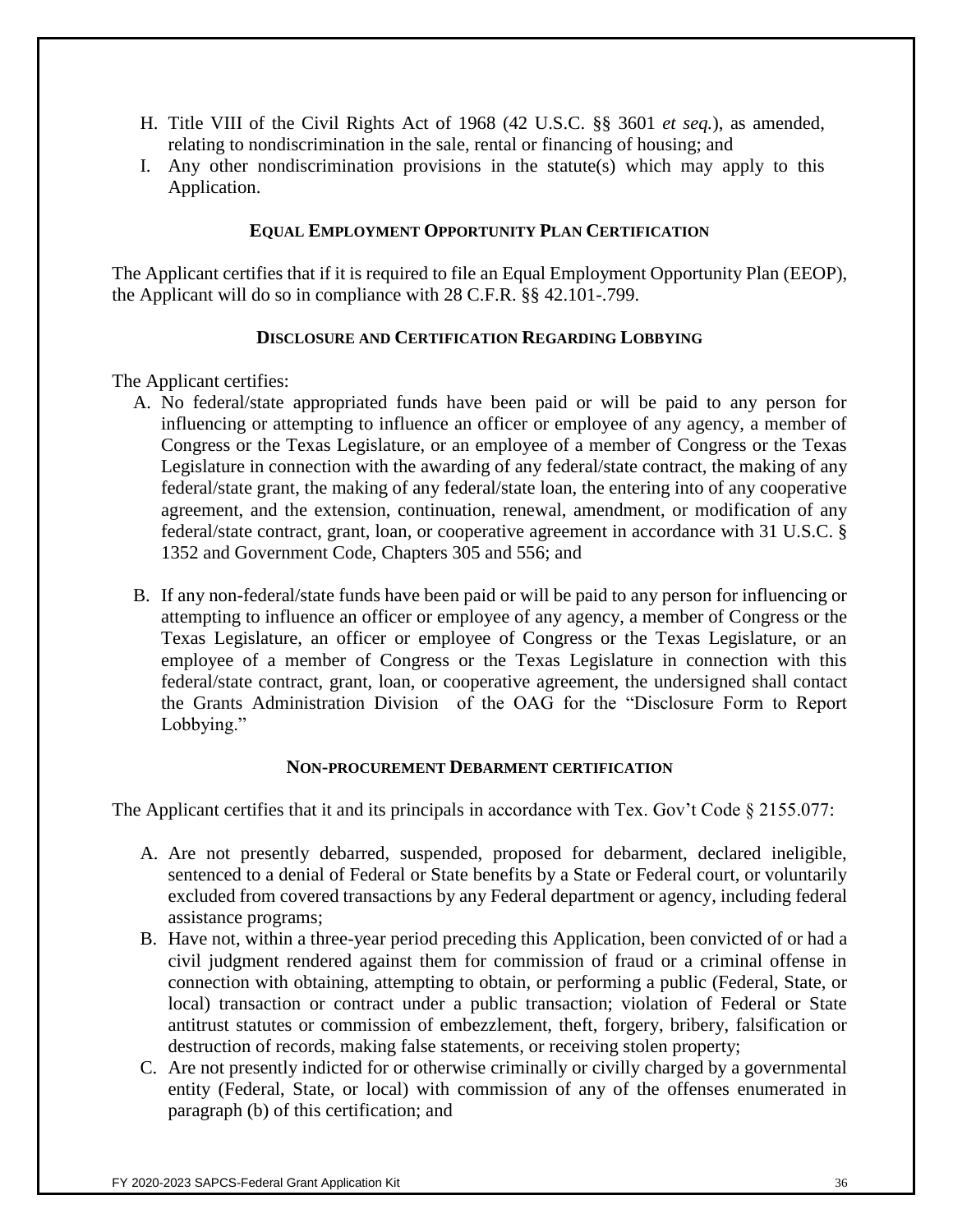D. Have not, within a three-year period preceding this Application, had one or more public transactions (Federal, State, or local) terminated for cause or default.

If Applicant is unable to certify to any of the statements in this Non-procurement Debarment certification, the Applicant shall attach an explanation. Funding is contingent upon OAG review of this explanation.

#### **DRUG-FREE WORKPLACE CERTIFICATION**

As applicable, the Applicant certifies that it will provide a drug-free workplace in accordance with 41 U.S.C. §§ 8101-8106 by:

- A. Publishing a statement notifying employees/assignees that the unlawful manufacture, distribution, dispensing, possession, or use of a controlled substance is prohibited in the Applicant's workplace and specifying the actions that will be taken against employees for violation of such prohibition.
- B. Establishing a drug-free awareness program to inform employees/assignees about:
	- 1. The dangers of drug abuse in the workplace;
	- 2. The Applicant's policy of maintaining a drug-free workplace;
	- 3. Any available drug counseling, rehabilitation, and employee assistance programs; and
	- 4. The penalties that may be imposed upon employees/assignees for drug abuse violations.
- C. Making it a requirement that each employee/assignee to be engaged in the performance of the grant be given a copy of the statement required by paragraph (A).
- D. Notifying the employee/assignee in the statement required by paragraph (A) that, as a condition employment/assignment under the grant, the employees/assignee will:
	- 1. Abide by the terms of the statement; and
	- 2. Notify the Applicant and OAG, of any criminal drug statute conviction for a violation occurring in the workplace not later than five days after such conviction.
- E. Notifying the agency within ten days after receiving notice under subparagraph (D) (2) from an employee/assignee or otherwise receiving actual notice of such conviction.
- F. Taking one of the following actions with respect to any employee/assignee so convicted:
	- 1. Taking appropriate personnel action with respect to any employee/assignee so convicted;
	- 2. Requiring such employee/assignee to participate satisfactorily in drug abuse assistance or rehabilitation program approved for such purposes by a federal, state, or local health, law enforcement, or other appropriate agency.
- G. Making a good faith effort to continue to maintain a drug-free workplace through the implementation of paragraphs  $(A)$ ,  $(B)$ ,  $(C)$ ,  $(D)$ ,  $(E)$ , and  $(F)$ .

#### **COMPLIANCE WITH UNIFORM GRANT MANAGEMENT STANDARDS AND APPLICABLE 2 CFR 200**

The Applicant assures that it will follow the guidelines in the Uniform Grant Management Standards (UGMS) in accordance with Government Code, Chapter 783. Both governmental entities as well as non-profit entities are required to follow UGMS guidelines.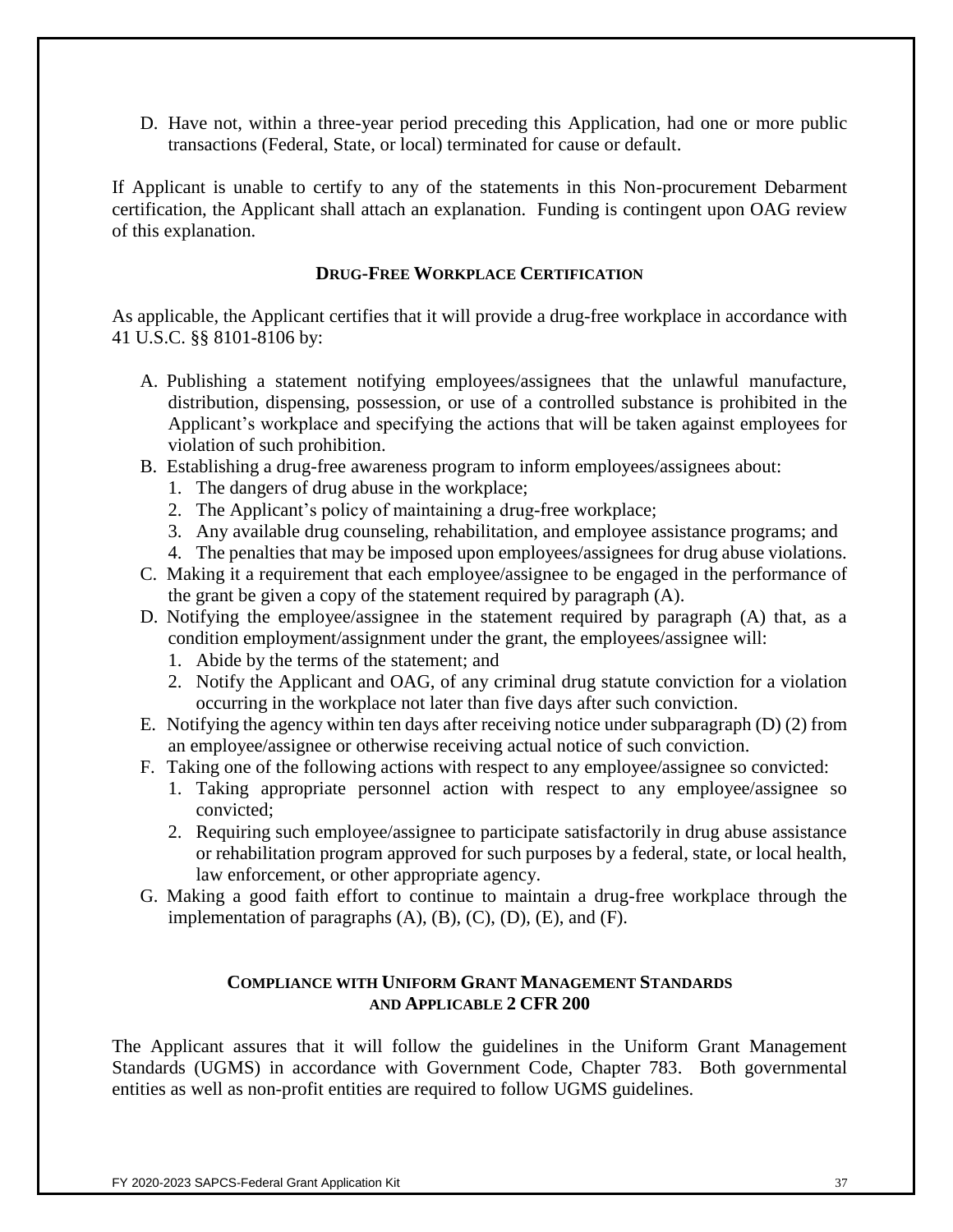The Applicant assures compliance with all applicable federal and state laws and requirements, including, but not limited to, UGMS as well as 2 CFR 200 titled Uniform Administrative Requirements, Cost Principles, and Audit Requirements for Federal Awards (Uniform Guidance).

#### **ANNUAL SINGLE AUDIT CERTIFICATION**

As applicable, the Applicant certifies to the best of its knowledge and belief that one of the following applicable requirements will be met:

- A. The Applicant currently expends \$750,000 or more, in combined federal funds during the fiscal year; and, therefore, is required to submit an annual single audit by an independent auditor made in accordance with the Single Audit Act Amendments of 1996 and Uniform Administrative Requirements, Cost Principles, and Audit Requirements for Federal Awards 2 CFR 200;
- B. The Applicant currently expends \$750,000 or more in combined state funds during the fiscal year; and, therefore, is required to submit an annual Single Audit by an independent auditor made in accordance with UGMS, Chapter 783 of the Texas Government Code; or
- C. The Applicant currently expends less than \$750,000 in either federal or state funds during the fiscal year; and therefore is exempt from the Single Audit Act and cannot charge audit costs to an OAG grant. Applicant agrees that the OAG may require a limited scope audit as defined in Uniform Administrative Requirements, Cost Principles, and Audit Requirements for Federal Awards 2 CFR 200 and UGMS.

If the Applicant is unable to certify any of the above statements, the Applicant has attached an explanation to this Application.

#### **COMPLIANCE WITH ANNUAL INDEPENDENT FINANCIAL AUDIT FILING REQUIREMENT**

The Applicant assures that it will file an Annual Independent Financial Audit of the complete program and/or organization and management letter of the audit findings within nine months of the end of the fiscal year of the agency. An annual independent financial audit is a requirement for this OAG grant. The audit will meet Uniform Administrative Requirements, Cost Principles, and Audit Requirements for Federal Awards 2 CFR 200 and UGMS requirements. Additionally, the annual independent financial audit will meet Generally Accepted Government Auditing Standards in the event a Single Audit is not required.

#### **RETURN OF GRANT FUNDS IN THE EVENT OF LOSS OR MISUSE**

The Applicant agrees that in the event of loss or misuse of the OAG funds, the Applicant assures that the funds will be returned to the OAG in full.

#### **CONFLICT OF INTEREST**

The Applicant assures that there is no conflict of interest that would preclude it from filing the Application or providing the services under this grant. The Applicant shall comply with Texas Government Code, Chapter 573, by ensuring that no officer, employee, or member of the Applicants governing body or of the Applicant's contractor shall vote or confirm the employment of any person related within the second degree of affinity or the third degree of consanguinity to any member of the governing body or to any other officer or employee authorized to employ or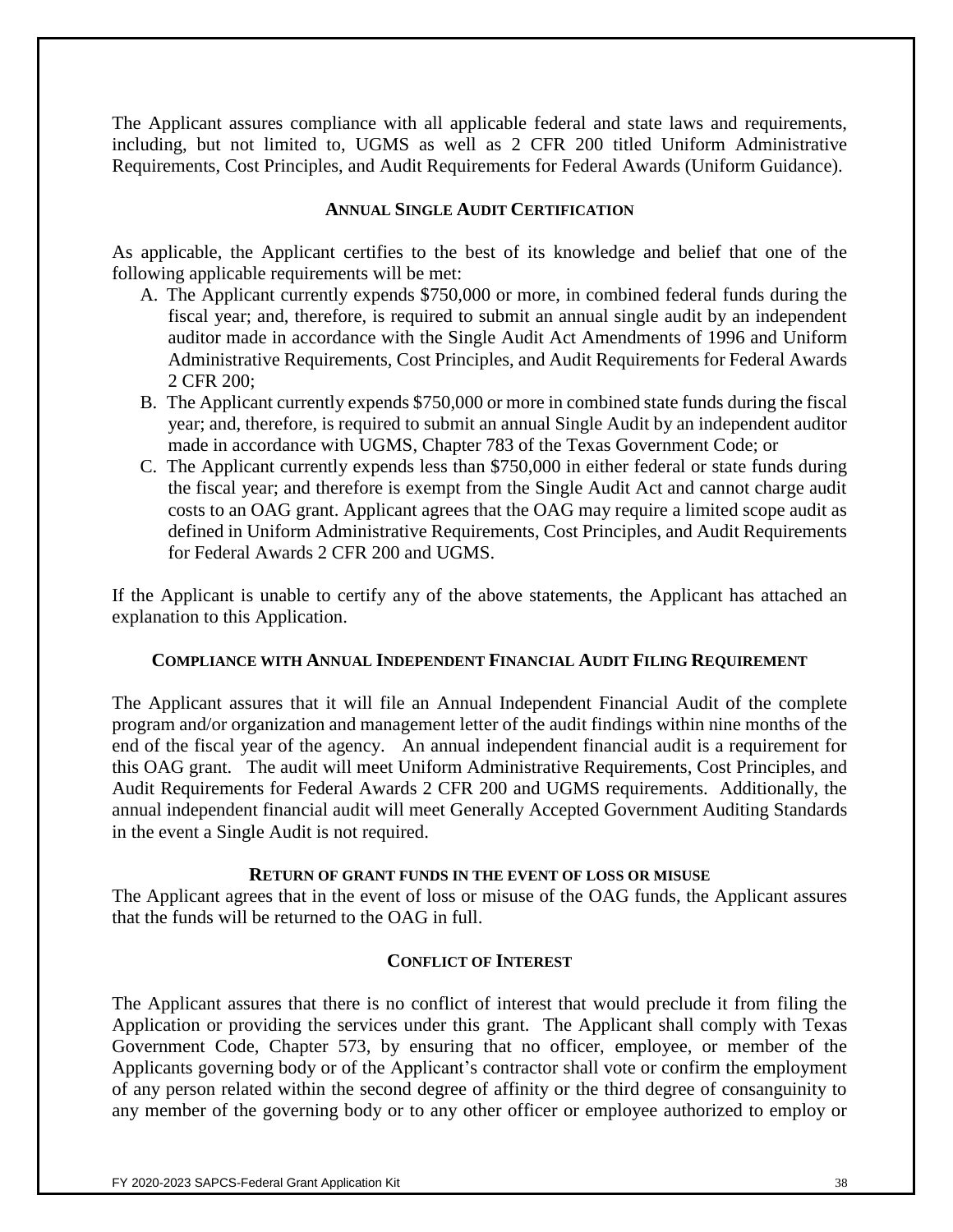supervise such person unless otherwise provided by law, as applicable, under Texas Government Code, Chapter 2252 or Chapter 783. This prohibition shall not prohibit the employment of a person who shall have been continuously employed for a period of two (2) years, or such other period stipulated by local law, prior to the election or appointment of the officer, employee, or governing body member related to such person in the prohibited degree.

By submitting this Application, Applicant affirms that it has neither given, nor intends to give, at any time hereafter, any economic opportunity, future employment, gift, loan, gratuity, special discount, trip, favor, or service to a public servant or any employee or representative of same, at any time during the procurement process or in connection with this grant Application, except as allowed under relevant state and federal law. The Applicant further agrees that it will establish safeguards to prohibit its employees from using their positions for a purpose that constitutes or presents the appearance of personal or organizational conflict of interest or personal gain. The Applicant shall operate with complete independence and objectivity without actual, potential, or apparent conflict of interest with respect to the activities conducted under this grant.

Without diminishing the provisions of the prior paragraph, the Applicant assures that as a grantee, grantee personnel, members of a grantee board or governing body, or other persons affiliated with the grant project shall not participate in any proceeding or action where grant funds personally benefit, directly or indirectly, the individuals or their relatives unless otherwise provided by law as applicable under Texas Government Code, Chapter 2252. For the purposes of this provision, "relatives" means persons related to the individual within the third degree by consanguinity or within the second degree by affinity, as determined by Chapter 573 of the Government Code. Grant personnel and officials must avoid any action that results in or creates the appearance of using their official positions for private gain; giving preferential treatment to any person; losing independent judgment or impartiality; making an official decision outside of official channels; or adversely affecting the confidence of the public in the integrity of the program or the OAG.

#### **AUTHORITY TO FILE APPLICATION**

The Applicant has the authority or will receive the appropriate authority by the Applicant's governing body to file the Application, including the authority to agree to the assurances and certifications contained herein.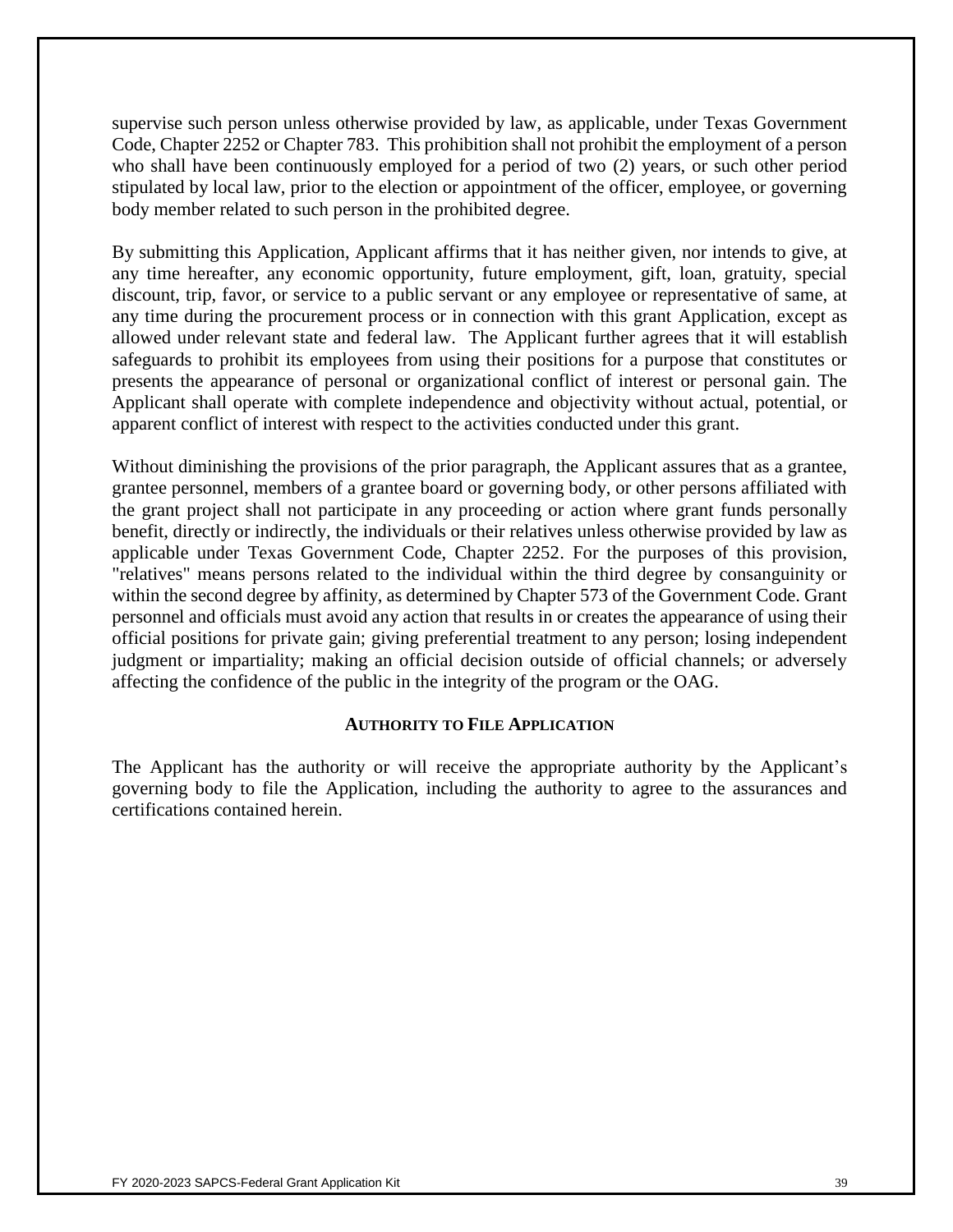# **V. Required Documents for Submission of Application**

#### **APPLICATION**

• The Application must be submitted via GOALS

#### **"STATEMENTS SUPPORTING SUBMISSION OF THE APPLICATION TO THE OFFICE OF THE ATTORNEY GENERAL"**

- It must be signed by the Authorized Official (or designated Authorized Official) and uploaded at the time the Application is submitted to the OAG.
- Applications that are received by the OAG without this document will not be considered or funded by the OAG.

#### **"RESOLUTION OF GOVERNING BODY"**

It must be signed and uploaded at the time the Application is submitted to the OAG, unless the timing of the Application due date and requirements of the Texas Open Meetings Act or other requirements prevents the governing body from reviewing and approving the Resolution, and then it may be submitted to the OAG at a later date. (Please note that the Authorized Official must be designated by signature of the governing body. If the Authorized Official is also a member of the governing body, the Authorized Official must be designated by another member's signature. **The Authorized Official cannot sign the Resolution designating him/herself as the Authorized Official.)**

**JOB DESCRIPTIONS** are required for each position requested in the proposed budget.

- Job descriptions must be uploaded with the Application under "Upload Additional Documents". Missing job descriptions may impact the Applicant's funding.
- Job description titles **must** match the titles of the positions on the proposed budget.

#### **SUPPORT DOCUMENT(S)**

Support Document(s), if required, must be uploaded with the Application. Missing Support Document(s) may impact the Applicant's funding.

#### **LOGIC MODEL**

- Must be uploaded with the Application.
- Missing Logic Models may impact the Applicant's funding.

**THE APPLICANT SHOULD UPLOAD "STATEMENTS SUPPORTING SUBMISSION OF THE APPLICATION TO THE OFFICE**  OF THE ATTORNEY GENERAL." "RESOLUTION OF GOVERNING BODY." JOB DESCRIPTION(S), SUPPORT DOCUMENT(S), EVIDENCED BASED ALIGNMENT RUBRIC (REQUIRED IF APPLICANT CHOSE A PROGRAM OTHER **THAN THE ONES LISTED IN THE APPLICATION KIT)), AND THE LOGIC MODEL IN EACH OF THE CORRESPONDING "TASKS" LOCATED ON THE MAIN PAGE OF YOUR APPLICATION.**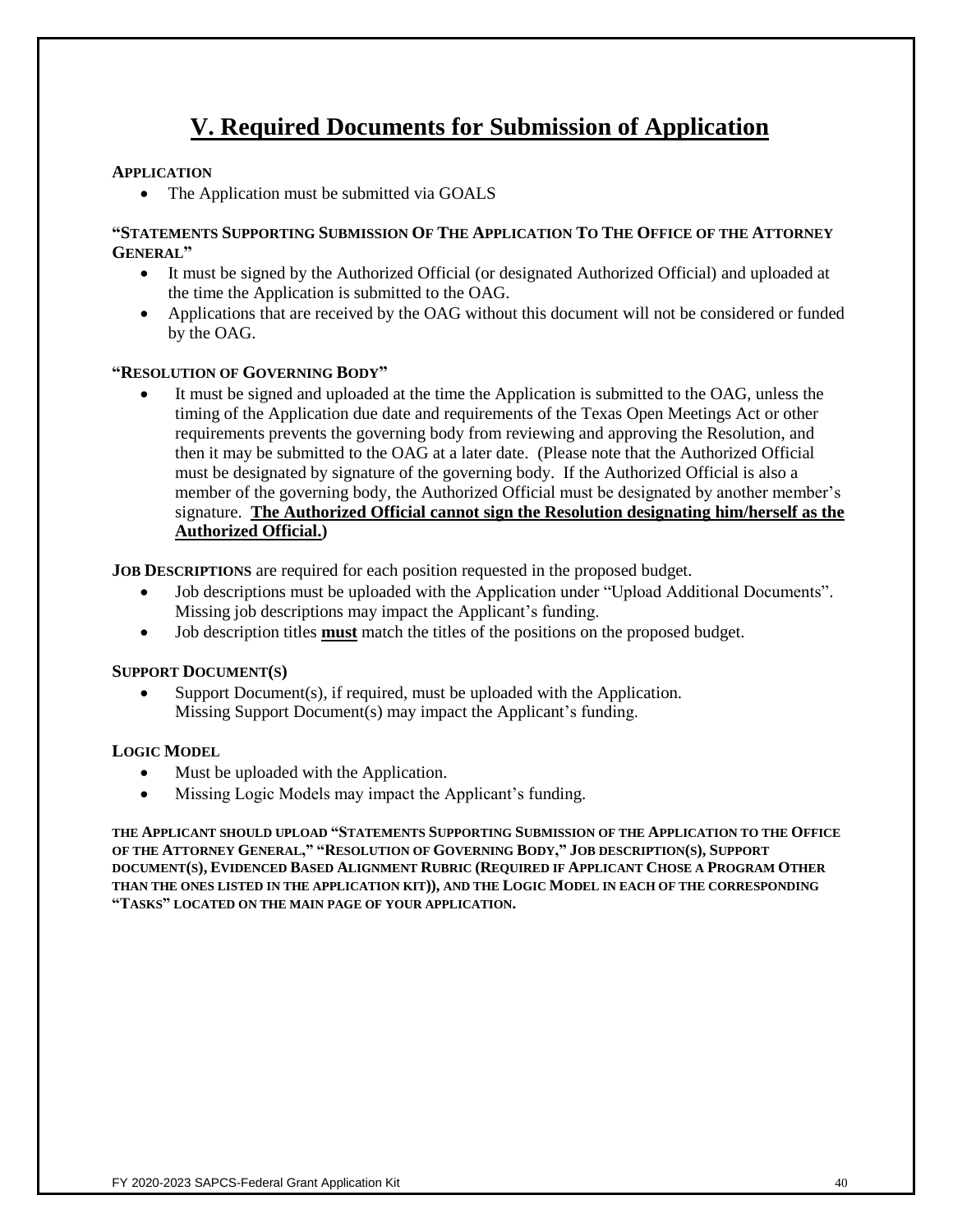## **STATEMENTS SUPPORTING SUBMISSION OF THE APPLICATION TO THE OFFICE OF THE ATTORNEY GENERAL**

#### **REQUIRED TO BE SUBMITTED WITH THE APPLICATION BY 11:59 P.M. CDT, FRIDAY, NOVEMBER 22, 2019, OR THE APPLICATION WILL NOT BE CONSIDERED.**

**INSTRUCTIONS:** Select the grant program in Section 1 below and submit this signed document with the Application.

#### **LEGAL NAME OF APPLICANT:**

#### **REFERENCE ID NUMBER:**

**1. THIS APPLICATION IS FOR** (initial):

Sexual Assault Prevention and Crisis Services (SAPCS) – Federal Grant

**2. TRUE AND CORRECT INFORMATION.** The undersigned certifies that the information contained in this Application is true and correct to the best of his or her knowledge.

**3. OAG CERTIFICATIONS AND ASSURANCES.** The undersigned has read and understands the Certifications and Assurances contained in the Application Kit.

**4. DEADLINES AND SUBMISSION OF APPLICATION.** The undersigned understands that the deadline for submission is 11:59 p.m. CDT, Friday, November 22, 2019, and that to meet the deadline, the Applicant must finalize and upload all applicable documents as required in the Application Kit. The undersigned further acknowledges that:

- It is the Applicant's responsibility to submit the Application to the OAG in the specified manner and by the specified date and time.
- Applications submitted in other formats will not be accepted.
- The OAG accepts no responsibility for delays in electronic submission delivery.
- Late Applications will not be considered under any circumstance.

**5. RESOLUTION OF GOVERNING BODY.** The undersigned states it is either submitting the Resolution of Applicant's governing body with this Application or will submit one at a later date as established by the OAG. If the timing of the Application due date and requirements of the Texas Open Meetings Act or other requirements prevent the governing body from reviewing and approving the Resolution, then it may be submitted to the OAG at a later date.

**6. JOB DESCRIPTIONS FOR EACH REQUESTED POSITION.** The undersigned understands that the most recent job description for each position requested in the proposed budget must be submitted with the Application. Missing job descriptions may impact the Applicant's score.

**7. SUPPORT DOCUMENT(S)**. The undersigned understands that the most recent Support Document(s) as defined under General Definitions must be submitted with the Application.

**8. Logic Model.** The undersigned understands that a Logic Model must be submitted with the Application.

\_\_\_\_\_\_\_\_\_\_\_\_\_\_\_\_\_\_\_\_\_\_\_\_\_\_\_\_\_\_\_\_\_\_ \_\_\_\_\_\_\_\_\_\_\_\_\_\_\_\_\_\_\_\_\_\_\_\_\_\_\_\_\_\_\_\_\_\_

\_\_\_\_\_\_\_\_\_\_\_\_\_\_\_\_\_\_\_\_\_\_\_\_\_\_\_\_\_\_\_\_\_\_

Authorized Official Signature **Authorized Official Printed Name** 

Title

\_\_\_\_\_\_\_\_\_\_\_\_\_\_\_\_\_\_\_\_\_\_\_\_\_\_\_\_\_\_\_\_\_\_ Date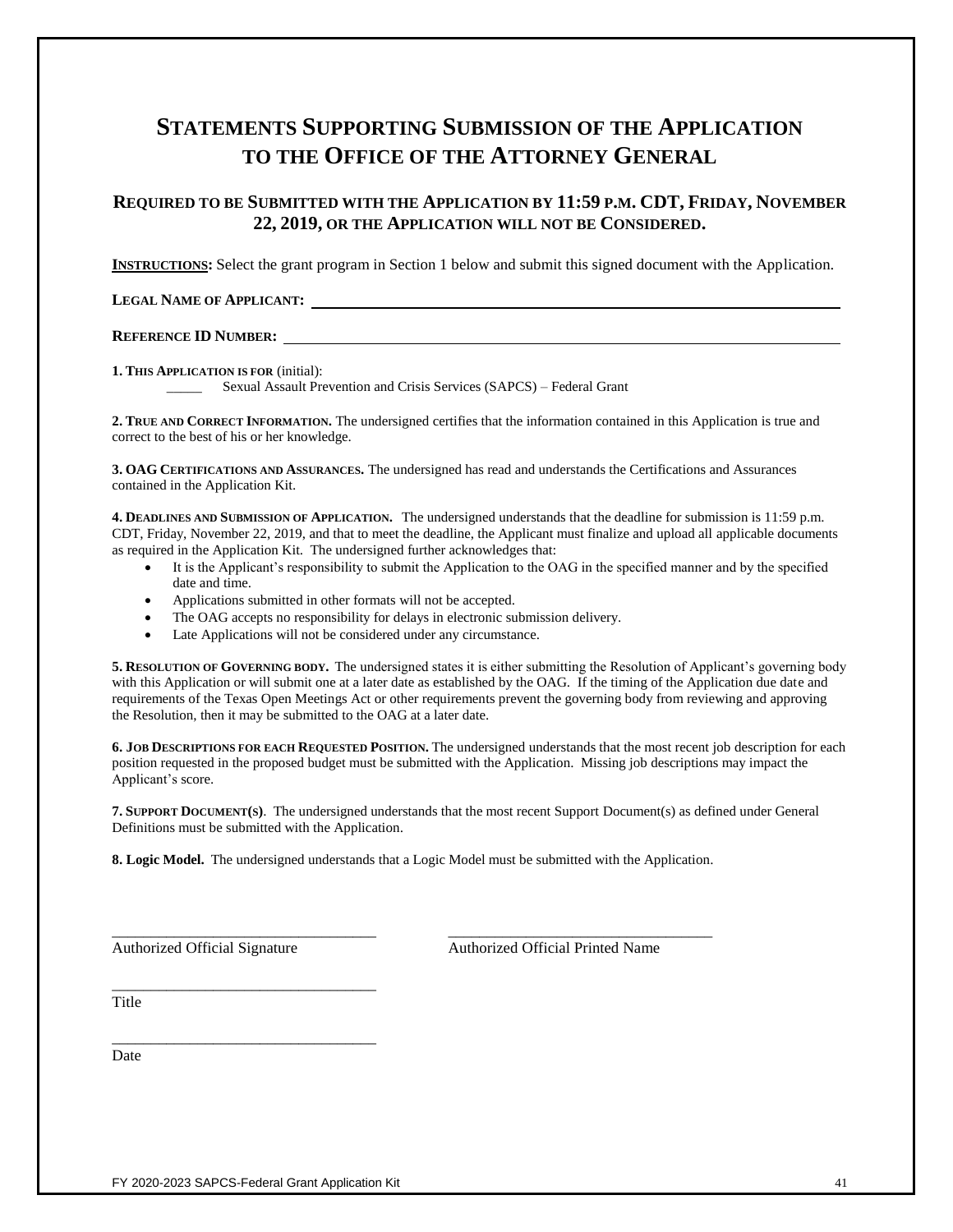## *(SAMPLE FORM OF RESOLUTION OF GOVERNING BODY)*

## **RESOLUTION OF GOVERNING BODY—REQUIRED**

## **REQUIRED TO BE SUBMITTED WITH THE APPLICATION BY 11:59 P.M. CDT, FRIDAY, NOVEMBER 22, 2019. IF THE TIMING OF THE APPLICATION DUE DATE AND REQUIREMENTS OF THE TEXAS OPEN MEETINGS ACT OR OTHER REQUIREMENTS PREVENT THE GOVERNING BODY FROM REVIEWING AND APPROVING THE RESOLUTION, THEN IT MAY BE SUBMITTED TO THE OAG AFTER THE DUE DATE.**

| LEGAL NAME OF APPLICANT:                                                                                                                                                                                                                                                                                                |
|-------------------------------------------------------------------------------------------------------------------------------------------------------------------------------------------------------------------------------------------------------------------------------------------------------------------------|
|                                                                                                                                                                                                                                                                                                                         |
| Be it known as follows:                                                                                                                                                                                                                                                                                                 |
| wishes to apply to the Office of the Attorney General, (OAG) for the following grant program (initial):<br>Sexual Assault Prevention and Crisis Services (SAPCS) – Federal Grant                                                                                                                                        |
| has considered and supports the Application filed or to be filed with the OAG;                                                                                                                                                                                                                                          |
| given the power to apply for, accept, reject, alter, or terminate that certain grant with the OAG, as well as given the<br>authority to sign all grant adjustment requests, inventory reports, progress reports and financial reports or any other<br>official documents related to the grant on behalf of the grantee: |
| Name of Person Designated as "Authorized Official":                                                                                                                                                                                                                                                                     |
|                                                                                                                                                                                                                                                                                                                         |

**NOW THEREFORE, BE IT RESOLVED** that this governing body approves the submission of the Application to the OAG, as well as the designation of the Authorized Official.

Signature Printed Name

\_\_\_\_\_\_\_\_\_\_\_\_\_\_\_\_\_\_\_\_\_\_\_\_\_\_\_\_\_\_\_\_\_\_ \_\_\_\_\_\_\_\_\_\_\_\_\_\_\_\_\_\_\_\_\_\_\_\_\_\_\_\_\_\_\_\_\_\_

Date

\_\_\_\_\_\_\_\_\_\_\_\_\_\_\_\_\_\_\_\_\_\_\_\_\_\_\_\_\_\_\_\_\_\_